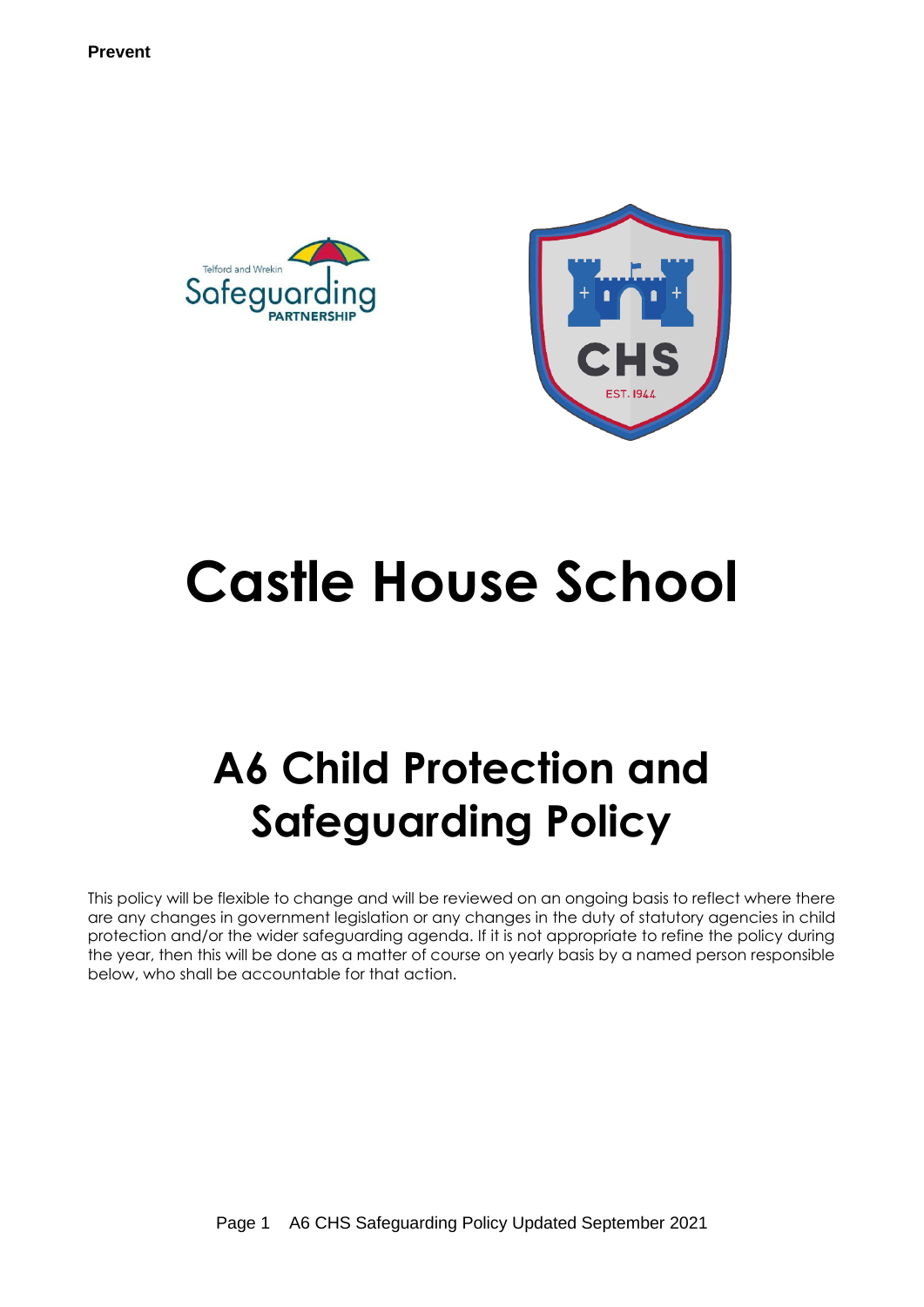| Child Protection Policy and Safeguarding Policy 2021/2022 - Document Status                                                                                                                                      |          |                                     |  |  |  |  |  |
|------------------------------------------------------------------------------------------------------------------------------------------------------------------------------------------------------------------|----------|-------------------------------------|--|--|--|--|--|
| Date published by Telford and Wrekin Safeguarding                                                                                                                                                                | 2.9.19   | <b>Telford &amp; Wrekin Council</b> |  |  |  |  |  |
| Partnership                                                                                                                                                                                                      |          | <b>Education Safeguarding Team</b>  |  |  |  |  |  |
| Date of policy creation                                                                                                                                                                                          | 1.4.20   | I Sterling & E Butler               |  |  |  |  |  |
| Date of policy adoption by Governing Body                                                                                                                                                                        | 25.8.20  | D Aldred & Governors                |  |  |  |  |  |
| Date Policy distributed to staff and uploaded on website                                                                                                                                                         | 25.8.20  | I Sterling                          |  |  |  |  |  |
| Updated in line with TWSP Guidance                                                                                                                                                                               | 17.9.20  | Sterling & E Butler                 |  |  |  |  |  |
| Updated March 2021                                                                                                                                                                                               | 8.4.21   | Sterling & E Butler                 |  |  |  |  |  |
| Policy Update (KCSIE Sept 2021)                                                                                                                                                                                  | 2.9.21   | Sterling & E Butler                 |  |  |  |  |  |
| Date Policy distributed to staff and uploaded on website                                                                                                                                                         | 3.9.21   | I Sterling                          |  |  |  |  |  |
| Date of policy adoption by Governing Body*                                                                                                                                                                       |          |                                     |  |  |  |  |  |
| Date Policy distributed to staff and uploaded on website                                                                                                                                                         | 3.9.21   | I Sterling                          |  |  |  |  |  |
| Date of policy review for 2022/23                                                                                                                                                                                | Aug 2022 | Sterling & E Butler                 |  |  |  |  |  |
|                                                                                                                                                                                                                  |          |                                     |  |  |  |  |  |
| *This policy is an amalgamation of the previous CHS Child Protection Policy updated as advised by TWSP<br>with regard to KCSIE Sept 2021. The policy will be adopted by the Governing Body at their next meeting |          |                                     |  |  |  |  |  |
| on September 14th 2021 at the very latest.                                                                                                                                                                       |          |                                     |  |  |  |  |  |

# **Contents**

| Our safeguarding team                                                     | Page 3  |
|---------------------------------------------------------------------------|---------|
| Summary & aims                                                            | Page 4  |
| Part one: Safeguarding information                                        | Page 5  |
| Part two: Management of safeguarding                                      | Page 36 |
| Part three: Safer recruitment                                             | Page 48 |
| Part four : Allegations of abuse made<br>against teachers and other staff | Page 51 |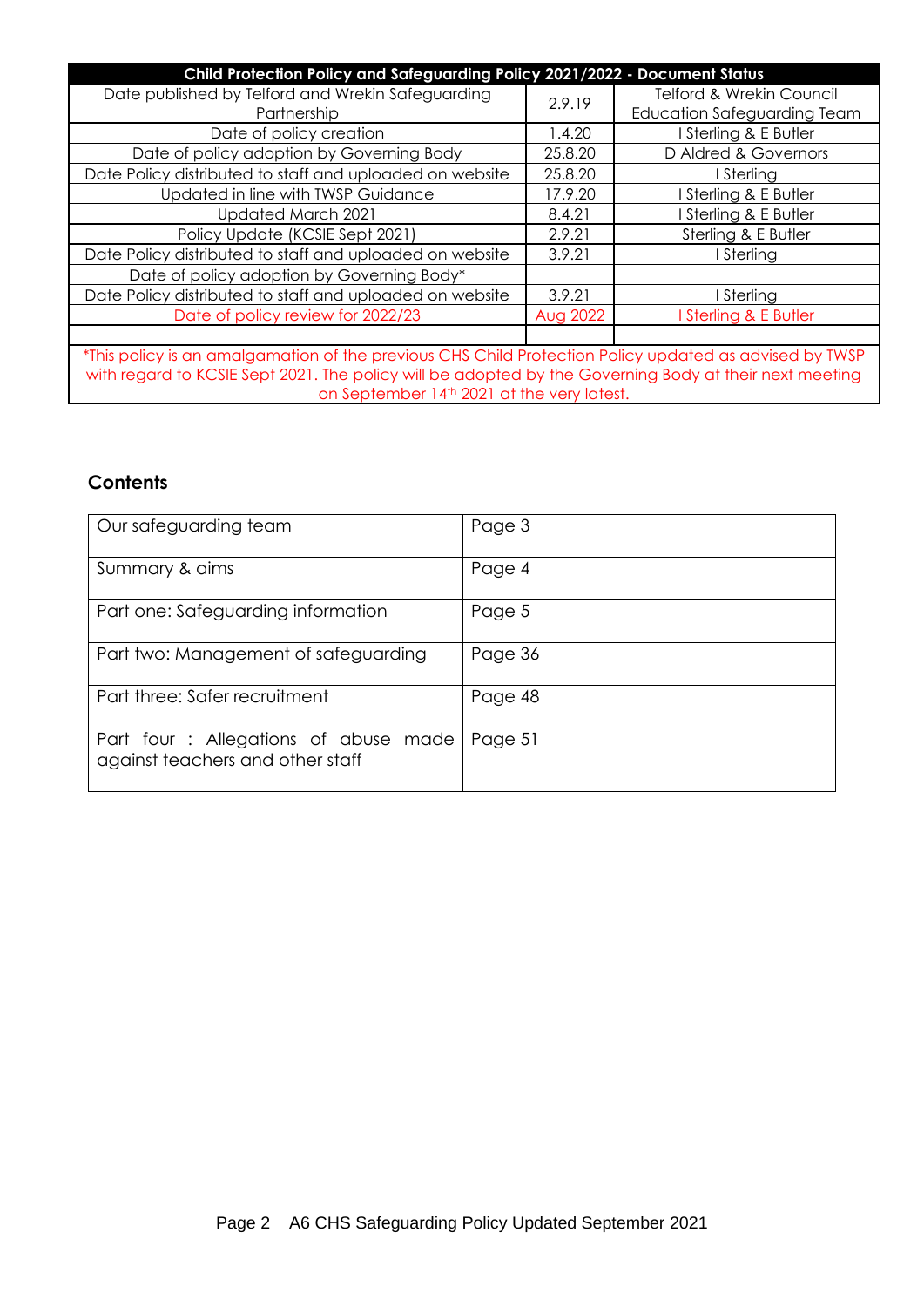| Our safeguarding team                                                          |                                                                              |  |  |  |  |
|--------------------------------------------------------------------------------|------------------------------------------------------------------------------|--|--|--|--|
| Designated<br>Safeguarding Lead                                                | Elizabeth Butler<br>Elizabeth.butler@castlehouseschool.co.uk<br>01952 567600 |  |  |  |  |
|                                                                                |                                                                              |  |  |  |  |
| Deputy Designated<br>Safeguarding Lead<br>Teacher for looked<br>after children | Ian Sterling<br>lan.sterling@castlehouseschool.co.uk<br>01952 567600         |  |  |  |  |
| Deputy Designated<br>Safeguarding Lead<br>Nursery Manager<br>(EYFS)            | Helene Burrell<br>Helene.Burrell@castlehouseschool.co.uk<br>01952 567607     |  |  |  |  |
| Safeguarding<br>Governor                                                       | David Aldred<br>David.aldred@castlehouseschool.co.uk<br>01952 567600         |  |  |  |  |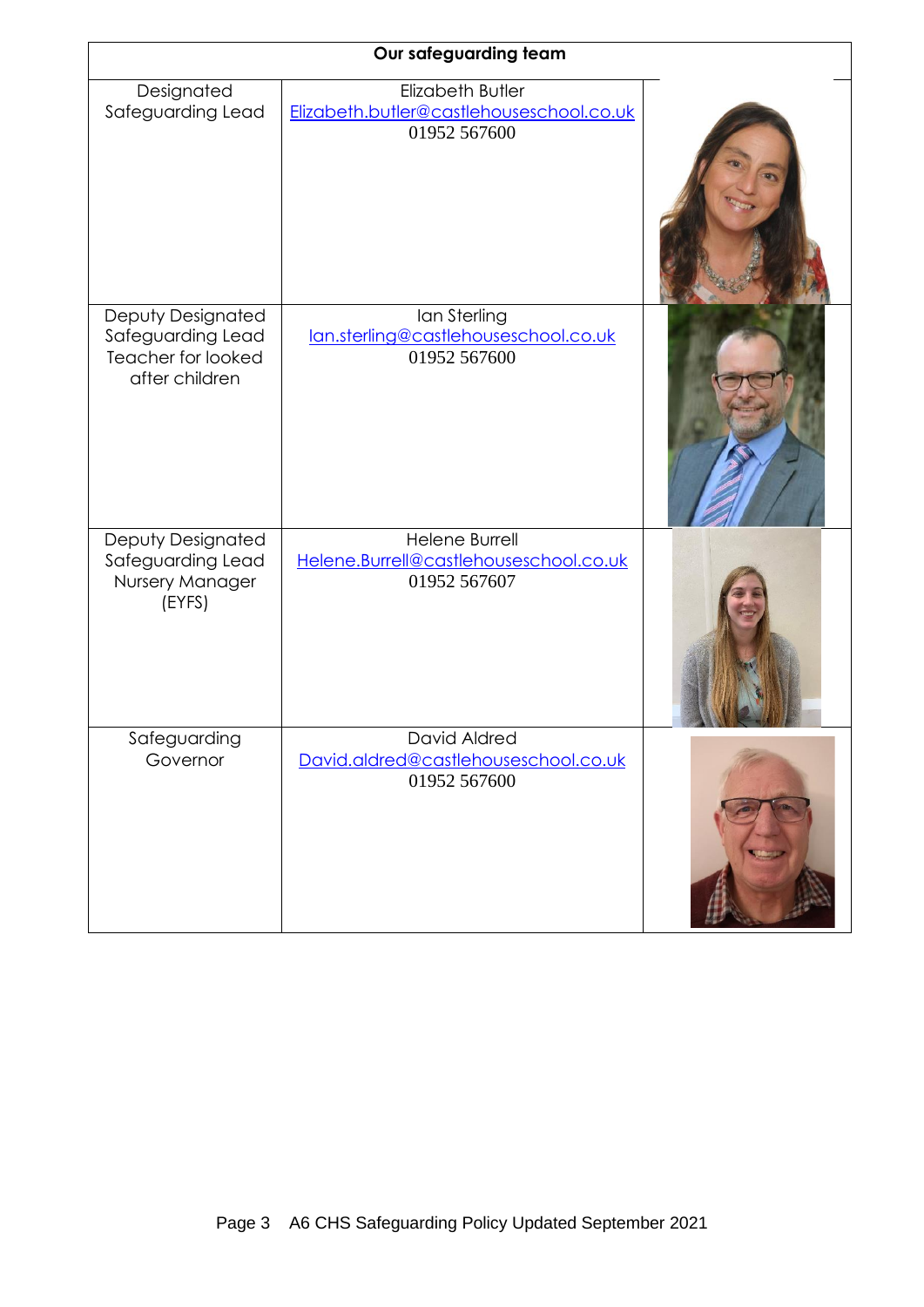# **Summary & aims**

We have regard for the statutory guidance from the Department for Education (DfE) issued under Section 175 of the Education Act 2002, the Education (Independent School Standards) Regulations 2014, the Non-Maintained Special Schools (England) Regulations 2015 and the Education and training (Welfare of Children) Act 2021. This policy has been developed in line with legal obligations, including, where applicable, the Human Rights Act 1998, the European Convention on Human Rights, the Domestic Abuse Act 2021, the Children and Social Work Act 2017, the Equality Act 2010 and the Public Sector Equality Duty.

We will adhere to the statutory guidance [Working Together to Safeguard Children 2018](https://www.gov.uk/government/publications/working-together-to-safeguard-children--2) and Keeping [Children Safe in Education 2021](https://www.gov.uk/government/publications/keeping-children-safe-in-education--2) (KCSIE). We will follow the DfE of [What to do if you](https://www.gov.uk/government/publications/what-to-do-if-youre-worried-a-child-is-being-abused--2)  [are Worried a Child is Being Abused -](https://www.gov.uk/government/publications/what-to-do-if-youre-worried-a-child-is-being-abused--2) Advice for Practitioners, and have regard to [Sexual](https://www.gov.uk/government/publications/sexual-violence-and-sexual-harassment-between-children-in-schools-and-colleges)  [violence and sexual harassment between children in schools and colleges](https://www.gov.uk/government/publications/sexual-violence-and-sexual-harassment-between-children-in-schools-and-colleges) (September 2021). We recognise the [NSPCC](https://www.nspcc.org.uk/support-us/ways-to-give/donate/?source=ppc-brand&gclsrc=aw.ds&ds_rl=1279303&ds_rl=1279303&gclid=EAIaIQobChMI1PP3q6Wi6wIVmK3tCh1x_QvxEAAYASAAEgKCLPD_BwE&gclsrc=aw.ds) website also provides us additional information on abuse and neglect and what to look out for.

We provide early years provision and adhere to the Statutory Framework for the Early Years Foundation Stage 2021 (EYFS).

All child protection matters will be dealt with in line with the arrangements of [Telford and](https://www.telfordsafeguardingboard.org.uk/info/13/i_work_with_children_young_people_and_parents/20/policies_procedures_and_guidance)  [Wrekin Safeguarding Partnership \(TWSP\)](https://www.telfordsafeguardingboard.org.uk/info/13/i_work_with_children_young_people_and_parents/20/policies_procedures_and_guidance) and [West Midlands Child Protection and](http://westmidlands.procedures.org.uk/)  [Safeguarding Procedures](http://westmidlands.procedures.org.uk/) or, if relevant, the safeguarding partnership area children reside in or are under the care of.

This policy replaces the previous policy of September 2020.

We have a duty of care to all staff, pupils and their families. The safety and protection of all children is of paramount importance to all those involved in education. The aim of this policy is to make all within our setting feel safe, promote their welfare and have clear roles and responsibilities in place for that to happen. We are committed to inter-agency working to keep children safe. All of our community believe that our setting should provide a caring, positive, safe and stimulating environment, which promotes the social, physical and moral development of the individual child.

The governing body will ensure that **all staff** have read at least part one of KCSIE (or annex A if appropriate) and those working with children will also read Annex B of KCSIE. All members of the governing body and the Designated Safeguarding Lead (DSL) and their deputies will read all parts of KCSIE, relevant parts of Working Together to Safeguard Children and Part three: safeguarding and welfare of the EYFS. We will maintain a record of this. We recognise that best practice would be for all staff to be acquainted with all parts of KCSIE. The governing body will ensure that mechanisms are in place to assist staff to understand and discharge their role and responsibilities as set out in Part one (or Annex A if appropriate) of KCSIE.

Our policy and all supplementary policies are procedures are published on our website for all to view.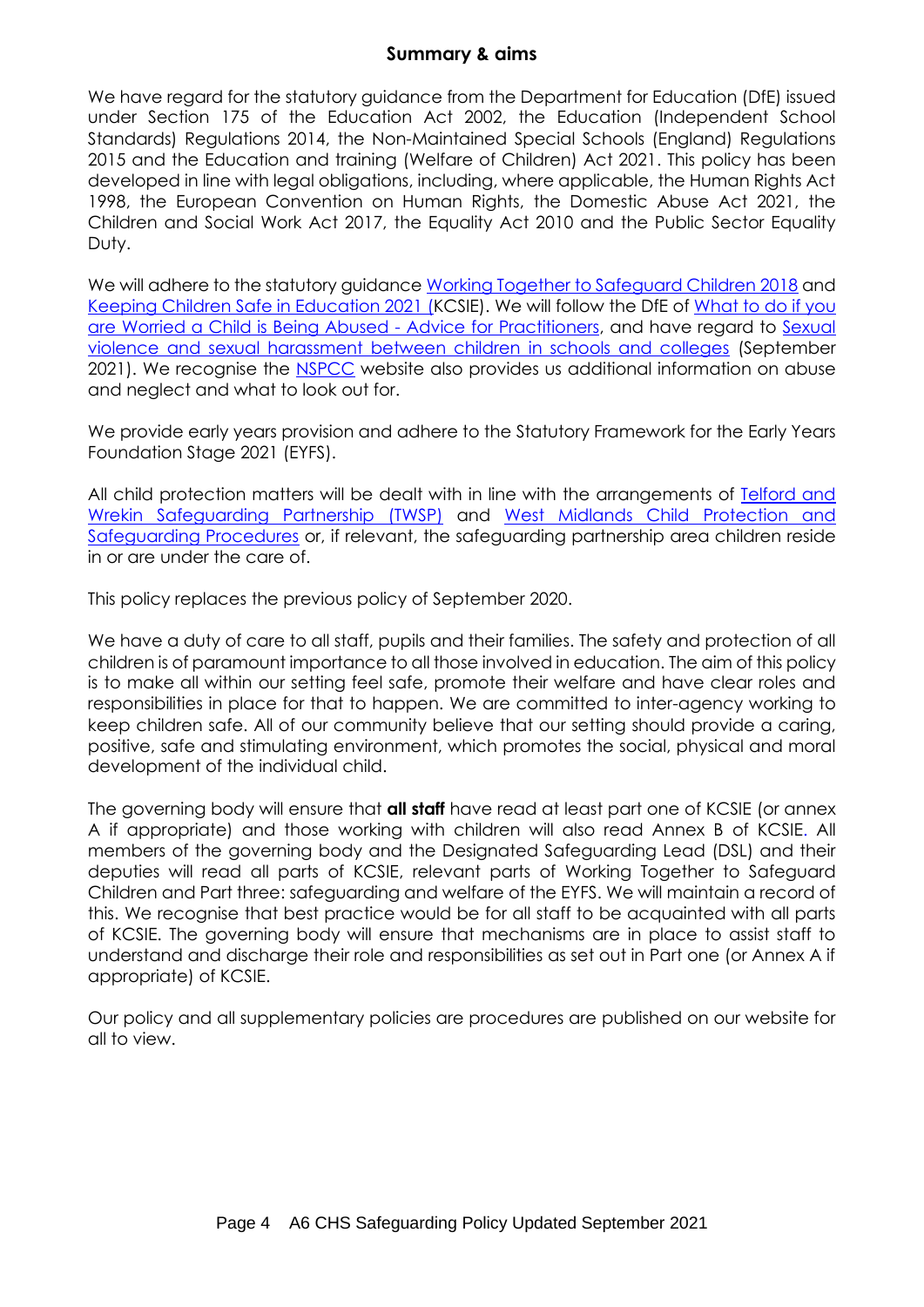# **Part one: Safeguarding information**

# **Our approach to safeguarding**

All of our staff are an important part of the wider safeguarding system for our pupils.

It is everyone's responsibility to safeguard and promote the welfare of children; this includes everyone who comes into contact with children and their families. Everyone will consider, at all times, what is in the best interest for the child and ensure their practice is child-centred.

No one will manage concerns about a child in insolation. **Everyone** will identify concerns, share information and take prompt action to help children and families receive the right help at the right time.

For the purpose of this policy, safeguarding and promoting the welfare of children is defined as:

- protecting children from maltreatment;
- preventing impairment of children's mental and physical health or development;
- ensuring that children grow up in circumstances consistent with the provision of safe and effective care; and
- taking action to enable all children to have the best outcomes.

Children includes everyone under the age of 18.

Children can develop a special and close relationship with the school community and view them as significant and trustworthy adults. For the purpose of this policy and for avoidance of doubt, the school community, includes, parents, children and all those that work or volunteer at the education setting.

Parents need to be in no doubt that this policy is our commitment towards the statement above and we expect that they embrace everything that is documented in our policy. In principle parents sign up to our school ethos, the law and the legislation that sits behind it.

Castle House School is committed to identifying children who may benefit from early help as soon as a problem emerges.

Our staff will identify concerns early, provide help for children, and prevent concerns from escalating. They will provide a safe environment in which children can learn.

At Castle House School staff maintain the attitude 'it could happen here' where safeguarding is concerned. Staff must always act in children's interest where they are concerned about a child's welfare.

At Castle House School we agree that the safety, welfare and protection of all children is paramount and any delay in reporting concerns is unacceptable. All staff will adhere to this principle and the child protection procedures established by the TWSP and the underlying principles that lie within it.

Castle House recognises it is an agent of referral and not of investigation. Any person may make a referral (including whistleblowing) via Family Connect (MASH and LADO) and to the police, if necessary*.* Castle House allows access for children's social care from the host local authority and, from the local authorities where the children reside in undertaking their safeguarding (Child Protections) duties. All referrals will be made to Family Connect in the first instance. Family Connect will liaise with other local authorities as appropriate. Parental consent will not be sought in cases of a referral where a child is at risk of harm.

Our policy will be published on our school/college website for all to view.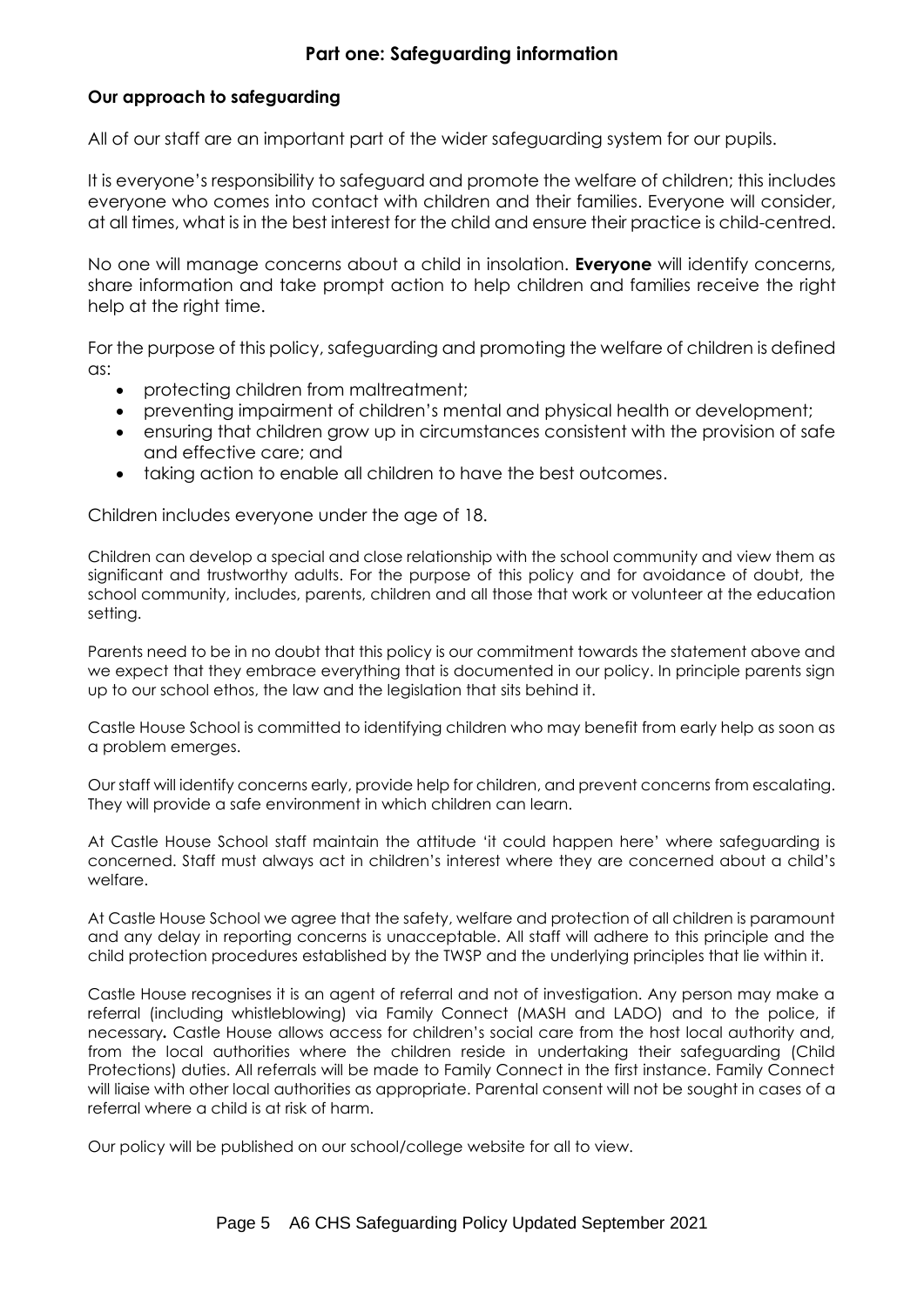# **The Difference between Safeguarding and Child Protection:** Safeguarding is

a broader term than child protection. It encompasses all the elements set out above and is what a school must do for all children. Child Protection is part of this definition and refers to activities undertaken to protect children who have been harmed or are at significant risk of being harmed. Where a child is thought to be suffering significant harm, or to be at risk of suffering significant harm, this must be reported to Family Connect (MASH) immediately. Action must also be taken to promote the welfare of children who are believed to be in need of additional support, even if they are not suffering harm or at immediate risk. Such instances must be addressed through the local interagency assessment processes.

#### **The role of our staff**

Our staff will identify concerns early, provide help for children, and prevent concerns from escalating. They will provide a safe environment in which children can learn.

We are committed to identifying children who may benefit from early help. Early help means providing support as soon as a problem emerges at any point in a child's life.

The DSL and their deputies role is to advise on safeguarding concerns, support others to carry out their safeguarding duties and liaise with other agencies.

All teachers, including the Headteacher in accordance with the Teachers' Standards 2012 will safeguard children's well-being and maintain public trust in the teaching profession as part of their professional duties.

#### **Staff training and induction**

All staff will receive an induction so they are aware of our safeguarding systems. This will include the child protection policy, behaviour policy, staff behaviour policy, safeguarding response to children who go missing and role of the DSL (including the identity of the DSL and any deputies). We will provide copies of policies and a copy of Part one (or Annex A, if appropriate) or KCSIE to all staff at induction.

Staff will receive appropriate safeguarding and child protection training (including online safety) at induction. This training will be updated regularly (as a minimum every three years). All staff will also receive at least annual child protection and safeguarding updates, to provide them with relevant skills and knowledge to safeguard children effectively.

All staff will be made aware of the following:

- Telford & Wrekin early help process and their role within it;
- the process for making referrals to children's social care and for statutory assessments under the Children Act 1989 and the role they might be expected to play in such assessments, and
- what to do if a child tells them he/she is being abused, exploited or neglected.

Staff know how to manage the requirement to maintain an appropriate level of confidentiality. This means only involving those who need to be involved, such as the DSL (or a deputy) and children's social care. Staff will never promise a child that they will not tell anyone about a report of any form of abuse, as this may ultimately not be in the best interests of the child. All staff will reassure victims that they are being taken seriously and that they will be supported and kept safe. A victim will never be given the impression that they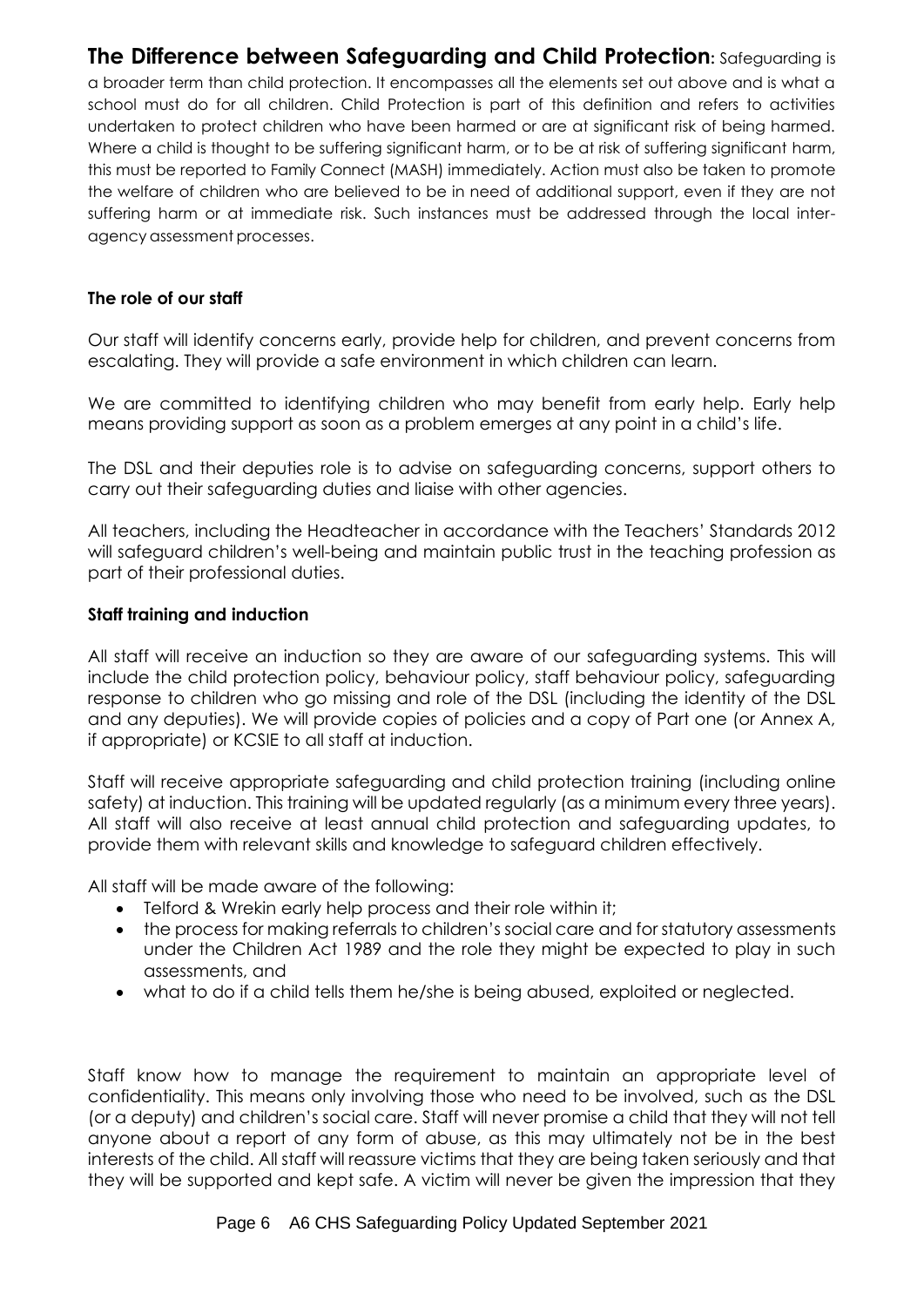are creating a problem by reporting abuse, sexual violence or sexual harassment. Nor will a victim ever be made to feel ashamed for making a report.

# **Early help**

We believe that **any** child may benefit from early help and we ensure that all staff are alert to the potential need for early help for a child who:

- is disabled or has certain health conditions and has specific additional needs;
- has special educational needs (whether or not they have a statutory Education, Health and Care Plan);
- has a mental health need
- is a young carer;
- is showing signs of being drawn in to anti-social or criminal behaviour, including gang involvement and association with organised crime groups;
- is frequently missing/goes missing from care or from home;
- is at risk of modern slavery, trafficking or exploitation;
- is at risk of being radicalised or exploited;
- has a family member in prison, or is affected by parental offending;
- is in a family circumstance presenting challenges for the child, such as drug and alcohol misuse, adult mental health issues and domestic abuse;
- is misusing drugs or alcohol themselves;
- has returned home to their family from care;
- is at risk of 'honour'-based such as Female Genital Mutilation or Forced Marriage;
- is a privately fostered child; and
- is persistently absent from education, including persistent absences for part of the school day.

# **Abuse and neglect**

All staff are trained on the indicators of abuse and neglect to help them to identify children who may be in need of help or protection. We believe that abuse, neglect and safeguarding issues are rarely stand-alone events. All staff are aware that safeguarding incidents and/or behaviours can be associated with factors outside the setting and/or can occur between children outside of these environments. All staff, but especially the DSL and deputies will consider whether children are at risk of abuse or exploitation in situations outside their families. Staff will be vigilant and always raise any concerns with their DSL (or deputy), even if they are unsure.

All staff are aware that technology is a significant component in many safeguarding and wellbeing issues. We understand children are at risk of abuse online as well as face-to-face. In many cases, abuse will take place concurrently via online channels and in daily life. Children can also abuse their peers online, this can take the form of abusive, harassing, and misogynistic messages, the non-consensual sharing of indecent images, especially around chat groups, and the sharing of abusive images and pornography, to those who do not want to receive such content.

# **Indicators of abuse and neglect**

**Abuse**: a form of maltreatment of a child. Somebody may abuse or neglect a child by inflicting harm or by failing to act to prevent harm. Children may be abused in a family or in an institutional or community setting by those known to them or, more rarely, by others. Abuse can take place wholly online, or technology may be used to facilitate offline abuse. Children may be abused by an adult or adults or by another child or children.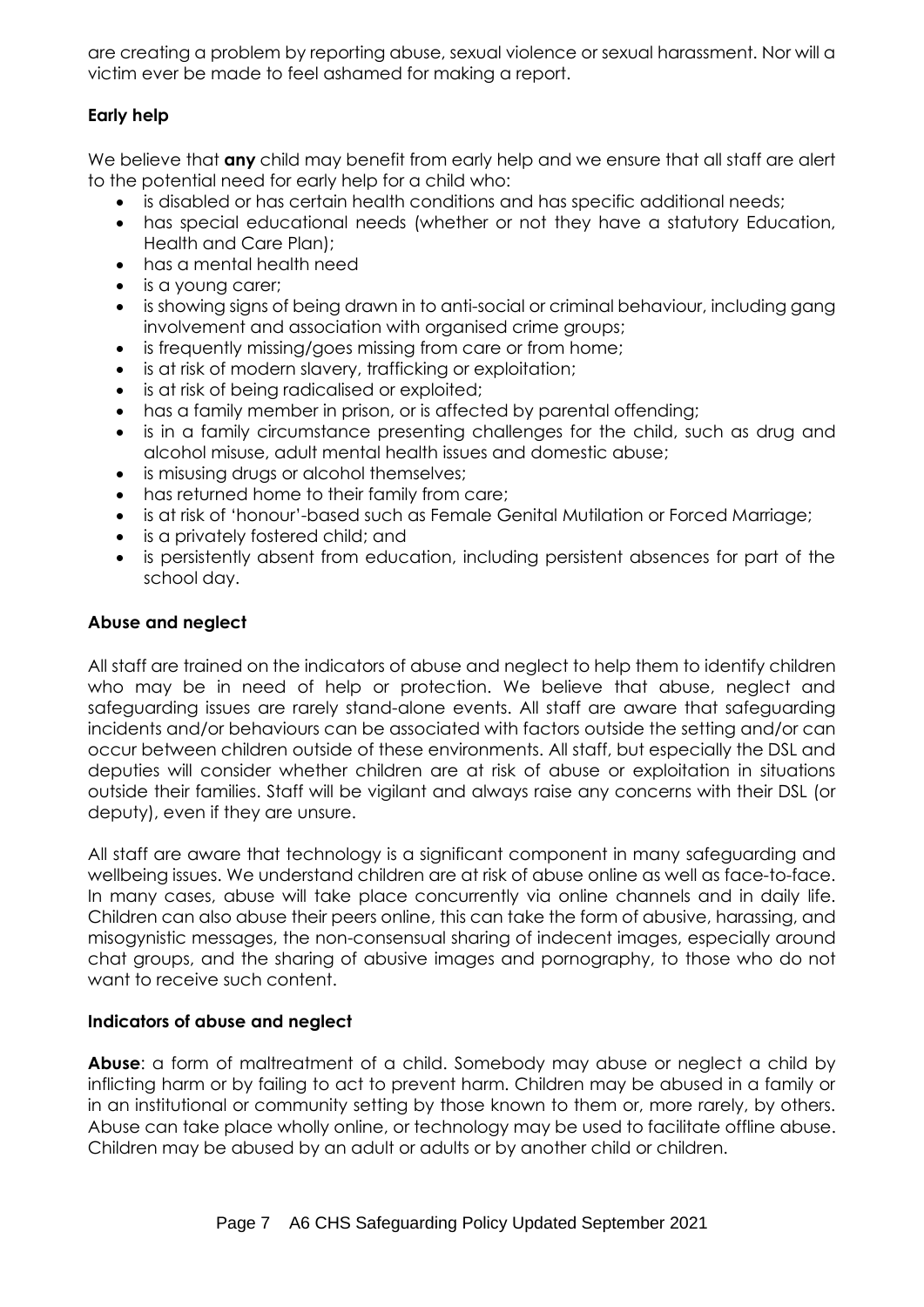**Physical abuse**: a form of abuse which may involve hitting, shaking, throwing, poisoning, burning or scalding, drowning, suffocating or otherwise causing physical harm to a child. Physical harm may also be caused when a parent or carer fabricates the symptoms of, or deliberately induces, illness in a child.

The fabrication or induction of illness (FII) in children is a relatively rare form of child abuse. Where concerns exist about FII, it requires professionals to work together, evaluating all the available evidence, in order to reach an understanding of the reasons for the child's signs and symptoms of illness. At all times professionals need to keep an open mind to ensure that they have not missed a vital piece of information'. We adopt the guidance [Safeguarding](https://www.gov.uk/government/publications/safeguarding-children-in-whom-illness-is-fabricated-or-induced)  [children in whom illness is fabricated or induced](https://www.gov.uk/government/publications/safeguarding-children-in-whom-illness-is-fabricated-or-induced) and TWSP FII Best Practice Guidance.

**Emotional abuse**: the persistent emotional maltreatment of a child such as to cause severe and adverse effects on the child's emotional development. It may involve conveying to a child that they are worthless or unloved, inadequate, or valued only insofar as they meet the needs of another person. It may include not giving the child opportunities to express their views, deliberately silencing them or 'making fun' of what they say or how they communicate. It may feature age or developmentally inappropriate expectations being imposed on children. These may include interactions that are beyond a child's developmental capability as well as overprotection and limitation of exploration and learning, or preventing the child from participating in normal social interaction. It may involve seeing or hearing the ill-treatment of another. It may involve serious bullying (including cyberbullying), causing children frequently to feel frightened or in danger, or the exploitation or corruption of children. Some level of emotional abuse is involved in all types of maltreatment of a child, although it may occur alone.

**Sexual abuse:** involves forcing or enticing a child or young person to take part in sexual activities, not necessarily involving a high level of violence, whether or not the child is aware of what is happening. The activities may involve physical contact, including assault by penetration (for example rape or oral sex) or non-penetrative acts such as masturbation, kissing, rubbing and touching outside of clothing. They may also include non-contact activities, such as involving children in looking at, or in the production of, sexual images, watching sexual activities, encouraging children to behave in sexually inappropriate ways, or grooming a child in preparation for abuse. Sexual abuse can take place online, and technology can be used to facilitate offline abuse. Sexual abuse is not solely perpetrated by adult males. Women can also commit acts of sexual abuse, as can other children. The sexual abuse of children by other children is a specific safeguarding issue in education and all staff are aware of the settings policy and procedures of dealing with this.

**Neglect**: the persistent failure to meet a child's basic physical and/or psychological needs, likely to result in the serious impairment of the child's health or development. Neglect may occur during pregnancy, for example, as a result of maternal substance abuse. Once a child is born, neglect may involve a parent or carer failing to: provide adequate food, clothing and shelter (including exclusion from home or abandonment); protect a child from physical and emotional harm or danger; ensure adequate supervision (including the use of inadequate caregivers); or ensure access to appropriate medical care or treatment. It may also include neglect of, or unresponsiveness to, a child's basic emotional needs.

# **Safeguarding issues**

All staff are trained on safeguarding issues that can put children at risk of harm.

# **Child Sexual Exploitation (CSE) and Child Criminal Exploitation (CCE)**

We recognise both CSE and CCE are forms of abuse. They both occur where an individual or group takes advantage of an imbalance in power to coerce, manipulate or deceive a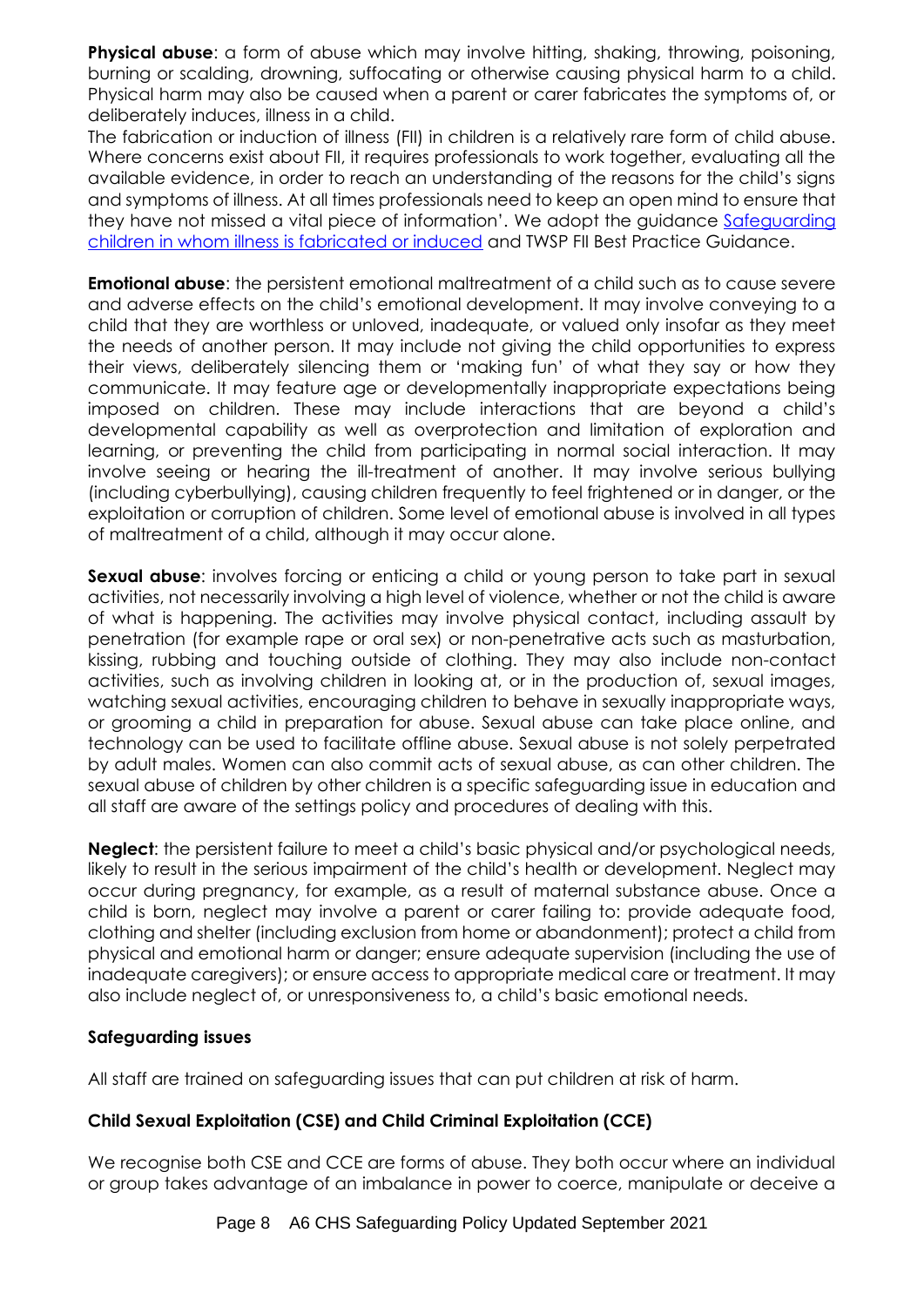child into sexual or criminal activity, in exchange for something the victim needs or wants, and/or for the financial advantage or increased threat of violence. CSE and CCE can affect children, both male and female and can include children who have been moved for the purpose of exploitation.

Children can be exploited by adult males or females, as individuals or in groups. They may also be exploited by other children, who themselves may be experiencing exploitation – where this is the case, it is important that the child perpetrator is also recognised as a victim.

Whilst the age of the child may be a contributing factor for an imbalance of power, there are a range of other factors that could make a child more vulnerable to exploitation, including, sexual identity, cognitive ability, learning difficulties, communication ability, physical strength, status, and access to economic or other resources.

Some of the following can be indicators of both child criminal and sexual exploitation where children:

- appear with unexplained gifts, money or new possessions;
- associate with other children involved in exploitation;
- suffer from changes in emotional well-being;
- misuse drugs and alcohol;
- go missing for periods of time or regularly come home late; and
- regularly miss school or education or do not take part in education.

We will provide additional support to children who have been exploited to help maintain them in education.

Staff understand that the experience of girls who are criminally exploited can be very different to that of boys. The indicators may not be the same, they are aware that girls are at risk of criminal exploitation too. It is also important to note that both boys and girls being criminally exploited may be at higher risk of sexual exploitation.

If we feel that children may be being abused through exploitation, we will consult in the normal way with the relevant local authority social care team to seek advice. In Telford & Wrekin we will consider whether the incident follows a [CSE care and support Pathway.](https://westmidlands.procedures.org.uk/local-content/4cjN/exploitation-tools-and-pathways/?b=Telford+%26+Wrekin) The concerns will be followed through sensitively and appropriately with fellow professionals and the [CSE referral form](https://westmidlands.procedures.org.uk/local-content/4cjN/exploitation-tools-and-pathways/?b=Telford+%26+Wrekin) will be completed. In relation to the fortnightly CATE Risk Panels, where concerns are expressed around a child attending our setting, we will ensure attendance whenever possible as part of the established multi-agency process. Alongside this, we have taken the same steps and made all staff aware of the TWSP [A guide for professionals CATE](https://westmidlands.procedures.org.uk/local-content/4cjN/exploitation-tools-and-pathways/?b=Telford+%26+Wrekin)  [leaflet.](https://westmidlands.procedures.org.uk/local-content/4cjN/exploitation-tools-and-pathways/?b=Telford+%26+Wrekin) Due to the high number of reports in our borough, we will be particularly alert to the CSE and CCE.

We will make parents and carers, and children and young people aware of the relevant TWSP [CATE leaflets.](https://westmidlands.procedures.org.uk/local-content/4cjN/exploitation-tools-and-pathways/?b=Telford+%26+Wrekin) We will provide them with information on [CEOP](https://www.ceop.police.uk/Safety-Centre/Should-I-make-a-report-to-CEOP-YP/) the Child Exploitation and Online Protection command. Children and adults can use CEOP to report if they are concerned that a child is being sexually abused or groomed online.

# **Child Criminal Exploitation (CCE)**

Some specific forms of CCE can include children being forced or manipulated into transporting drugs or money through county lines, working in cannabis factories, shoplifting or pickpocketing. They can also be forced or manipulated into committing vehicle crime or threatening/committing serious violence to others.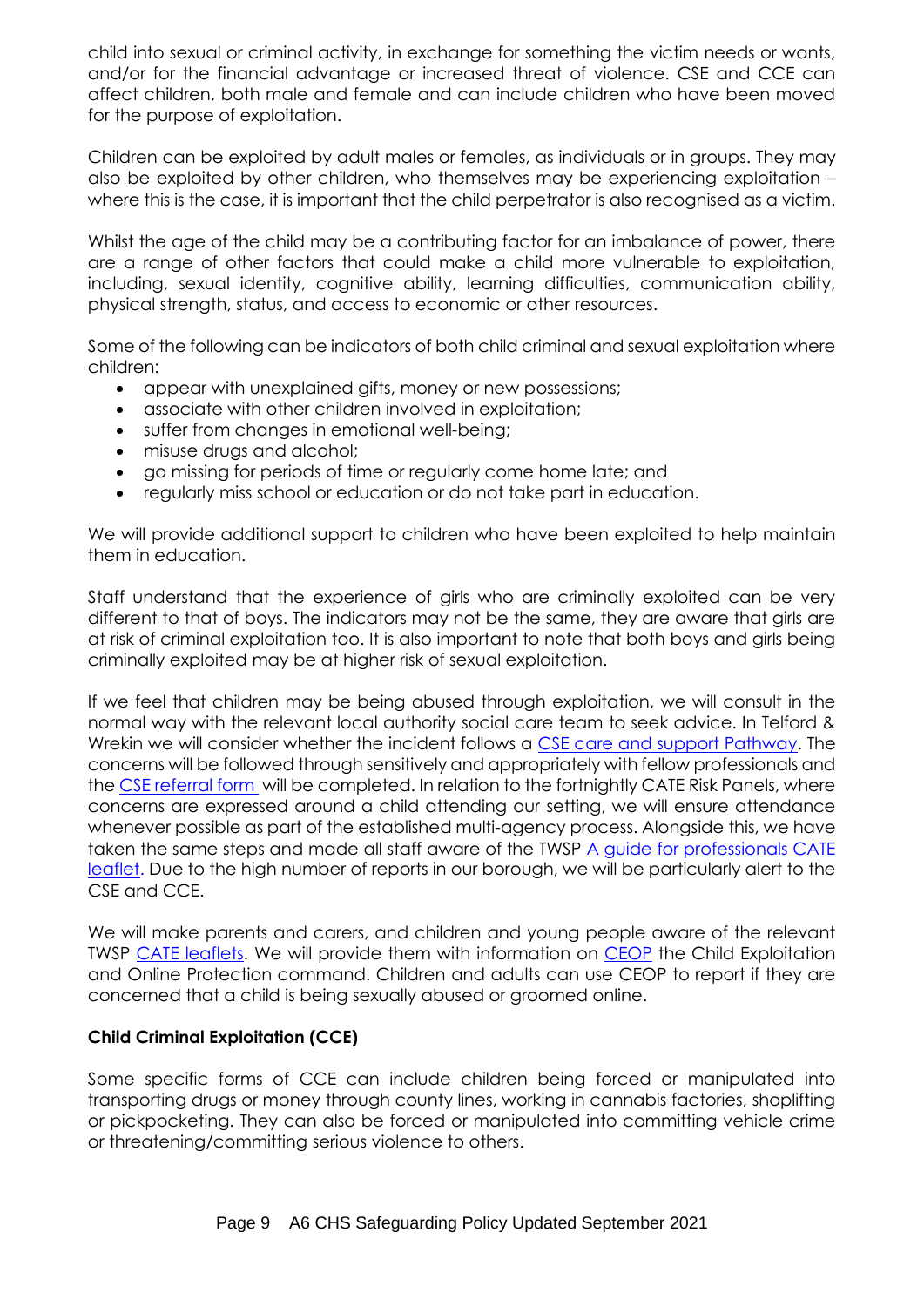We recognise that this type of exploitation can trap children as perpetrators can threaten victims (and their families) with violence, or entrap and coerce them into debt. They may be coerced into carrying weapons such as knives or begin to carry a knife for a sense of protection from harm from others. As children involved in criminal exploitation often commit crimes themselves, their vulnerability as victims is not always recognised by adults and professionals, (particularly older children), and they are not treated as victims despite the harm they have experienced. They may still have been criminally exploited even if the activity appears to be something they have agreed or consented to.

# **Child Sexual Exploitation (CSE)**

CSE is a form of child sexual abuse. Sexual abuse may involve physical contact, including assault by penetration (for example, rape or oral sex) or non-penetrative acts such as masturbation, kissing, rubbing, and touching outside clothing. It may include non-contact activities, such as involving children in the production of sexual images, forcing children to look at sexual images or watch sexual activities, encouraging children to behave in sexually inappropriate ways or grooming a child in preparation for abuse including via the internet.

CSE can affect any child, who has been coerced into engaging in sexual activities. This includes 16 and 17 year olds who can legally consent to have sex. Some children may not realise they are being exploited e.g. they believe they are in a genuine romantic relationship.

CSE can be a one-off occurrence or a series of incidents over time and range from opportunistic to complex organised abuse. It can involve force and/or enticement-based methods of compliance and may, or may not, be accompanied by violence or threats of violence. It may happen without the child's immediate knowledge e.g. through others sharing videos or images of them on social media.

Some additional specific indicators that may be present in CSE are children who:

- have older boyfriends or girlfriends; and
- suffer from sexually transmitted infections, display sexual behaviours beyond expected sexual development or become pregnant.

We will make the following further information on signs of a child's involvement in sexual exploitation available to staff. [Child sexual exploitation: guide for practitioners](https://www.gov.uk/government/publications/child-sexual-exploitation-definition-and-guide-for-practitioners)

# **County lines**

County lines is a term used to describe gangs and organised criminal networks involved in exporting illegal drugs using dedicated mobile phone lines or other form of "deal line". This activity can happen locally as well as across the UK - no specified distance of travel is required. Children and vulnerable adults are exploited to move, store and sell drugs and money. Offenders will often use coercion, intimidation, violence (including sexual violence) and weapons to ensure compliance of victims.

Children can be targeted and recruited into county lines in a number of locations including our setting, other education settings, children's homes and care homes.

Children are also increasingly being targeted and recruited online using social media. Children can easily become trapped by this type of exploitation as county lines gangs can manufacture drug debts which need to be worked off or threaten serious violence and kidnap towards victims (and their families) if they attempt to leave the county lines network.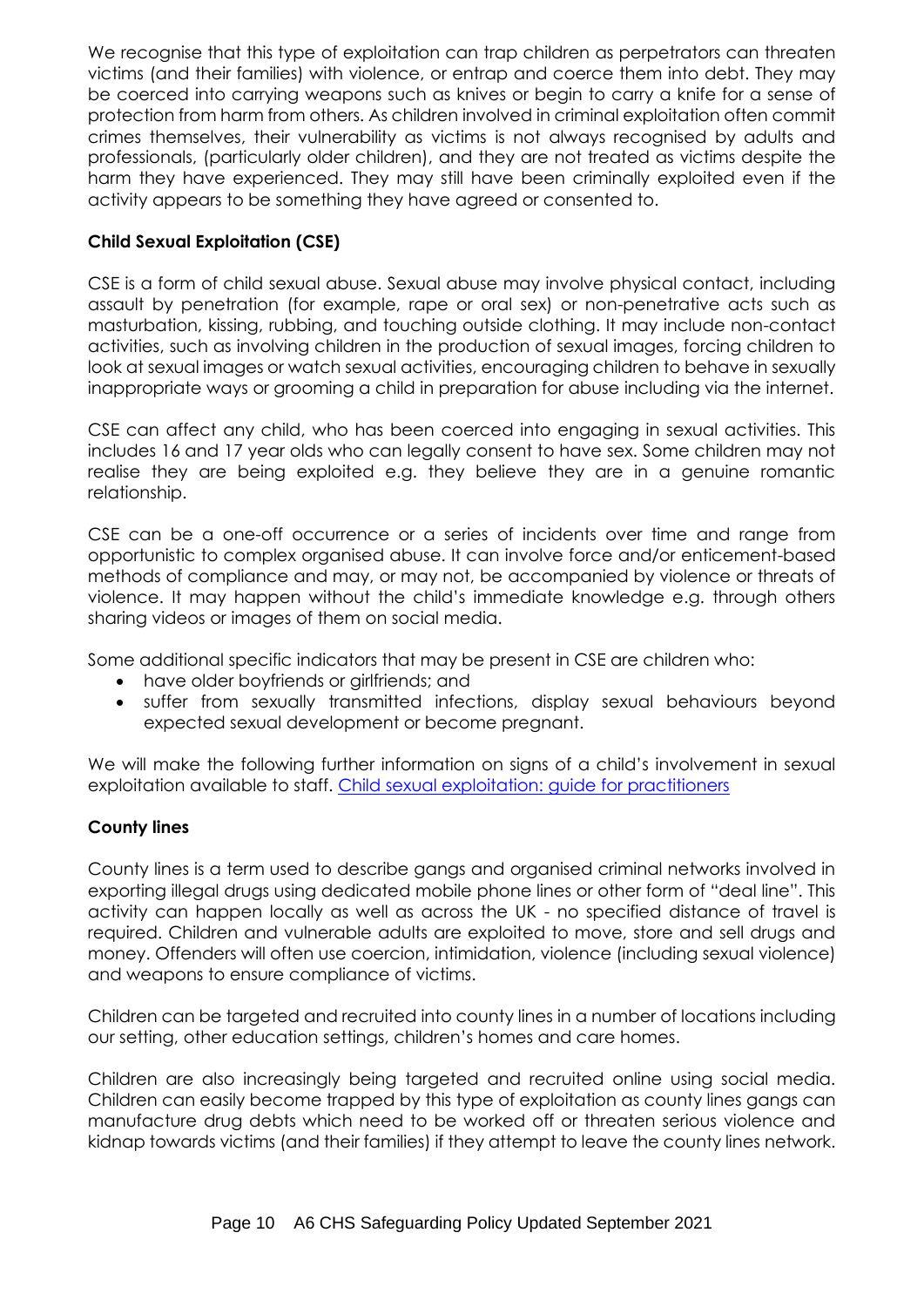A number of the indicators for CSE and CCE as detailed above may be applicable to where children are involved in county lines. Some additional specific indicators that may be present where a child is criminally exploited through involvement in county lines are children who:

- go missing and are subsequently found in areas away from their home;
- have been the victim or perpetrator of serious violence (e.g. knife crime);
- are involved in receiving requests for drugs via a phone line, moving drugs, handing over and collecting money for drugs;
- are exposed to techniques such as 'plugging', where drugs are concealed internally to avoid detection;
- are found in accommodation that they have no connection with, often called a 'trap house or cuckooing' or hotel room where there is drug activity;
- owe a 'debt bond' to their exploiters; and
- have their bank accounts used to facilitate drug dealing.

We will make the **Home Office** guidance on the signs of a child's involvement in county lines available to staff.

If a child is suspected to be at risk of or involved in county lines, a safeguarding referral will also be considered alongside consideration of availability of local services/third sector providers who offer support to victims of county lines exploitation, such as **CLIMB**.

#### **Modern Slavery and the National Referral Mechanism (NRM)**

Staff understand that Modern slavery encompasses human trafficking and slavery, servitude and forced or compulsory labour. Exploitation can take many forms, including: sexual exploitation, forced labour, slavery, servitude, forced criminality and the removal of organs.

We know that information on the signs that someone may be a victim of modern slavery, the support available to victims and how to refer them to the NRM is available in th[e Modern](https://www.gov.uk/government/collections/modern-slavery)  [Slavery Statutory Guidance.](https://www.gov.uk/government/collections/modern-slavery)

#### **Mental Health**

All staff are aware that mental health problems can, in some cases, be an indicator that a child has suffered or is at risk of suffering abuse, neglect or exploitation.

We recognise only appropriately trained professionals should attempt to make a diagnosis of a mental health problem. Staff, however, are well placed to observe children day-to-day and identify those whose behaviour suggests that they may be experiencing a mental health problem or be at risk of developing one.

Where children have suffered abuse and neglect, or other potentially traumatic adverse childhood experiences, this can have a lasting impact throughout childhood, adolescence and into adulthood. Staff will be made aware of how these children's experiences; can affect their mental health, behaviour, and education.

If staff have a mental health concern about a child that is also a safeguarding concern, immediate action should be taken, by speaking to the DSL or a deputy and recording their concern.

We will follow the DfE guidance on [Mental Health and Behaviour in Schools.](https://www.gov.uk/government/publications/mental-health-and-behaviour-in-schools--2)

Please refer to our Mental Health & Well-being policy.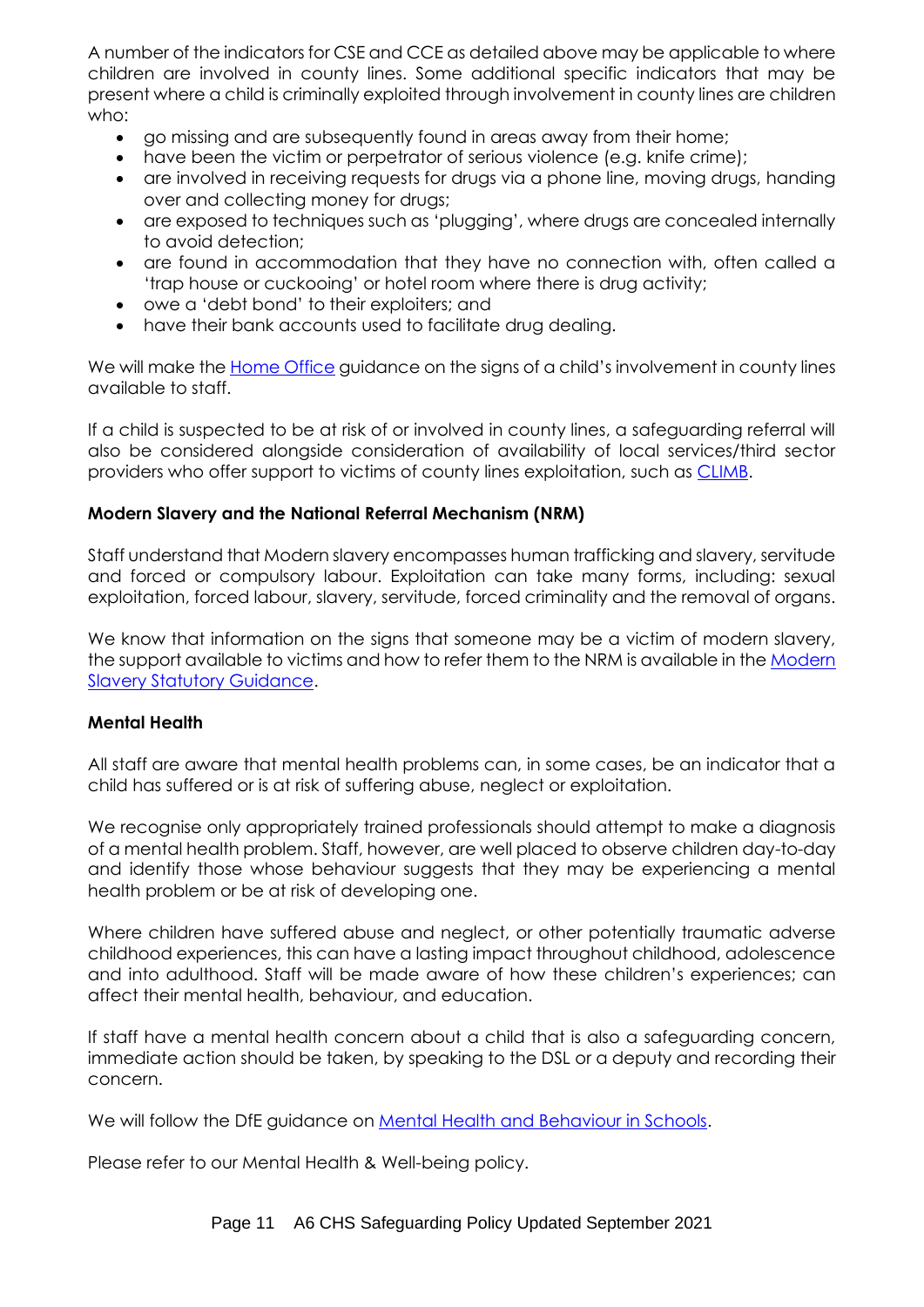# **Peer on peer abuse (child on child)**

**All** staff are aware that children can abuse other children we refer to this as peer on peer abuse. This can happen inside or outside of our setting and online. If staff have **any** concerns regarding peer on peer abuse, even if there are no reports in our setting, they should still speak to the DSL (or deputy).

**All** staff are expected to challenge inappropriate behaviours between peers, many of which are listed below, that are actually abusive in nature. Downplaying certain behaviours, for example dismissing sexual harassment as "just banter", "just having a laugh", "part of growing up" or "boys being boys" can lead to a culture of unacceptable behaviours, an unsafe environment for children and in worst case scenarios a culture that normalises abuse leading to children accepting it as normal and not coming forward to report it.

Peer on peer abuse is most likely to include, but may not be limited to:

- bullying (including cyberbullying, prejudice-based and discriminatory bullying);
- abuse in intimate personal relationships between peers;
- physical abuse such as hitting, kicking, shaking, biting, hair pulling, or otherwise causing physical harm (this may include an element of online which facilitates, threatens and/or encourages physical abuse);
- sexual violence, such as rape, assault by penetration and sexual assault (this may include an online element which facilitates, threatens and/or encourages sexual violence);
- sexual harassment, such as sexual comments, remarks, jokes and online sexual harassment, which may be stand-alone or part of a broader pattern of abuse;
- causing someone to engage in sexual activity without consent, such as forcing someone to strip, touch themselves sexually, or to engage in sexual activity with a third party;
- consensual and non-consensual sharing of nudes and semi nudes images and or videos (also known as sexting or youth produced sexual imagery);
- up-skirting, which typically involves taking a picture under a person's clothing without them knowing, with the intention of viewing their genitals or buttocks to obtain sexual gratification, or cause the victim humiliation, distress or alarm;
- initiation/hazing type violence and rituals (this could include activities involving harassment, abuse or humiliation used as a way of initiating a person into a group and may also include an online element).

**All** staff will be trained in our settings policy and procedures with regards to peer on peer abuse and the important role they have to play in preventing it and responding where they believe a child may be at risk from it.

We will actively seek to raise awareness of and prevent all forms of peer on peer abuse by:

- educating all governors, its senior leadership team, staff, students, and parents about this issue;
- educating children about the nature and prevalence of peer on peer abuse, positive, responsible and safe use of social media, and the unequivocal facts about consent, via the curriculum;
- engaging parents on these issues;
- supporting the on-going welfare of the student body by drawing on multiple resources that prioritise student mental health, and by providing in-school counselling and therapy to address underlying mental health needs;
- working with governors, senior leadership team, and all staff, students and parents to address equality issues, to promote positive values, and to encourage a culture of tolerance and respect amongst all members of the school community;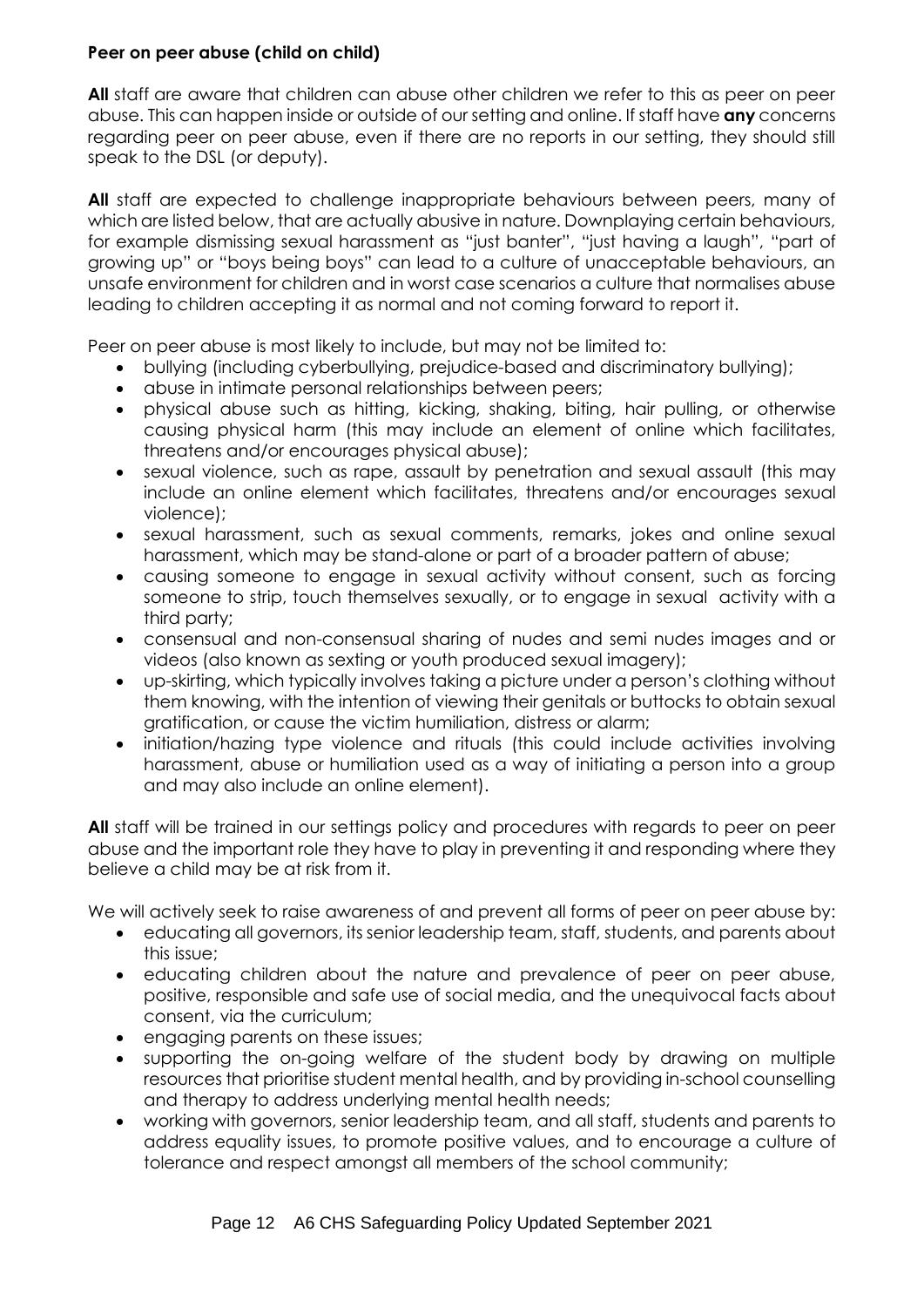- creating conditions in which our students can aspire to, and realise, safe and healthy relationships fostering a whole-school culture;
- responding to cases of peer on peer abuse promptly and appropriately; and
- ensuring that all peer on peer abuse issues are fed back to the DSL and deputies so that they can spot and address any concerning trends and identify students who may be in need of additional support.

We will actively engage with TWSP in relation to peer on peer abuse, and work closely with, for example, children's social care, the police and other schools. The relationships our setting has built with these partners is essential to ensuring that we are able to prevent, identify early, and appropriately handle cases of peer on peer abuse. The DSL (or deputy) will regularly review behaviour incident logs which can help to identify any changes in behaviour and/or concerning patterns or trends at an early stage.

We recognise that any child can be vulnerable to peer on peer abuse due to the strength of peer influence, especially during adolescence, and staff should be alert to signs of such abuse amongst all children. Individual and situational factors can increase a child's vulnerability to abuse by their peers. We know that research suggests:

- peer on peer abuse may affect boys differently from girls (i.e. that it is more likely that girls will be victims and boys perpetrators). However, all peer on peer abuse is unacceptable and will be taken seriously;
- children with Special Educational Needs and/or Disabilities (SEND) are three times more likely to be abused than their peers without , and
- some children may be more likely to experience peer on peer abuse than others as a result of certain characteristics such as sexual orientation, ethnicity, race or religious beliefs.

# **Sexual violence and sexual harassment between children**

All those part of our community believe that sexual violence and sexual harassment is not acceptable and will not be tolerated.

We understand that sexual violence and sexual harassment can occur between two children **of any age and sex.** It can occur online. It can also occur through a group of children sexually assaulting or sexually harassing a single child or group of children.

We recognise that children who are victims of sexual violence and sexual harassment will likely find the experience stressful and distressing. This will, in all likelihood, adversely affect their educational attainment and will be exacerbated if the alleged perpetrators(s) attends our setting. Sexual violence and sexual harassment exist on a continuum and may overlap, they can occur online and offline (both physical and verbal) and are never acceptable.

Staff are aware that some groups are potentially more at risk. We know that evidence shows girls, children with SEND and LGBT children are at greater risk.

We will ensure that staff are aware of the importance of:

- challenging inappropriate behaviours;
- making clear that sexual violence and sexual harassment is not acceptable, will never be tolerated and is not an inevitable part of growing up;
- not tolerating or dismissing sexual violence or sexual harassment; and,
- challenging physical behaviours (potentially criminal in nature), such as grabbing bottoms, breasts and genitalia, pulling down trousers, flicking bras and lifting up skirts. Dismissing or tolerating such behaviours risks normalising them.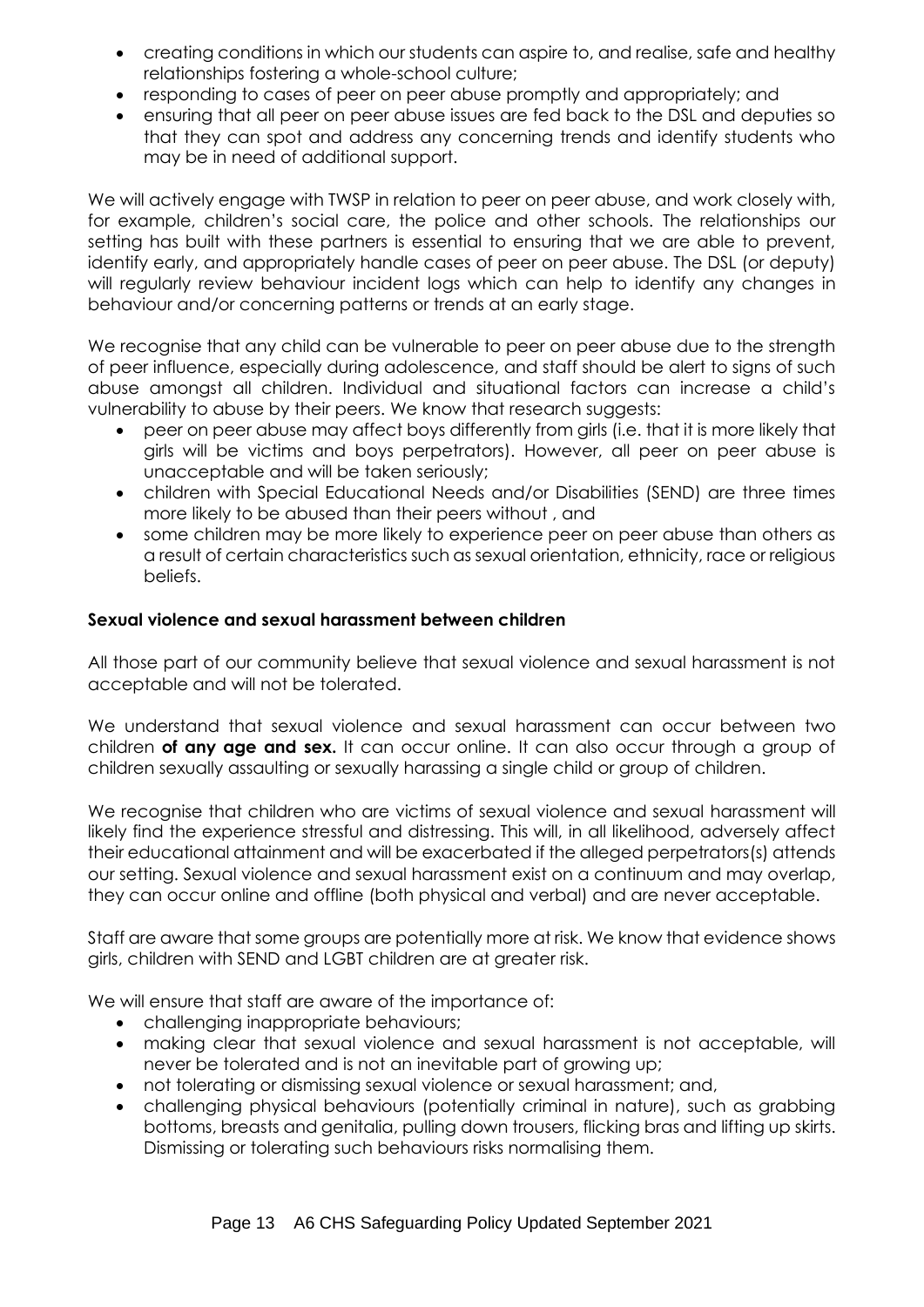For the purpose of this policy, we use the term 'victim', 'alleged perpetrator(s)' or where appropriate 'perpetrator(s)'. Ultimately, the use of appropriate terminology will be determined, as appropriate, on a case-by-case basis.

Along with providing support to children who are victims of sexual violence or sexual harassment, we will provide the alleged perpetrator(s) with an education, safeguarding support as appropriate and implement any disciplinary sanctions. We recognise that a child abusing another child may be a sign they have been abused themselves or a sign of wider issues that require addressing within the culture of our setting. Taking disciplinary action and providing appropriate support, can, and should, occur at the same time if necessary.

We understand that reports of sexual violence and sexual harassment are extremely complex to manage. We know it is essential that victims are protected, offered appropriate support and every effort is made to ensure their education is not disrupted. We also know it is also important that other children, adult students and our staff are supported and protected as appropriate.

We will try to be aware of, and respond appropriately to **all reports and concerns**, including those outside of our setting, and or online.

Whilst the focus of this policy is on protecting and supporting children, we will of course protect any adult students and engage with adult social care, support services and the police as required.

#### **Sexual violence**

Our staff are aware of sexual violence and the fact children can, and sometimes do, abuse their peers in this way both inside and outside of our setting. We refer to sexual violence as sexual offences under the Sexual Offences Act 2003 as described below:

**Rape:** A person (A) commits an offence of rape if: he intentionally penetrates the vagina, anus or mouth of another person (B) with his penis, B does not consent to the penetration and A does not reasonably believe that B consents.

**Assault by Penetration:** A person (A) commits an offence if: s/he intentionally penetrates the vagina or anus of another person (B) with a part of her/his body or anything else, the penetration is sexual, B does not consent to the penetration and A does not reasonably believe that B consents.

**Sexual Assault:** A person (A) commits an offence of sexual assault if: s/he intentionally touches another person (B), the touching is sexual, B does not consent to the touching and A does not reasonably believe that B consents.

**Causing someone to engage in sexual activity with consent:** A person (A) commits an offence if: s/he intentionally causes another person (B) to engage in an activity, the activity is sexual, B does not consent to engaging in the activity, and A does not reasonably believe that B consents. (This could include forcing someone to strip, touch themselves sexually, or to engage in sexual activity with a third party.)

We believe that **consent** is about having the freedom and capacity to choose. Consent to sexual activity may be given to one sort of sexual activity but not another, e.g.to vaginal but not anal sex or penetration with conditions, such as wearing a condom. Consent can be withdrawn at any time during sexual activity and each time activity occurs. Someone consents to vaginal, anal or oral penetration only if s/he agrees by choice to that penetration and has the freedom and capacity to make that choice.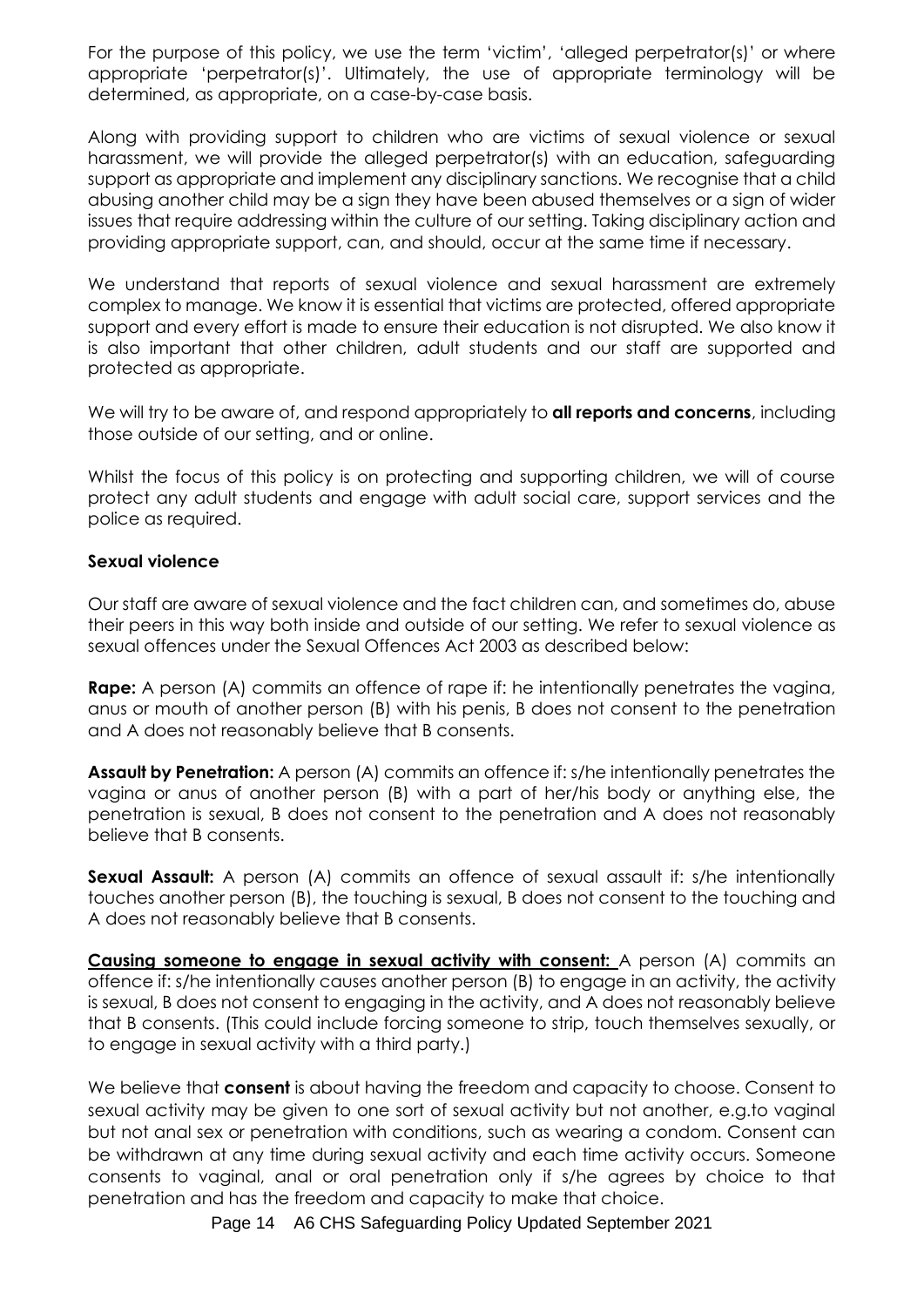Sexual consent

- a child under the age of 13 can never consent to any sexual activity;
- the age of consent is 16;
- sexual intercourse without consent is rape.

# **Sexual harassment**

When referring to sexual harassment we mean 'unwanted conduct of a sexual nature' that can occur online and offline both inside and outside of our setting. When we reference sexual harassment, we do so in the context of child on child sexual harassment. Sexual harassment is likely to: violate a child's dignity, and/or make them feel intimidated, degraded or humiliated and/or create a hostile, offensive or sexualised environment.

Whilst not intended to be an exhaustive list, sexual harassment can include:

- sexual comments, such as: telling sexual stories, making lewd comments, making sexual remarks about clothes and appearance and calling someone sexualised names;
- sexual "jokes" or taunting;
- physical behaviour, such as: deliberately brushing against someone, interfering with someone's clothes and displaying pictures, photos or drawings of a sexual nature, and
- on-line sexual harassment. This may be standalone, or part of a wider pattern of sexual harassment and/or sexual violence. It may include:
- consensual and non-consensual sharing of nudes and semi-nudes images and/or videos.

We will follow the guidance set out in [UKCIS Sharing nudes and semi-nudes: advice for](https://www.gov.uk/government/publications/sharing-nudes-and-semi-nudes-advice-for-education-settings-working-with-children-and-young-people/sharing-nudes-and-semi-nudes-advice-for-education-settings-working-with-children-and-young-people)  [education settings working with children and young people.](https://www.gov.uk/government/publications/sharing-nudes-and-semi-nudes-advice-for-education-settings-working-with-children-and-young-people/sharing-nudes-and-semi-nudes-advice-for-education-settings-working-with-children-and-young-people)

# **Upskirting**

The Voyeurism (Offences) Act, which is commonly known as the Upskirting Act, came into force on 12 April 2019. We recognise 'Upskirting' is where someone takes a picture under a person's clothing (not necessarily a skirt) without their permission and or knowledge, with the intention of viewing their genitals or buttocks (with or without underwear) to obtain sexual gratification, or cause the victim humiliation, distress or alarm. It is a criminal offence. Anyone of any sex, can be a victim.

### **Harmful sexual behaviour**

Children's sexual behaviour exists on a wide continuum, from normal and developmentally expected to inappropriate, problematic, abusive and violent. Problematic, abusive and violent sexual behaviour is developmentally inappropriate and may cause developmental damage. We use the term "harmful sexual behaviour" (HSB). **HSB can occur online and/or face to face and can also occur simultaneously between the two.** We will consider HSB in a child protection context.

We will follow the specialist support and advice on HSB available from the specialist sexual violence sector. Our DSL will undertake training in HSB and incorporate this into our approach to managing sexual violence and sexual harassment.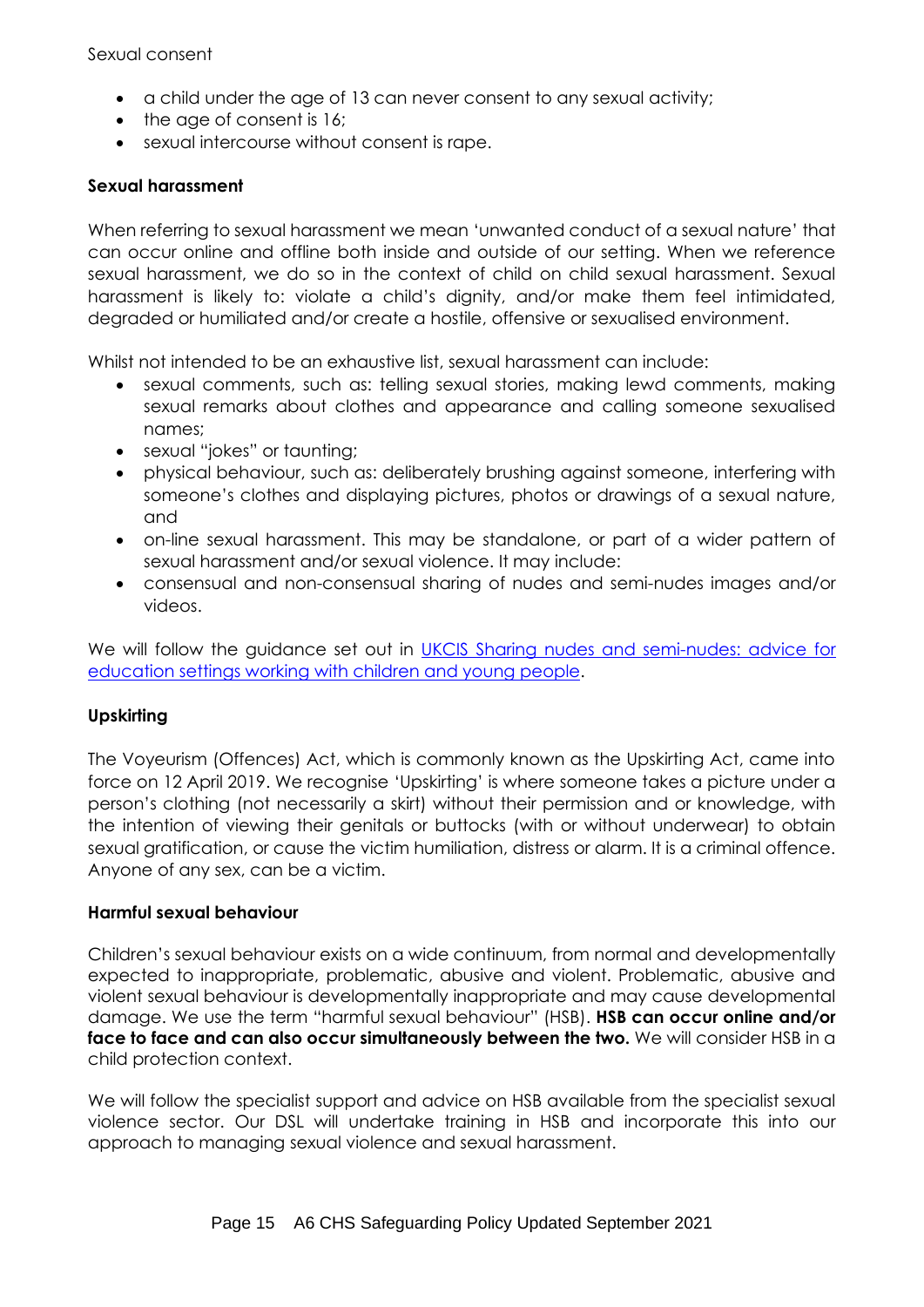Addressing inappropriate behaviour **can** be an important intervention that helps prevent problematic, abusive and/or violent behaviour in the future. Children displaying HSB have often experienced their own abuse and trauma. We understand it is important that they are offered appropriate support.

#### **Our approach to preventing peer on peer on abuse, including child on child sexual violence and sexual harassment**

We will undertake pre-planning, training for staff and implement an effective peer on peer abuse policy to help us develop the foundation for a calm, considered and appropriate response to any reports.

We understand the best responses to peer on peer abuse are based on a whole setting approach to safeguarding and child protection and we will involve our whole community in this.

Systems are in place to facilitate the sharing of worries. These include posters displaying DSLs and Pastoral Lead. Worry boxes in classrooms. Childline contact details displayed around the school. A Peer Mentoring System. NSPCC training for the children. An open door policy from EB & IS. These are well promoted throughout our setting, and understandable and accessible for our pupils to confidently report abuse, sexual violence and sexual harassment, knowing their concerns will be treated seriously, and that they can safely express their views and give feedback.

As part of our commitment to our pupils, we have identified the following deputy DSL's, who are not part of our settings senior leadership team, as staff in our setting, pupils can report peer on peer abuse too, if they choose not to report directly to a member of the senior leadership team. Elizabeth Butler or Ian Sterling

All staff in our setting will undertake training in how to respond to peer on peer abuse, including reports of sexual violence or sexual harassment. Our DSL will undertake training to manage a report.

We accept the most effective preventative education programme will be through a whole setting approach that prepares pupils for life in modern Britain. Our setting will has a clear set of values and standards, and these will be upheld and demonstrated throughout all aspects of Castle House School life. This is underpinned by our behaviour policy and pastoral support system, and by our planned programme of evidence-based content delivered through the whole curriculum. Our programme is developed to be age and stage of development appropriate. The DSL will support teachers in their delivery of this part of our curriculum. We recognise good practice allows children an open forum to talk through things. Such discussions can lead to increased safeguarding reports. Children will be made aware of the processes to raise their concerns or make a report and how any report will be handled. This will include processes when they have a concern about a friend or peer. All staff are aware of how to support children and how to manage a safeguarding report from a child.

The DSL will consider if external support or intervention is necessary as part of our approach to sexual violence and sexual harassment. We recognise specialist organisations can offer a different perspective and expert knowledge.

#### **Our response to peer on peer abuse, including reports of sexual violence or sexual harassment**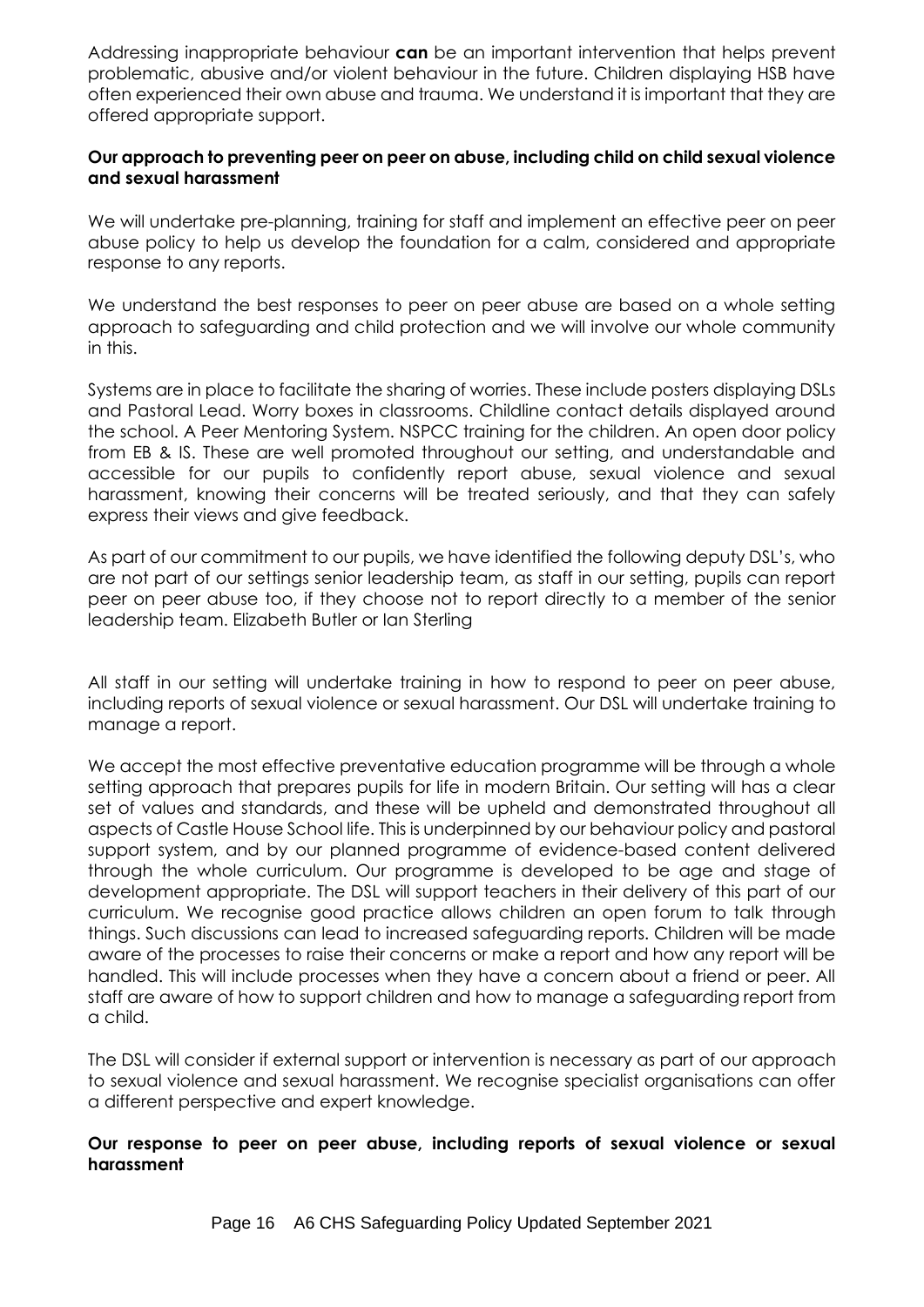We will use the following guidance to assist in the managing of reports Sexual violence and sexual harassment between [children in schools and colleges: advice for governing bodies,](https://www.gov.uk/government/publications/sexual-violence-and-sexual-harassment-between-children-in-schools-and-colleges)  [proprietors, head teachers, principals, senior leadership teams and designated](https://www.gov.uk/government/publications/sexual-violence-and-sexual-harassment-between-children-in-schools-and-colleges)  [safeguarding leads.](https://www.gov.uk/government/publications/sexual-violence-and-sexual-harassment-between-children-in-schools-and-colleges)

It is our aim to always recognise, acknowledge and understand the scale of harassment and abuse. We aim to never downplay some behaviours related to abuse that can lead to a culture of unacceptable behaviour, an unsafe environment and in worst case scenarios a culture that normalises abuse leading to children accepting it as normal and not coming forward to report it.

Where necessary we will work with other professionals, agencies and partners in our response. This may include the TWSP partners, the relevant local authority children's social care departments, the police, the NSPCC, the Anti-Bullying Alliance and online services, such as The UK Safer Internet Centre, Internet Watch Foundation and Thinkuknow.

We recognise that children may not find it easy to tell staff about their abuse verbally. Children can show signs or act in ways that they hope adults will notice and react. In some cases, the victim may not make a direct report.

#### **The immediate response to a report**

If a member of staff thinks for whatever reason that a child may be at risk of or experiencing abuse by their peer(s), or that a child may be at risk of abusing or may be abusing their peer(s), they should discuss their concern with the DSL (or deputy) without delay.

We will reassure **all** victims that they are being taken seriously, regardless of how long it has taken them to come forward and that they will be supported and kept safe. Abuse that occurs online or outside of our setting will not be downplayed and will be treated equally seriously. We will never give a victim the impression that they are creating a problem by reporting peer on peer abuse, including sexual violence or sexual harassment. Nor will we make a victim feel ashamed for making a report.

# **Risk assessment**

When there has been a report of sexual violence, the DSL (or a deputy) will make an immediate risk and needs assessment. Where there has been a report of sexual harassment, the need for a risk assessment will be considered on a case-by-case basis, but as good practice should be completed.

The risk and needs assessment should consider:

- the victim, especially their protection and support;
- whether there may have been other victims,
- the alleged perpetrator(s); and
- all the other children, (and, if appropriate, adult students and staff) at the school or college, especially any actions that are appropriate to protect them from the alleged perpetrator(s), or from future harms.

If any of the children involved has SEND, the DSL will liaise with the SENDCO to assist in the management of the report.

Risk assessments must be recorded (written or electronic) and will be kept under review. At all times, we will be actively considering the risks posed to all of our pupils and students and put adequate measures in place to protect them and keep them safe.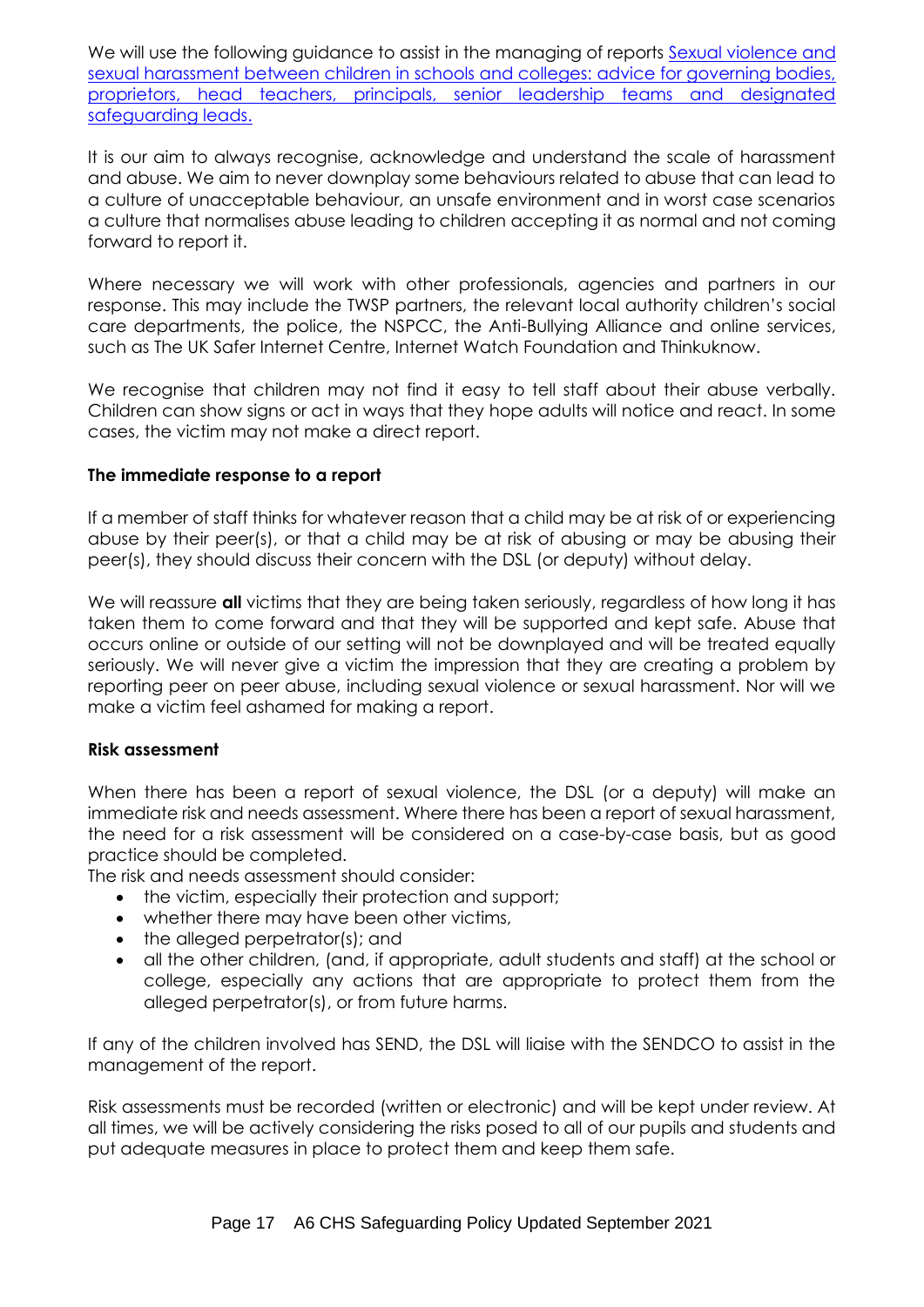The DSL (or a deputy) will engage with children's social care and specialist services as required. Where there has been a report of sexual violence, it is likely that professional risk assessments by social workers and or sexual violence specialists will be required. Our risk assessment is not intended to replace the detailed assessments of expert professionals. Any such professional assessments will be used to inform our approach to supporting and protecting our pupils and students and updating our own risk assessment.

The DSL may use and consider the [TWSP Sexually harmful behaviour -](http://www.telfordsafeguardingboard.org.uk/lscb/downloads/file/38/sexually_harmful_behaviour_-_risk_assessment_tool) risk assessment tool.

# **Action following a report of peer on peer abuse, including sexual violence and/or sexual harassment**

Our DSL (and deputies) have a complete safeguarding picture and they are the most appropriate people to advise on our initial response. Important considerations will include:

- the wishes of the victim in terms of how they want to proceed. This is especially important in the context of sexual violence and sexual harassment. Victims should be given as much control as is reasonably possible over decisions regarding how any investigation will be progressed and any support that they will be offered. This will however need to be balanced with our duty and responsibilities to protect other children;
- the nature of the alleged incident(s), including whether a crime may have been committed and/or whether HSB has been displayed;
- the ages of the children involved;
- the developmental stages of the children involved;
- any power imbalance between the children. For example, is the alleged perpetrator(s) significantly older, more mature or more confident? Does the victim have a disability or learning difficulty?;
- if the alleged incident is a one-off or a sustained pattern of abuse (sexual abuse can be accompanied by other forms of abuse and a sustained pattern may not just be of a sexual nature);
- that sexual violence and sexual harassment can take place within intimate personal relationships between peers;
- are there ongoing risks to the victim, other children, adult students or school or college staff; and,
- other related issues and wider context, including any links to child sexual exploitation and child criminal exploitation.

As always when concerned about the welfare of a child, all staff will act in the best interests of the child. In all cases, we will follow general safeguarding principles. Immediate consideration will be given as to how best to support and protect the victim and the alleged perpetrator(s) (and any other children involved/impacted).

The starting point regarding any report will always be that there is a zero tolerance approach to sexual violence and sexual harassment and it is never acceptable and it will not be tolerated.

As a matter of effective safeguarding practice, we will do all we reasonably can to protect the anonymity of any children involved in any report of sexual violence or sexual harassment, especially where a case is progressing through the criminal justice system.

# **Options to manage the report**

When to inform the alleged perpetrator(s) will be a decision that will be carefully considered. Where a report is going to be made to children's social care and/or the police, then, as a general rule, we will speak to the relevant agency and discuss next steps and how the alleged perpetrator(s) will be informed of the allegations. However, as per general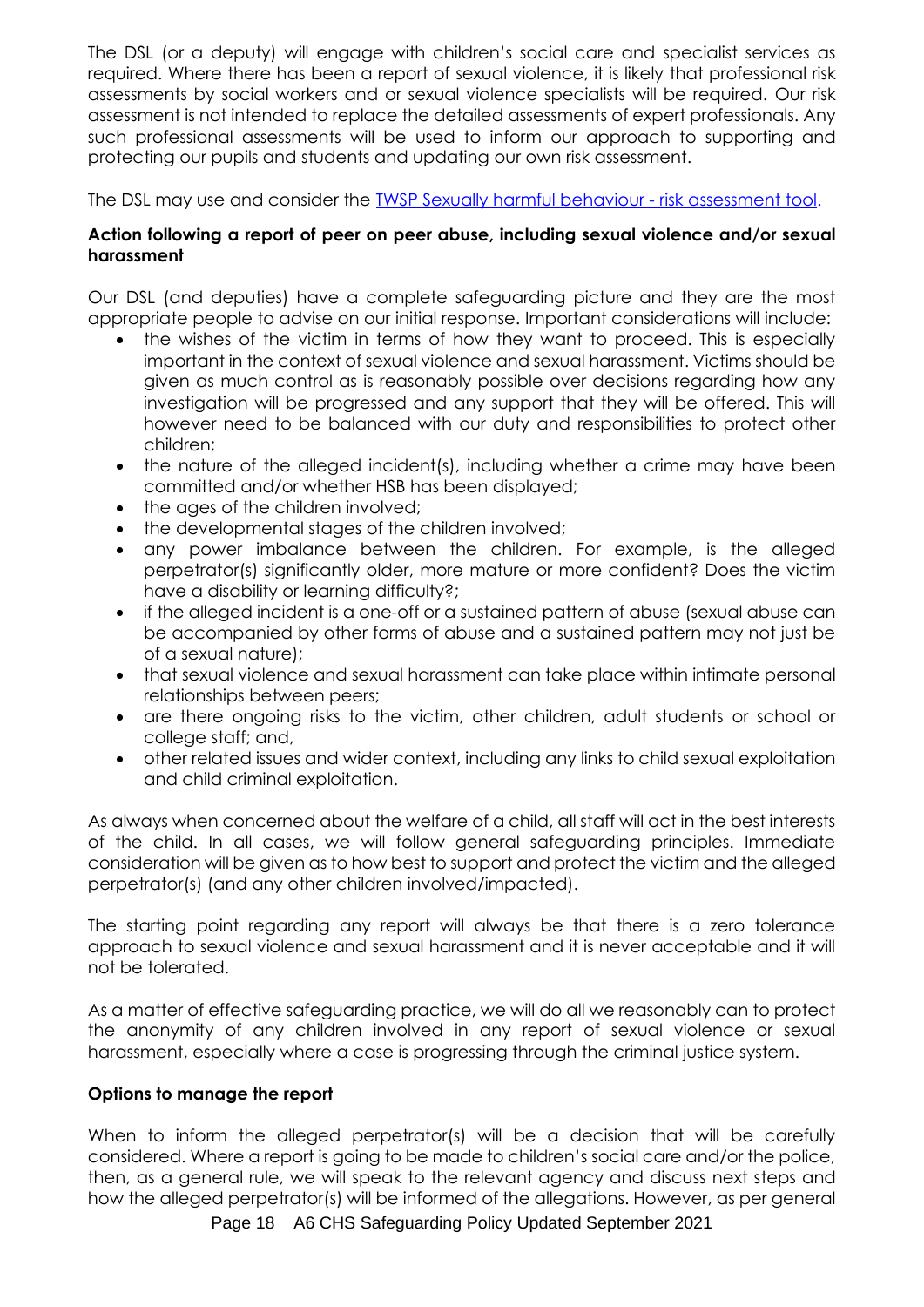safeguarding principles, this does not and will not stop us taking immediate action to safeguard our children, where required.

We will regularly review our decisions and actions, consider our relevant policies and any lessons learnt. We will look out for potential patterns of concerning, problematic or inappropriate behaviour. Where a pattern is identified, we will decide on a course of action. Consideration will be given to whether there are wider cultural issues within our setting that enabled the inappropriate behaviour to occur and where appropriate extra teaching time and/or staff training could be delivered to minimise the risk of it happening again.

The DSL (or deputy) will use their professional judgement to: (a) assess the nature and seriousness of the alleged behaviour, and (b) determine whether it is appropriate for the alleged behaviour to be to be dealt with internally and, if so, whether any external specialist support is required.

In borderline cases the DSL (or deputy) may consult with Family Connect, and/or other relevant agencies on a no-names basis (where possible) to determine the most appropriate response.

Where the DSL (or deputy) considers or suspects that the alleged behaviour in question might be abusive or violent on a spectrum or where the needs and circumstances of the individual child/children in question might otherwise require it, the DSL (or deputy) will contact Family Connect or the local social care team for the child and/or the police immediately and, in any event, within 24 hours of the DSL (or deputy) becoming aware of the alleged behaviour. The DSL (or deputy) will discuss the concern(s) or allegation(s) with the agency and agree on a course of action, which may include:

- 1. manage internally;
- 2. early help;
- 3. referral to children's social care; and
- 4. reporting to the police.

**All** concerns, discussions, decisions, and reasons for decisions will be recorded (written or electronic).

If bail conditions are in place, we will consider what additional measures may be necessary to manage any assessed risk of harm that may arise within our setting.

There may be delays in any case that is being progressed through the criminal justice system. We will not wait for the outcome (or even the start) of a police investigation before protecting the victim, alleged perpetrator(s) and other children and adult students in the school or college. The DSL (or a deputy) will work closely with the police (and other agencies as required), to ensure any actions we take do not jeopardise the police investigation.

If a child is convicted or receives a caution for a sexual offence, we will update our risk assessment. We understand it is important that we ensure both the victim and alleged perpetrator(s) remain protected. Where cases are classified as "no further action" (NFA'd) by the police or Crown Prosecution Service, or where there is a not guilty verdict, we will continue to offer support to the victim and the alleged perpetrator(s).

If a report is determined to be unsubstantiated, unfounded, false or malicious, the DSL will consider whether the child and/or the person who has made the allegation is in need of help or may have been abused by someone else and this is a cry for help. In such circumstances, a referral to Family Connect or the relevant children's social care team may be appropriate. If a report is shown to be deliberately invented or malicious, we will consider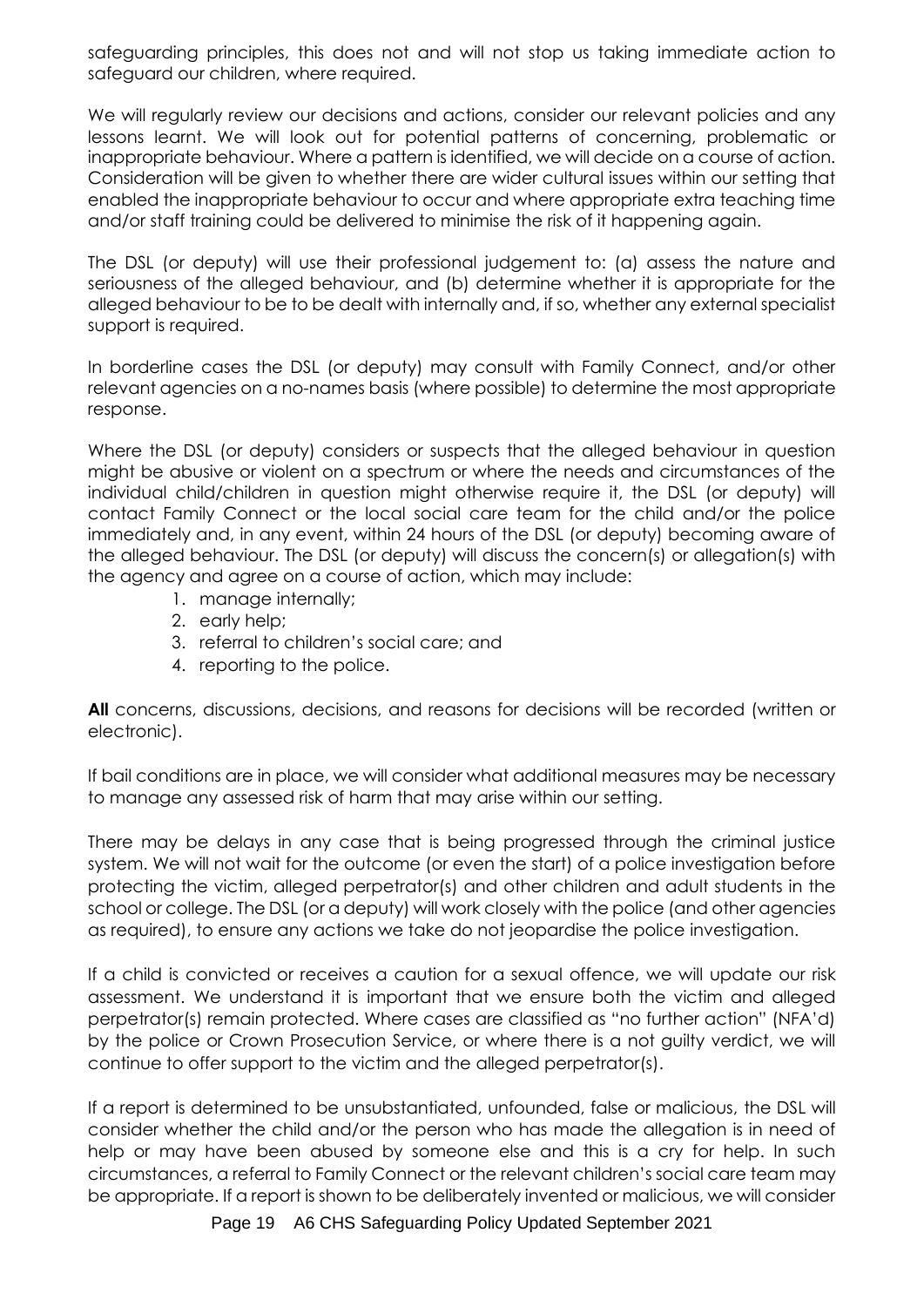whether any disciplinary action is appropriate against the individual who made it as per our own behaviour policy.

# **Ongoing response to peer on peer abuse, including sexual violence or sexual harassment**

We will consider the principles based on effective safeguarding practice and to help shape any decisions regarding safeguarding and supporting the victim and the alleged perpetrator(s).

Victims may not talk about the whole picture immediately. It is essential that dialogue is kept open and encouraged. We will offer victims a designated trusted adult in our setting to talk about their needs.

A victim of sexual violence is likely to be traumatised and, in some cases, may struggle in a normal classroom environment. We will avoid any action that would have the effect of isolating the victim, in particular from supportive peer groups, there may be times when the victim finds it difficult to maintain a full-time timetable and may express a wish to withdraw from lessons and activities. This will be because the victim wants to, not because it makes it easier to manage the situation. If required, we will provide a physical space for victims to withdraw.

Whilst we will give all the necessary support to victims to remain in our setting, if the trauma results in the victim being unable to do this, alternative provision or a move to another setting will be considered to enable them to continue to receive suitable education. This will only be at the request of the victim (and following discussion with their parents or carers).

Please refer to our policy and procedures with regard to peer on peer abuse.

# **Serious violence**

All staff are aware of the indicators, which may signal that children are at risk from, or are involved with serious violent crime. These may include increased absence from school, a change in friendships or relationships with older individuals or groups, a significant decline in performance, signs of self-harm or a significant change in wellbeing, or signs of assault or unexplained injuries. Unexplained gifts or new possessions could also indicate that children have been approached by, or are involved with, individuals associated with criminal networks or gangs and may be at risk of criminal exploitation.

Staff are aware of the associated risks and understand the measures in place to manage these. We will follow the advice provided in the Home Office's [Preventing youth violence](https://www.gov.uk/government/publications/advice-to-schools-and-colleges-on-gangs-and-youth-violence)  [and gang involvement](https://www.gov.uk/government/publications/advice-to-schools-and-colleges-on-gangs-and-youth-violence) and its [Criminal exploitation of children and vulnerable adults:](https://www.gov.uk/government/publications/criminal-exploitation-of-children-and-vulnerable-adults-county-lines)  [county lines](https://www.gov.uk/government/publications/criminal-exploitation-of-children-and-vulnerable-adults-county-lines) guidance.

We recognise to help prevent violence in our setting this can require a mix of universal, targeted or specialist interventions. Our setting leaders will aim to:

- develop skills and knowledge to resolve conflict as part of the curriculum;
- challenge aggressive behaviour in ways that prevent the recurrence of such behaviour;
- understand risks for specific groups, including those that are gender-based, and target interventions;
- safeguard, and specifically organise child protection, when needed;
- carefully manage individual transitions between educational establishments, especially into Pupil Referral Units (PRUs) or alternative provision; and
- work with local partners to prevent anti-social behaviour or crime.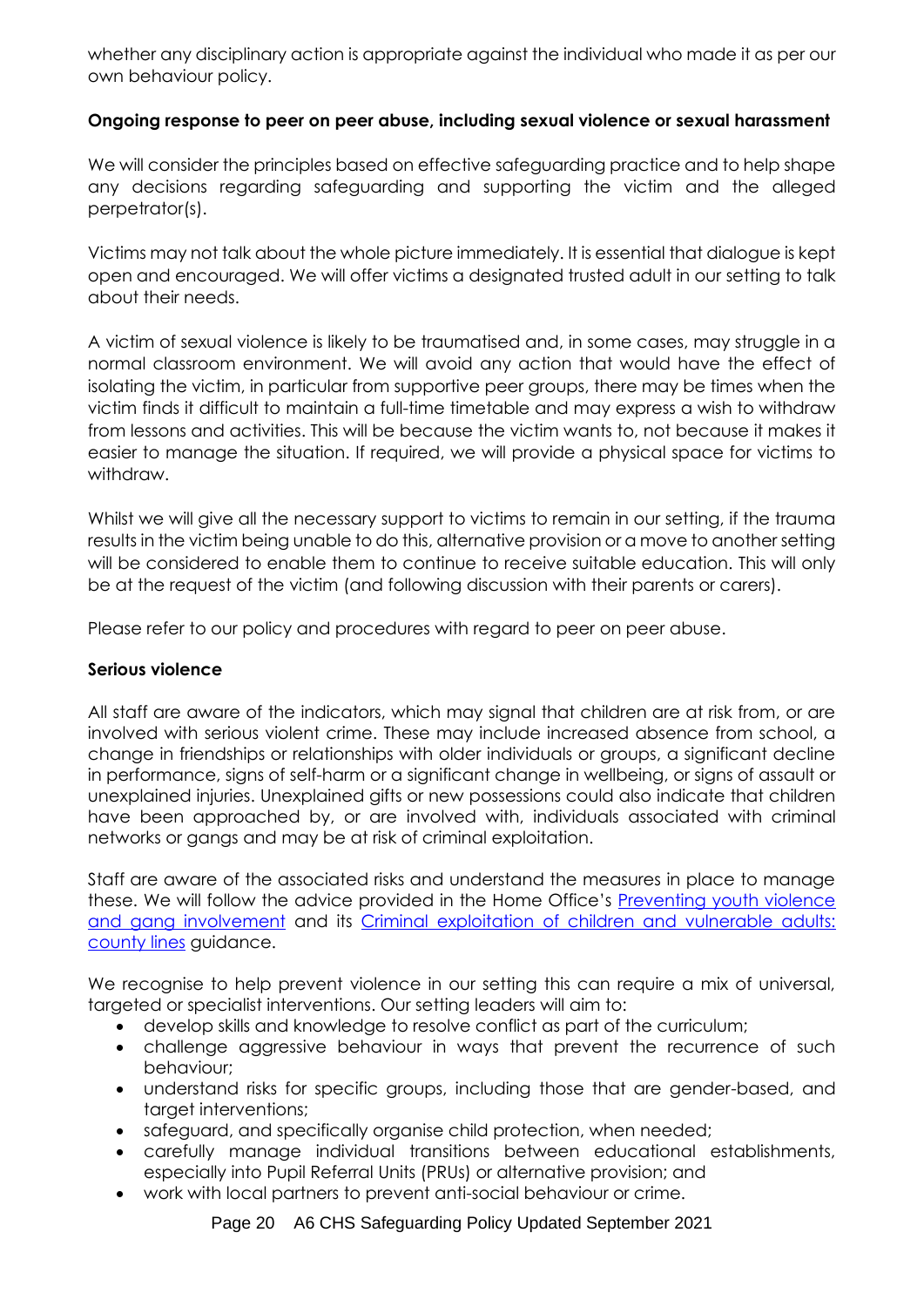In order to tackle violence affecting our setting and the community, we know it is important to:

- understand the problems that young people are facing both in our setting and in their local community;
- consider possible avenues of support; and
- work with local partners (who may have valuable information, resources or expertise).

Working with the local community safety partnership, the youth offending team and the neighbourhood police team will help us to achieve a full understanding of the context we are working in. As part of our emergency management planning, we have in place systems for targeting and responding to individual or group violence. Even if violent incidents themselves do not appear to be an immediate concern, there may be a need to build resilience to such problems for the future.

Evidence shows that early-stage intervention is an effective strategy for preventing children becoming involved in violence, crime or antisocial behaviour later in life. We will assess what will work best in preventing violence in our setting to decide who to involve in providing intervention.

# **Child abduction and community safety incidents**

We recognise child abduction as the unauthorised removal or retention of a minor from a parent or anyone with legal responsibility for the child. Child abduction can be committed by parents or other family members; by people known but not related to the victim (such as neighbours, friends and acquaintances); and by strangers.

We know that other community safety incidents in the vicinity of our setting can raise concerns amongst children and parents, for example, people loitering nearby or unknown adults engaging children in conversation.

As children get older and are granted more independence (for example, as they start walking to school on their own) we will give them practical advice on how to keep themselves safe. This may include outdoor-safety lessons run by teachers or other professionals. We will aim to build on building children's confidence and abilities rather than simply warning them about all strangers.

# **Children and the court system**

We recognise that sometimes children are required to give evidence in criminal courts, for crimes committed against them or for other crimes they have witnessed. We will follow the age appropriate guides to support children [5-11 year-olds](https://www.gov.uk/government/publications/young-witness-booklet-for-5-to-11-year-olds) and [12-17 year-olds.](https://www.gov.uk/government/publications/young-witness-booklet-for-12-to-17-year-olds)

We will follow these guides to ensure the correct process is followed and support and special measures are made available.

We understand that when child arrangements via the family courts are made following separation this can be a stressful and entrench conflict in families and this can be stressful for children. We will follow the [guidance of the Ministry of Justice](https://helpwithchildarrangements.service.justice.gov.uk/) in managing these situations.

# **Children missing from education**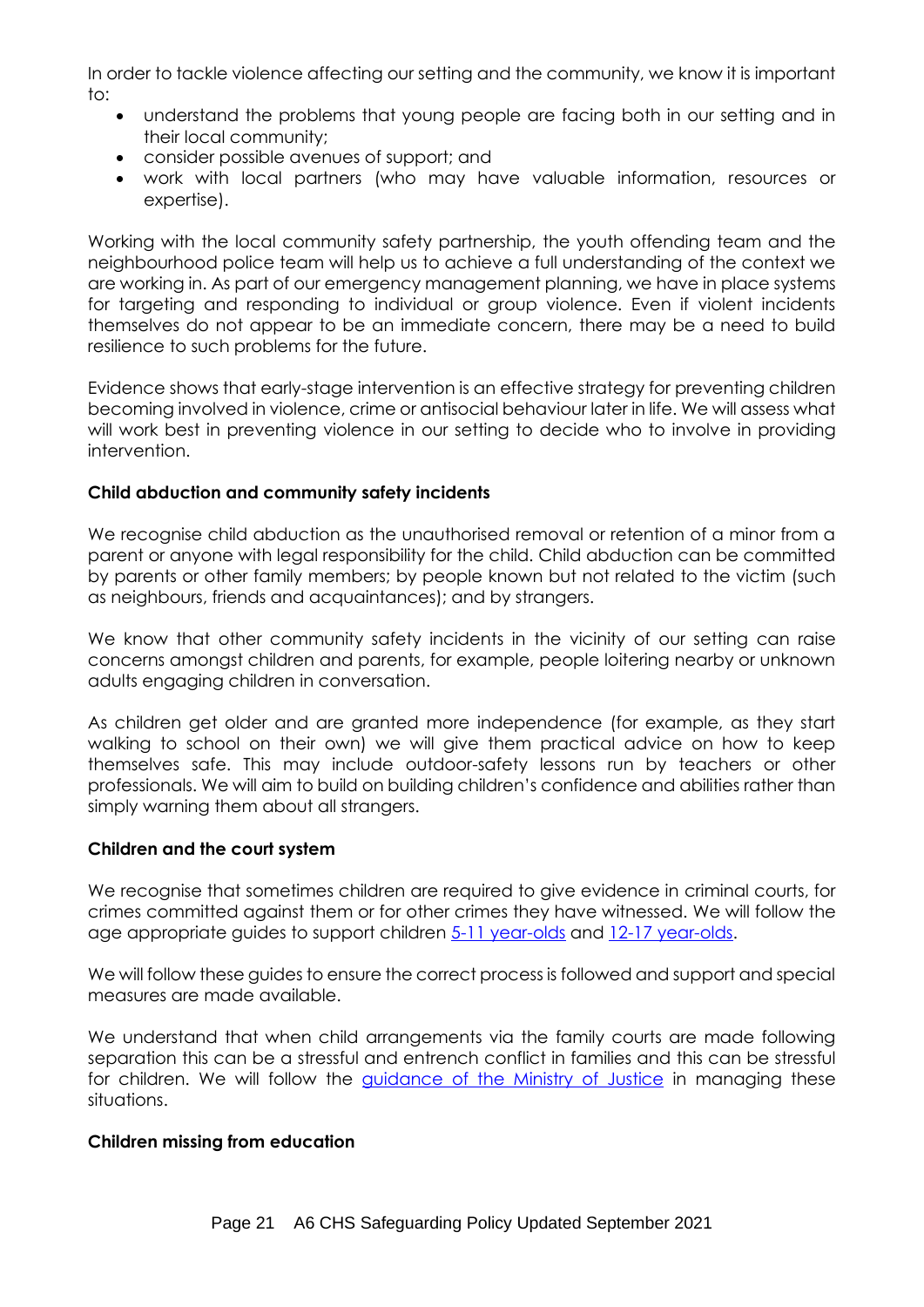Where children have gone missing, we will follow the West Mercia Pathway for Children who [go Missing from Home, care or Education.](https://westmidlands.procedures.org.uk/assets/clients/6/Telford%20and%20Wrekin%20Downloads/West%20Mercia%20Missing%20Pathway%20%20-%20FINAL.pdf)

All staff are aware that children going missing, particularly repeatedly, can act as a vital warning sign of a range of safeguarding possibilities. This may include abuse and neglect, including sexual abuse or exploitation and child criminal exploitation, including involvement in county lines. It may indicate mental health problems, risk of substance abuse, risk of travelling to conflict zones, risk of female genital mutilation, 'honour'-based abuse or risk of forced marriage. We will use early help strategies if necessary to identify the existence of any underlying safeguarding risk and to help prevent the risks of a child going missing in future. As part of induction, staff will be made aware of our unauthorised absence and children missing from education procedures.

# **Elective Home Education (EHE)**

We understand that many home educated children have an overwhelmingly positive learning experience. We would expect that any parents' decision to home educate to be made with their child's best education at the heart of the decision. However, we know this is not the case for all, and home education can mean some children are less visible to the services that are there to keep them safe and supported in line with their needs.

From September 2016 the Education (Pupil Registration) (England) Regulations 2006 were amended. This means we inform Telford & Wrekin Council of all deletions from our admission register when a child is taken off roll.

Where a parent/carer has expressed their intention to remove a child from school with a view to educating at home, we will facilitate a meeting with the local authority education team, ourselves and other relevant schools, other key professionals and where possible parents/carers. Ideally, this will be before a final decision has been made, to ensure the parents/carers have considered what is in the best interests of each child. This is particularly important where a child has SEND, is vulnerable, and/or has a social worker. The school will invite the local authority education team by emailing [accessandinclusion@telford.gov.uk.](mailto:accessandinclusion@telford.gov.uk)

We understand it is our responsibility to identify parents or carers who we need to meet with to discuss EHE before they make their final decision. We will record if parents refuse to attend this meeting.

We will follow the Telford & Wrekin Council, EHE policy.

# **Children with family members in prison**

We recognise that children who have a parent in prison are at risk of poor outcomes including poverty, stigma, isolation and poor mental health. We will use the information from [NICCO,](https://www.nicco.org.uk/) to help mitigate negative consequences for those children.

# **Cybercrime**

We understand cybercrime is criminal activity committed using computers and/or the internet. It is broadly categorised as either 'cyber-enabled' (crimes that can happen offline but are enabled at scale and at speed on-line) or 'cyber dependent' (crimes that can be committed only by using a computer). Cyber-dependent crimes include;

• unauthorised access to computers (illegal 'hacking'), for example accessing a school's computer network to look for test paper answers or change grades awarded;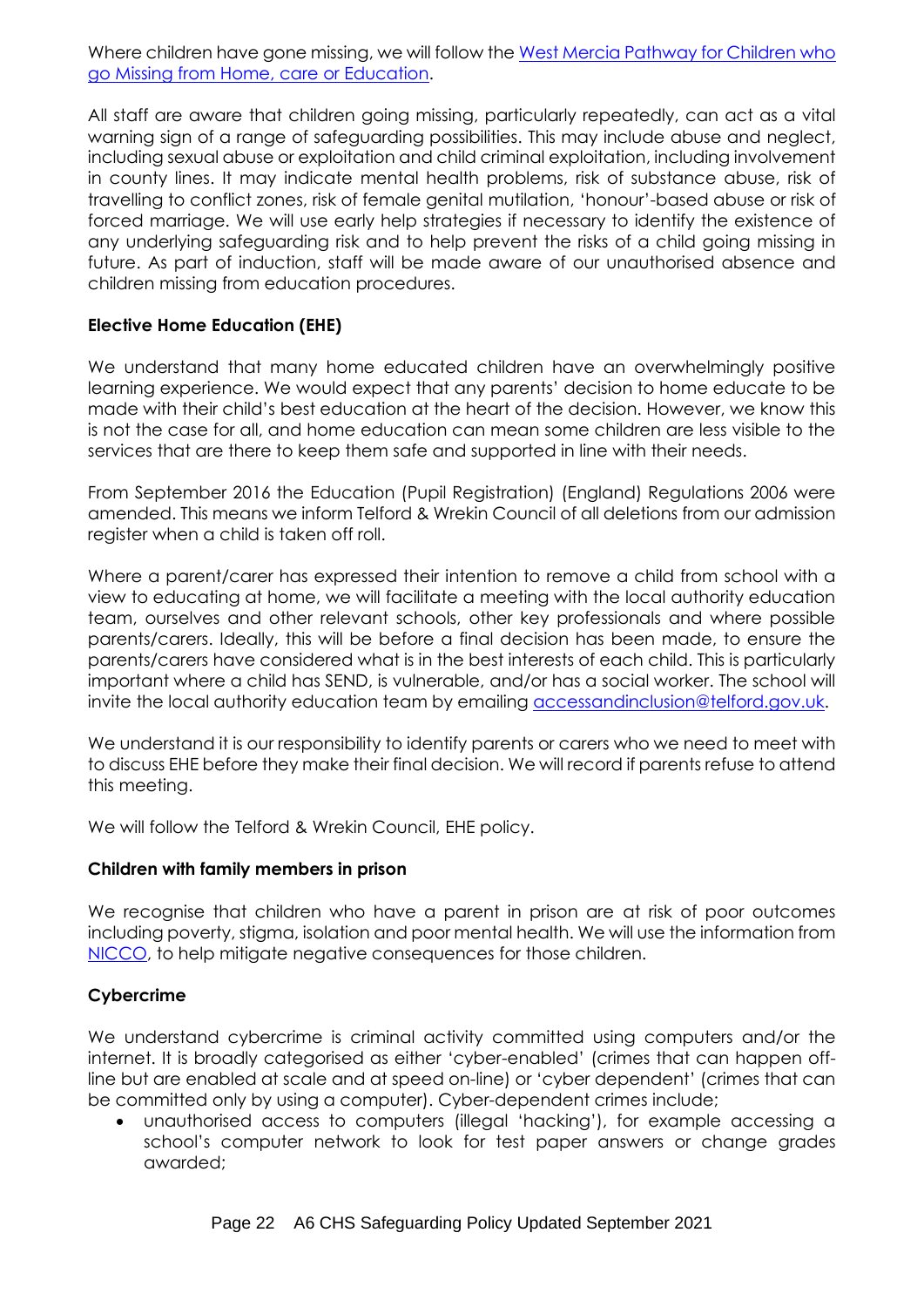- denial of Service (Dos or DDoS) attacks or 'booting'. These are attempts to make a computer, network or website unavailable by overwhelming it with internet traffic from multiple sources; and,
- making, supplying or obtaining malware (malicious software) such as viruses, spyware, ransomware, botnets and Remote Access Trojans with the intent to commit further offence, including those above.

Children with particular skill and interest in computing and technology may inadvertently or deliberately stray into cyber-dependent crime.

If there are concerns about a child in this area, the DSL (or a deputy), will consider referring into the **Cyber Choices** programme.

# **Domestic abuse**

Types of domestic abuse include intimate partner violence, abuse by family members, teenage relationship abuse and child/adolescent to parent violence and abuse. Anyone can be a victim of domestic abuse, regardless of sexual identity, age, ethnicity, socioeconomic status, sexuality or background and domestic abuse can take place inside or outside of the home.

All children can witness and be adversely affected by domestic abuse in the context of their home life where domestic abuse occurs between family members. Experiencing domestic abuse and/or violence can have a serious, long lasting emotional and psychological impact on children. In some cases, children may blame themselves for the abuse or may have had to leave the family home as a result.

Young people can also experience domestic abuse within their own intimate relationships. This form of peer on peer abuse is sometimes referred to as 'teenage relationship abuse'. Depending on the age of the young people, this may not be recognised in law under the statutory definition of 'domestic abuse' (if one or both parties are under 16). However, as with any child under 18, where there are concerns about safety or welfare, childsafeguarding procedures should be followed and both young victims and young perpetrators should be offered support.

We will always liaise with agencies in a two-way process where domestic abuse is a factor in a household. Children within our care will be supported where needed. We are part of the Operation ENCOMPASS process where domestic incidents are shared directly with us, so that we have an initial awareness. To this end, we will be part of any agency referral, in a two-way process, such as the Domestic Violence Multi-agency Risk Assessment Conference (MARAC) and Multi Agency Public Protection Arrangements (MAPPA) or any other named agencies where these specific issues are a factor that may impair and impact on children's development.

Refuge runs the National Domestic Abuse Helpline, which can be called free of charge and in confidence, 24 hours a day on 0808 2000 247. Its website provides guidance and support for potential victims, as well as those who are worried about friends and loved ones. It also has a form through which a safe time from the team for a call can be booked.

We will use the following additional advice on identifying children who are affected by domestic abuse and how they can be helped:

- NSPCC- [UK domestic-abuse Signs](https://www.nspcc.org.uk/what-is-child-abuse/types-of-abuse/domestic-abuse/) Symptoms Effects
- [Refuge what is domestic violence/effects of domestic violence on children](http://www.refuge.org.uk/get-help-now/support-for-women/what-about-my-children/)
- [SafeLives: young people and domestic abuse](https://safelives.org.uk/knowledge-hub/spotlights/spotlight-3-young-people-and-domestic-abuse)
- [Domestic abuse: specialist sources of support -](https://telfordeducation-my.sharepoint.com/personal/ian_sterling_castlehouseschool_co_uk/Documents/Attachments/Domestic%20abuse:%20specialist%20sources%20of%20support%20-%20GOV.UK%20(www.gov.uk)) GOV.UK (www.gov.uk)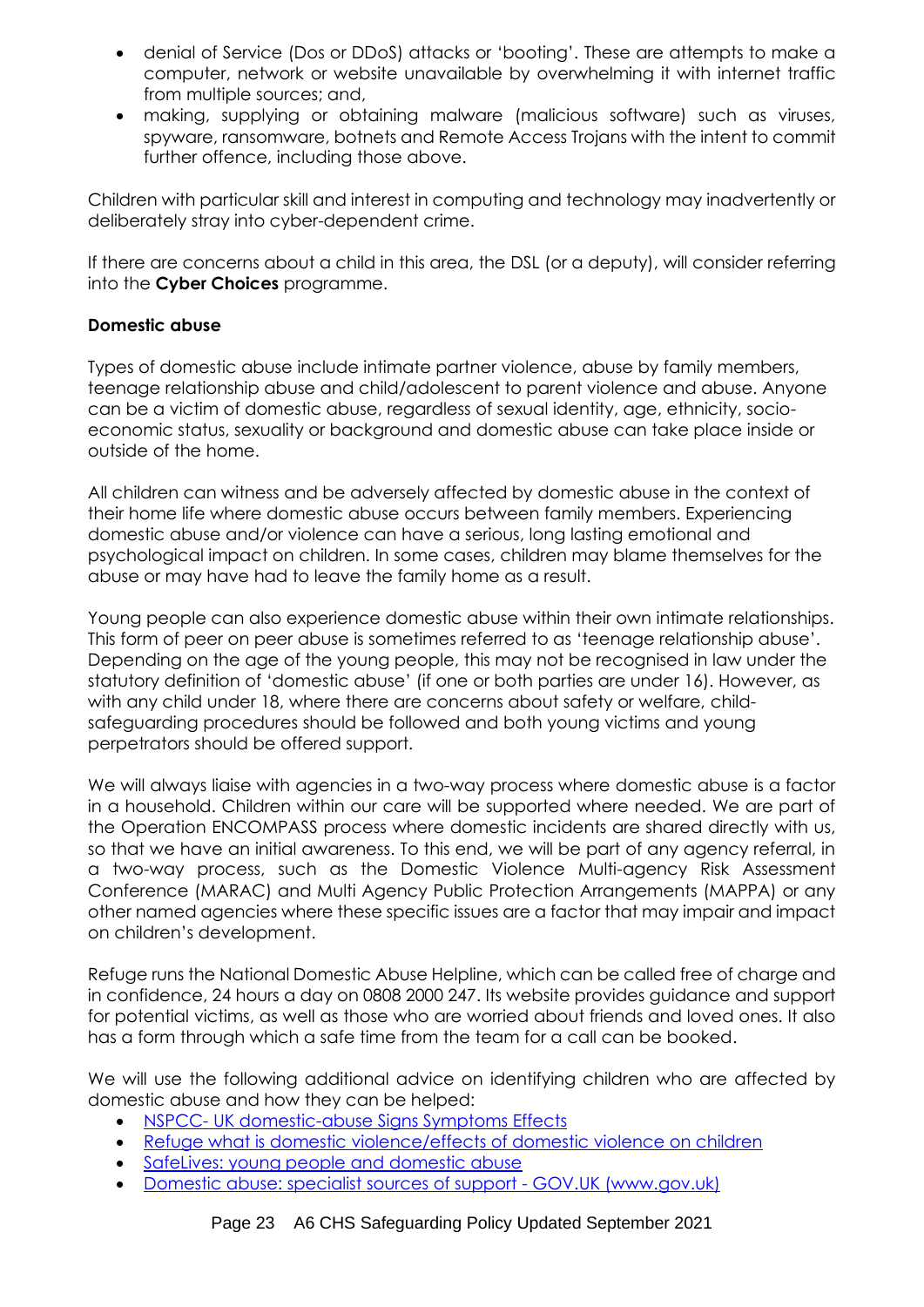• [Home : Operation Encompass](https://www.operationencompass.org/)

#### **Homelessness**

We understand that being homeless or being at risk of becoming homeless presents a real risk to a child's welfare. The DSL (and any deputies) are aware of contact details and referral routes in to the [Local Housing Authority](https://www.telford.gov.uk/info/20665/are_you_at_risk_of_becoming_homeless/22/homelessness) so they can raise/progress concerns at the earliest opportunity. Indicators that a family may be at risk of homelessness include household debt, rent arrears, domestic abuse and anti-social behaviour, as well as the family being asked to leave a property. As appropriate, we will make referrals and/or hold discussions with the Local Housing Authority. However, this does not, and will not, replace a referral into children's social care where a child has been harmed or is at risk of harm.

We will consider homelessness in the context of children who live with their families, and intervention will be on that basis.

# **So-called 'honour-based' abuse (including Female Genital Mutilation and Forced Marriage)**

We recognise that so-called 'honour-based' abuse (HBA) encompasses incidents or crimes which have been committed to protect or defend the honour of the family and/or the community, including female genital mutilation (FGM), forced marriage, and practices, such as breast ironing. Abuse committed in the context of preserving "honour" often involves a wider network of family or community pressure and can include multiple perpetrators. We are aware of this dynamic and will consider additional risk factors when deciding what form of safeguarding action to take. We see all forms of HBA as abuse (regardless of the motivation) and will handle and escalate as such. We will ensure our community are alert to the possibility of a child being at risk of HBA, or already having suffered HBA.

### **Actions**

If staff have a concern regarding a child that might be at risk of HBA or who has suffered from HBA, they should speak to the DSL (or deputy). As appropriate, they will activate the local safeguarding procedures by contacting Family Connect/local social care team for the child and if necessary the police.

#### **FGM**

We understand that FGM comprises of all procedures involving partial or total removal of the external female genitalia or other injury to the female genital organs. It is illegal in the UK and a form of child abuse with long-lasting harmful consequences.

We will follow the National FGM Centre [Female Genital Mutilation: Guidance for schools.](http://nationalfgmcentre.org.uk/wp-content/uploads/2019/06/FGM-Schools-Guidance-National-FGM-Centre.pdf)

# **FGM mandatory reporting duty for teachers**

Section 5B of the Female Genital Mutilation Act 2003 (as inserted by section 74 of the Serious Crime Act 2015) places a statutory duty upon **teachers** along with regulated health and social care professionals in England and Wales, to report to the police where they discover (either through disclosure by the victim or visual evidence) that FGM appears to have been carried out on a girl under 18. Those failing to report such cases will face disciplinary sanctions. It will be rare for teachers to see visual evidence, and they should **not** be examining pupils or students, but the same definition of what is meant by "to discover that an act of FGM appears to have been carried out" is used for all professionals to whom this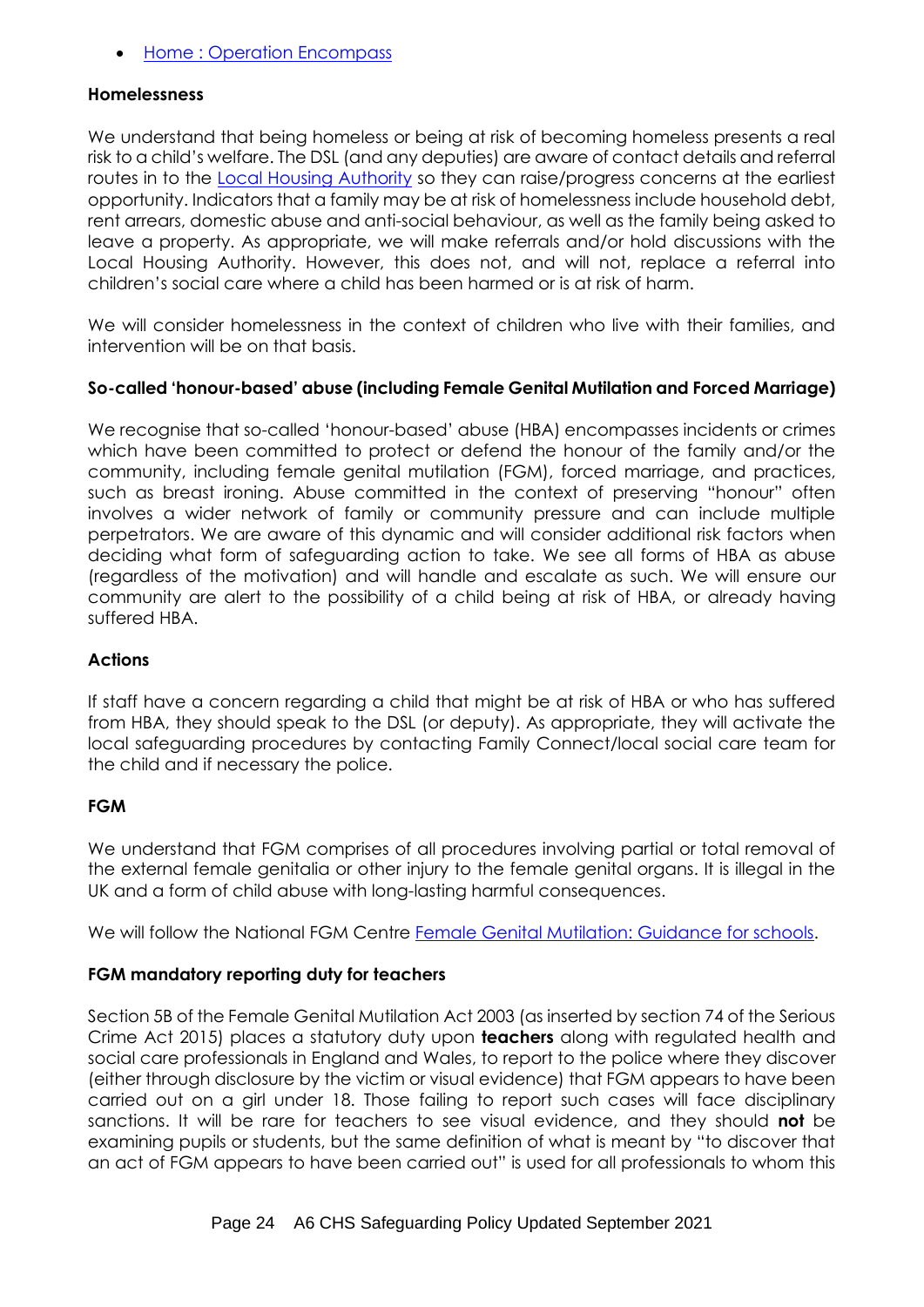mandatory reporting duty applies. Information on when and how to make a report can be found at [Mandatory reporting of female genital mutilation procedural information.](https://www.gov.uk/government/publications/mandatory-reporting-of-female-genital-mutilation-procedural-information)

Teachers **must** personally report to the police cases where they discover that an act of FGM appears to have been carried out. Unless the teacher has good reason not to, they should still consider and discuss any such case with our DSL (or deputy) and involve children's social care as appropriate. The duty does not apply in relation to those at risk or suspected cases (i.e. where the teacher does not discover that an act of FGM appears to have been carried out, either through disclosure by the victim or visual evidence) or in cases where the woman is 18 or over. In these cases, teachers will follow our local safeguarding procedures and report to Family Connect or the local social care team for the child. The following is a useful summary of the FGM mandatory reporting duty: [FGM Fact Sheet.](https://assets.publishing.service.gov.uk/government/uploads/system/uploads/attachment_data/file/496415/6_1639_HO_SP_FGM_mandatory_reporting_Fact_sheet_Web.pdf)

In respect of FGM we will adopt the local [FGM Practice Guidelines and Resource Pack](https://westmidlands.procedures.org.uk/pkplt/regional-safeguarding-guidance/female-genital-mutilation) as part of safeguarding responsibilities and inform/educate our staff in this particular area.

#### **Forced marriage**

We understand that forcing a person into a marriage is a crime in England and Wales. We know that a forced marriage is one entered into without the full and free consent of one or both parties and where violence, threats or any other form of coercion is used to cause a person to enter into a marriage. Threats can be physical or emotional and psychological. A lack of full and free consent can be where a person does not consent or where they cannot consent (if they have learning disabilities, for example). Nevertheless, some perpetrators use perceived cultural practices as a way to coerce a person into marriage. We play an important role in safeguarding children from forced marriage.

We will follow the Forced Marriage Unit published [statutory guidance](https://www.gov.uk/guidance/forced-marriage) and [Multi-agency](https://assets.publishing.service.gov.uk/government/uploads/system/uploads/attachment_data/file/322307/HMG_MULTI_AGENCY_PRACTICE_GUIDELINES_v1_180614_FINAL.pdf) [guidelines.](https://assets.publishing.service.gov.uk/government/uploads/system/uploads/attachment_data/file/322307/HMG_MULTI_AGENCY_PRACTICE_GUIDELINES_v1_180614_FINAL.pdf) Our staff can contact the Forced Marriage Unit if they need advice or information, contact: 020 7008 0151 or email [fmu@fco.gov.uk](mailto:fmu@fco.gov.uk)

#### **Preventing radicalisation**

We understand children are vulnerable to extremist ideology and radicalisation. Similar to our role in protecting children from other forms of harms and abuse, we will also protect children from this risk as part of our safeguarding approach.

- **Extremism** is the vocal or active opposition to our fundamental British values, including democracy, the rule of law, individual liberty and the mutual respect and tolerance of different faiths and beliefs. This also includes calling for the death of members of the armed forces.
- **Radicalisation** refers to the process by which a person comes to support terrorism and extremist ideologies associated with terrorist groups.
- **Terrorism** is an action that endangers or causes serious violence to a person/people; causes serious damage to property; or seriously interferes or disrupts an electronic system. The use or threat **must** be designed to influence the government or to intimidate the public and is made for the purpose of advancing a political, religious or ideological cause.

We accept that there is no single way of identifying whether a child is likely to be susceptible to an extremist ideology. Background factors combined with specific influences, such as family and friends may contribute to a child's vulnerability. Similarly, radicalisation can occur through many different methods (such as social media or the internet) and settings (such as within the home).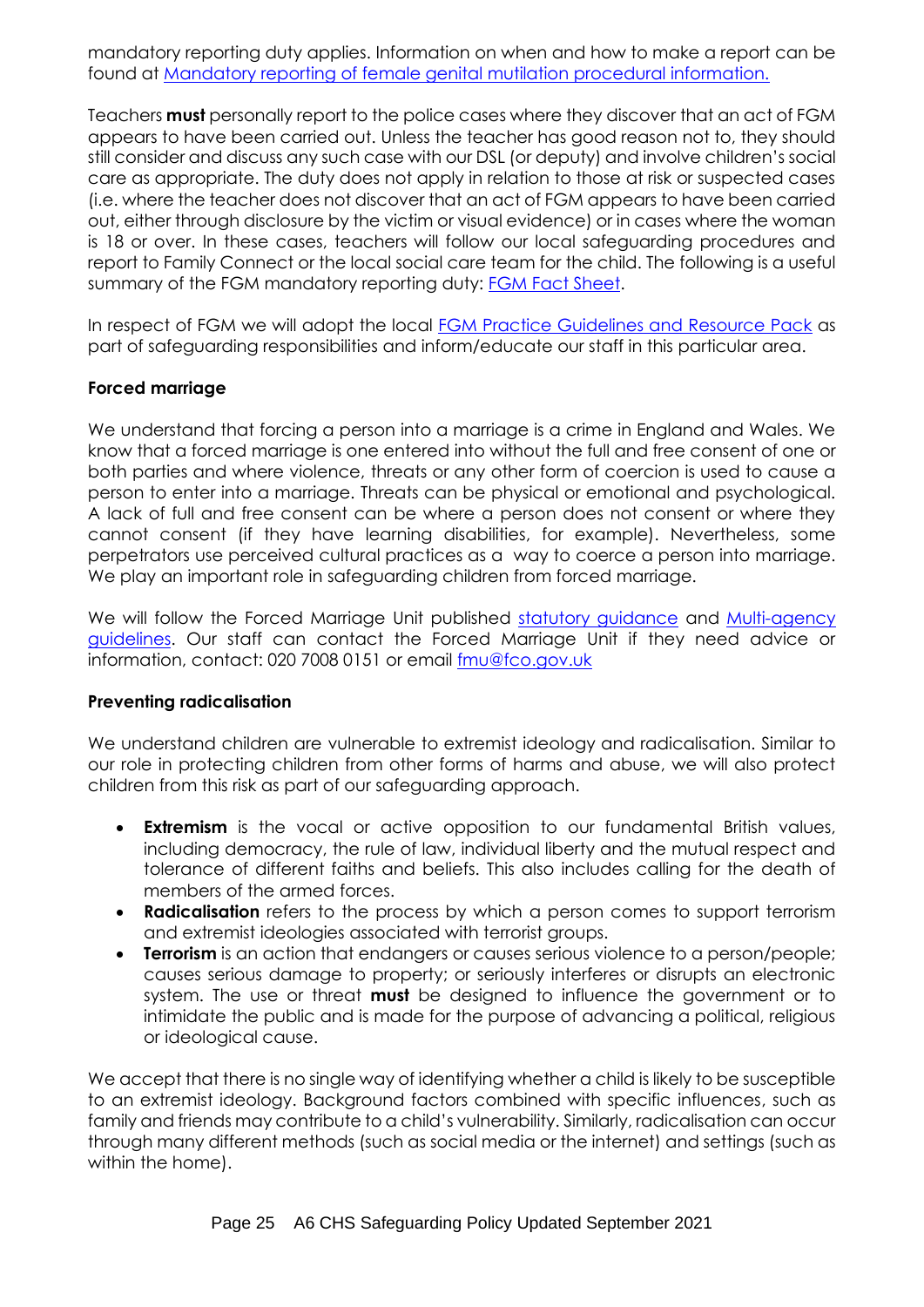We understand it is, where possible, our role to protect vulnerable people from extremist ideology and intervene to prevent those at risk of radicalisation being radicalised. As with other safeguarding risks, through appropriate training staff will be alert to changes in children's behaviour, which could indicate that they may be in need of help or protection. Staff will use their judgement in identifying children who might be at risk of radicalisation and act proportionately which must include reporting their concerns to the DSL (or deputy) who will consider making a Prevent referral.

# **The Prevent duty**

We are subject to a duty under section 26 of the Counter-Terrorism and Security Act 2015 (the CTSA 2015), in the exercise of our functions, to have "due regard to the need to prevent people from being drawn into terrorism". This duty is known as the Prevent duty.

We see The Prevent duty as part of our wider safeguarding obligation. Our DSL and deputies and other senior leaders are familiar with the revised [Prevent duty guidance: for England](https://www.gov.uk/government/publications/prevent-duty-guidance)  [and Wales](https://www.gov.uk/government/publications/prevent-duty-guidance) (2015/2021), especially paragraphs 57-76.

As a school we will follow the additional guidance: [Prevent duty guidance: for further](https://www.gov.uk/government/publications/prevent-duty-guidance/prevent-duty-guidance-for-further-education-institutions-in-england-and-wales)  [education institutions in England and Wales](https://www.gov.uk/government/publications/prevent-duty-guidance/prevent-duty-guidance-for-further-education-institutions-in-england-and-wales) that applies to colleges.

We will follow the published advice for schools on the **Prevent duty**.

We aim to ensure all staff have completed training on the Prevent duty.

# **Channel**

Channel is voluntary, as a confidential support programme which focuses on providing support at an early stage to people who are identified as being vulnerable to being drawn into terrorism. We will refer to the relevant Channel programme if we are concerned that an individual might be vulnerable to radicalisation. We will always seek the individual's consent to do so. We will attend and engage with the Channel panel to assist in any assessment.

We will follow the [Channel guidance.](https://www.gov.uk/government/publications/channel-guidance)

If we feel children are being abused through extremism or being radicalised, we will consult directly with the local police Counter Terrorism Unit (CTU). This is done with [a Prevent referral](https://www.telford.gov.uk/downloads/file/17302/referral_form)  [form,](https://www.telford.gov.uk/downloads/file/17302/referral_form) following the Prevent flowchart. The referral will be sent to the police. As with all referrals, this referral will be dealt with appropriately with professionals. If it is deemed from the Prevent team that the intervention is not criminal and does not warrant a Channel Panel, but needs local support, we will work with those professional leads for Telford & Wrekin Council. Presently that is **Jas Bedesha,** [jas.bedesha@telford.gov.uk.](mailto:jas.bedesha@telford.gov.uk) The education lead for Telford & Wrekin Council is **Scott Thomas-White**, [scott.thomaswhite@telford.gov.uk.](mailto:scott.thomaswhite@telford.gov.uk) Where necessary, the DSL (or deputy) will consult with the Telford and Wrekin professional lead, education lead or CTU officer: Alison Potts, [a.potts@west-midlands.pnn.police.uk,](mailto:a.potts@west-midlands.pnn.police.uk) 07391019552, to seek advice on making prevent referrals.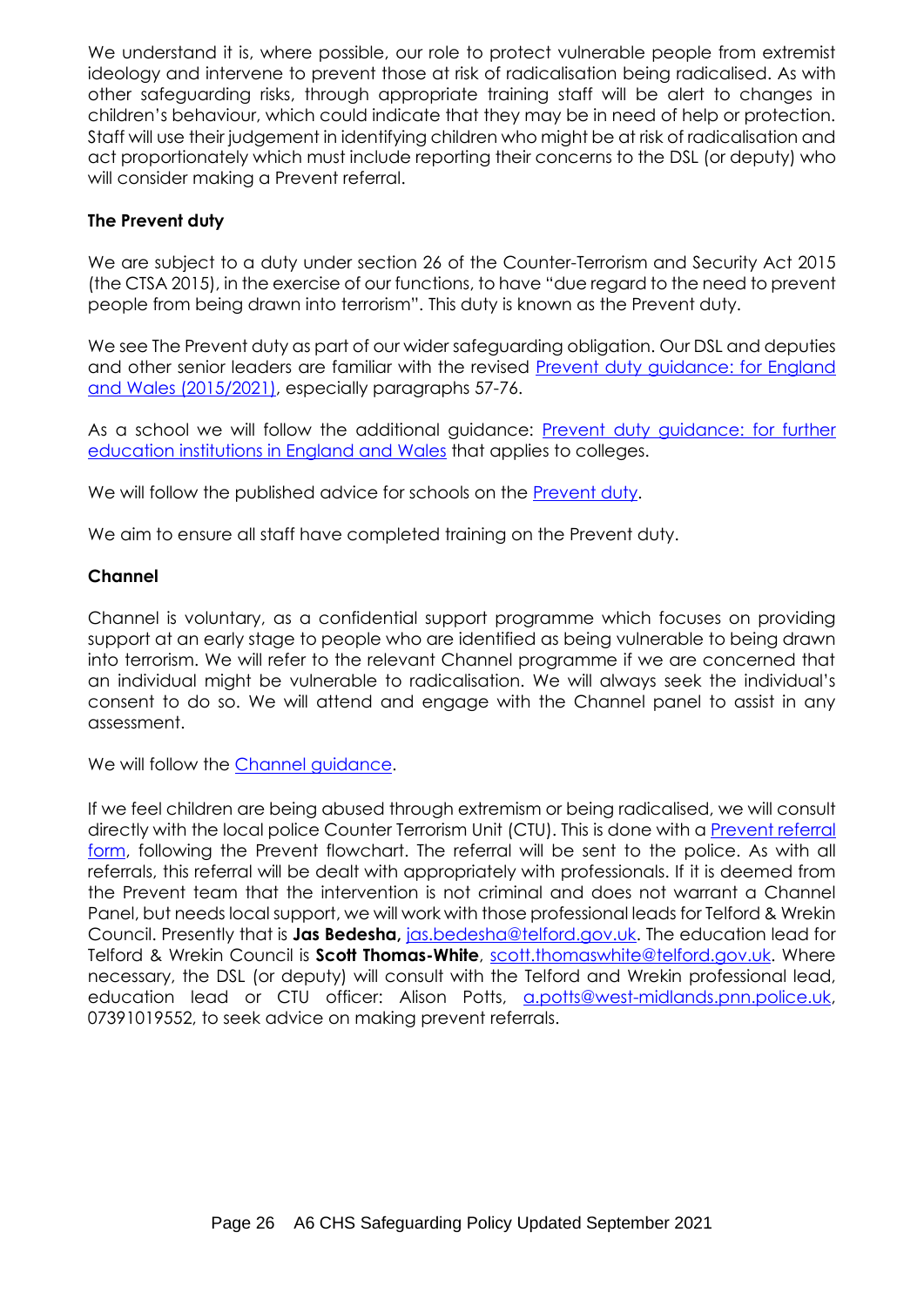Telford & Wrekin Prevent Pathway

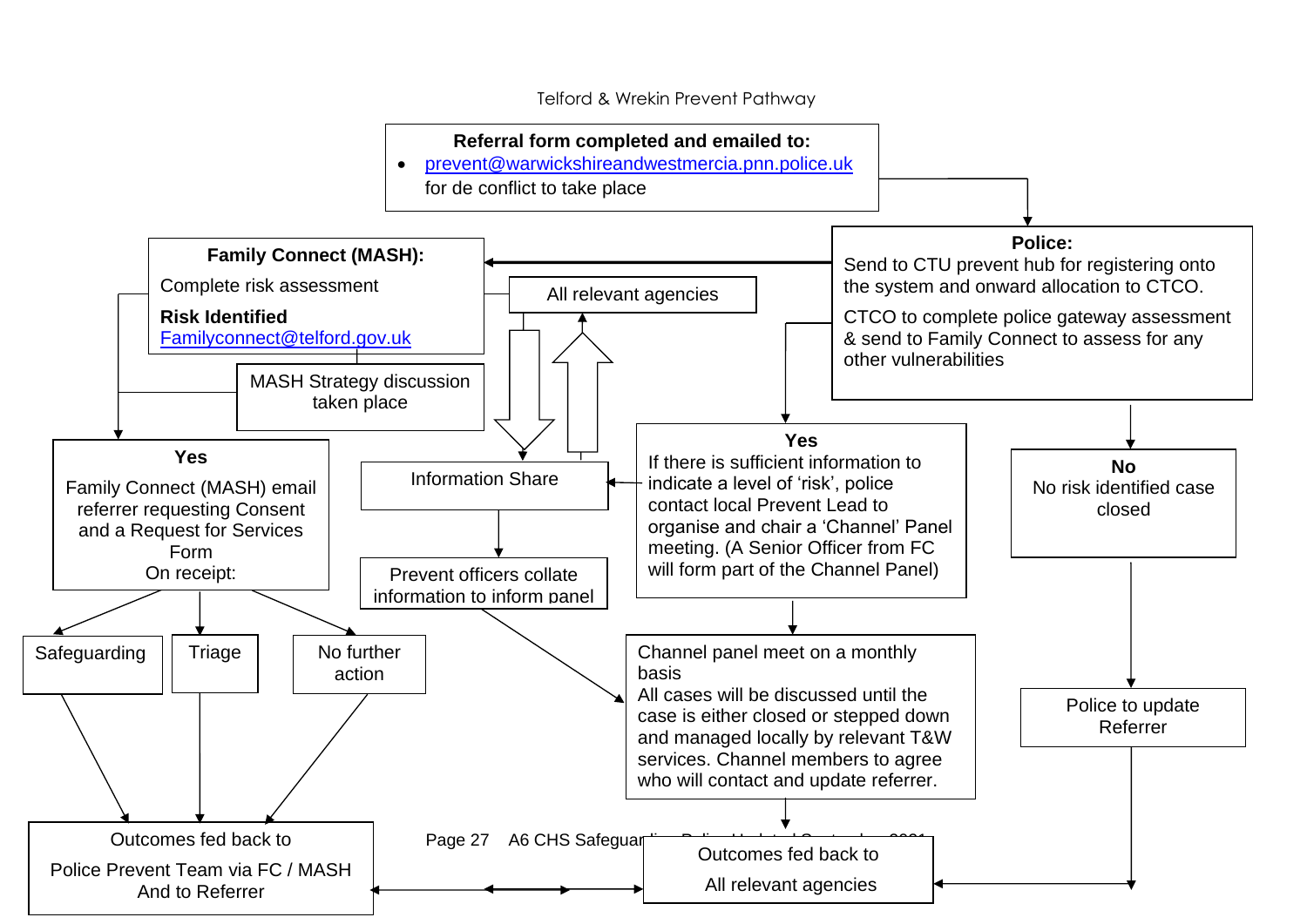- Family Connect (MASH) will discuss with Police HAU to support the completion of a risk assessment at the earliest opportunity
- If referral is adult led and children are identified being present / resident within the family home, the referral form will be shared with Family Connect along with all supporting evidence
- Safeguarding, Triage and No further action are key outcomes following the completion of 'Request for services' form
- Agreed outcomes will shared between Family connect and Police.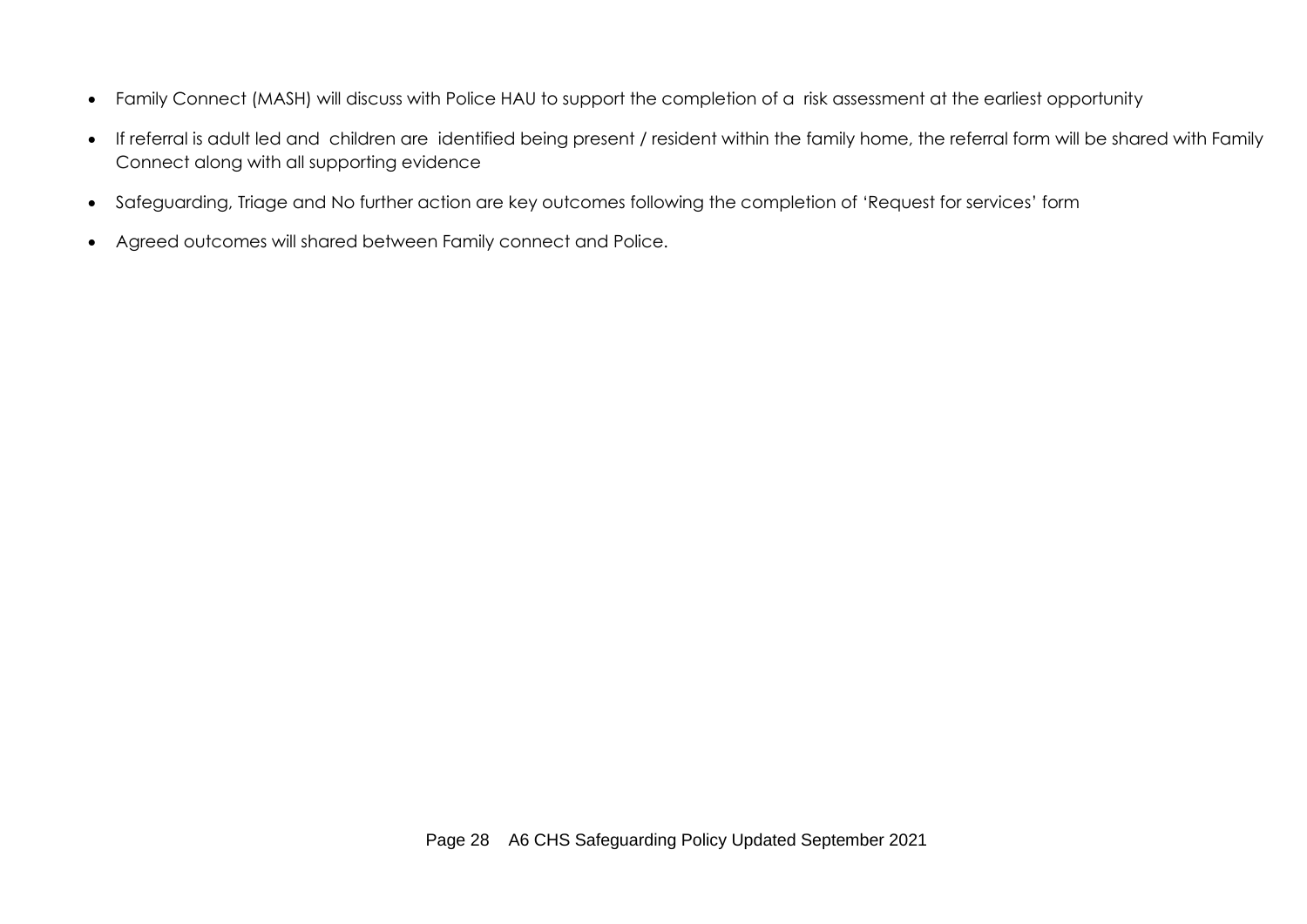# **What to do if you have concerns about a child**

Staff working in our setting maintain the attitude of **'it could happen here'** where safeguarding is concerned and will always act in the **best** interests of the child.

If staff have any **concerns** about a child's welfare, they must act on them **immediately**. The following flow chart sets out the process for staff when they have concerns about a child.



Where someone has a concern about the welfare of a child, they should speak to the DSL (or deputy). Options will then include;

- managing any support for the child internally via our own pastoral support processes;
- undertaking an early help assessment; or
- making a referral to statutory services, for example, as the child is in need or suffering or likely to suffer significant harm. This will involve contacting Family Connect or the local social care team for the child.

NPCC- [When to call the police](https://www.npcc.police.uk/documents/Children%20and%20Young%20people/When%20to%20call%20the%20police%20guidance%20for%20schools%20and%20colleges.pdf) will be considered by the DSL to help them understand when they should consider calling the police and what to expect when they do.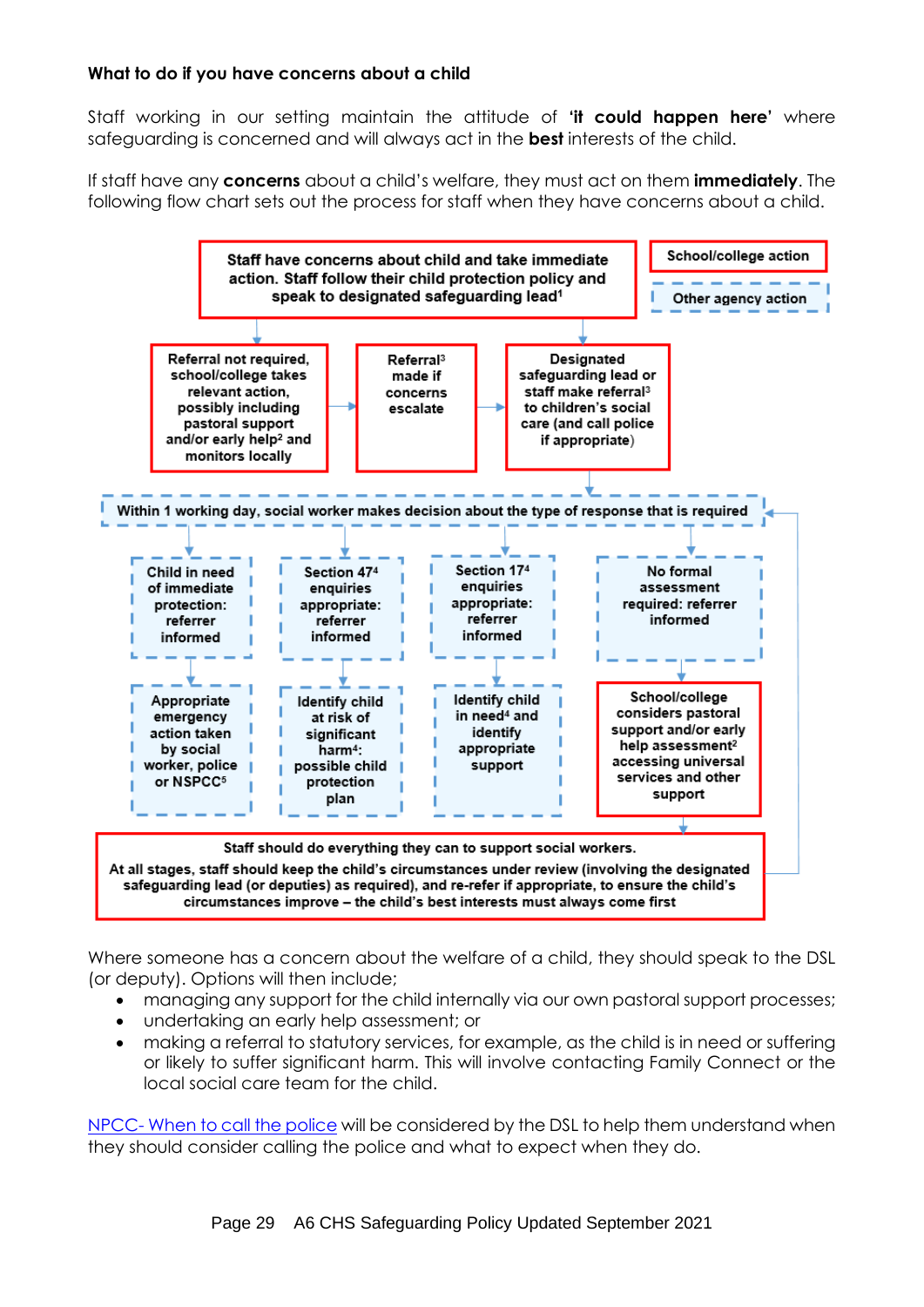All referrals to the local social team must be followed up in writing using the social care team's relevant referral/request forms. For referrals in Telford & Wrekin we will use the [Request for service form.](https://www.telfordsafeguardingboard.org.uk/downloads/file/391/family_connect_safeguarding_request_for_service_form_2019)

If in exceptional circumstances, the DSL or a deputy is not available, the person who has the concern should speak to a member of the senior leadership team and/or take advice from Family Connect or the local social care team for the child. In these circumstances, any action taken should be shared with the DSL (or deputy) as soon as is practically possible.

Staff should not assume a colleague, or another professional will take action and share information that might be critical in keeping children safe. They should be mindful that early information sharing is vital for effective identification, assessment and allocation of appropriate service provision. [Information Sharing: Advice for Practitioners Providing](https://www.gov.uk/government/publications/safeguarding-practitioners-information-sharing-advice)  [Safeguarding Services to Children, Young People, Parents and Carers](https://www.gov.uk/government/publications/safeguarding-practitioners-information-sharing-advice) supports staff who have to make decisions about sharing information. If in any doubt about sharing information, staff should speak to the DSL or a deputy.

# **Referral agencies**

| <b>Telford &amp; Wrekin</b><br>social care team                                                                                                                             | <b>Shropshire social</b><br>care team                                                            |                               | <b>Staffordshire social</b><br>care team                                       |                                                                                   | Wolverhampton<br>social care team                                                      |  |
|-----------------------------------------------------------------------------------------------------------------------------------------------------------------------------|--------------------------------------------------------------------------------------------------|-------------------------------|--------------------------------------------------------------------------------|-----------------------------------------------------------------------------------|----------------------------------------------------------------------------------------|--|
| <b>Family Connect</b><br>01952 385385<br><b>Out of Hours</b><br>01952 676500                                                                                                | <b>First Point of</b><br><b>Contact</b><br>0345 678 9021<br><b>Out of Hours</b><br>0345 678 9040 |                               | <b>First Response</b><br>0800 1313 126<br><b>Out of Hours</b><br>0345 604 2886 |                                                                                   | Safeguarding<br><b>Together</b><br>01902 555392<br><b>Out of Hours</b><br>01902 552999 |  |
| If you think a child is in immediate danger, call the police on<br>999                                                                                                      |                                                                                                  |                               |                                                                                |                                                                                   |                                                                                        |  |
| <b>Childline</b><br>0800 1111                                                                                                                                               |                                                                                                  | <b>NSPCC</b><br>0800 800 5000 |                                                                                | <b>Protecting Vulnerable</b><br><b>People (West Mercia</b><br><b>Police): 101</b> |                                                                                        |  |
| Where allegations are made regarding adults working with children in the EYFS Ofsted<br>will be informed as soon as practicable and within 15 Days.<br>Ofsted 0300 123 1231 |                                                                                                  |                               |                                                                                |                                                                                   |                                                                                        |  |

# **Immediate response to a child or parent**

Staff will follow effective safeguarding practice which includes:

- if possible, managing reports with two members of staff present, (preferably one of them being the designated safeguarding lead or a deputy). However, this might not always be possible;
- where the report includes an online element, we will be aware of searching, screening and confiscation advice (for schools) and UKCCIS sexting advice (for schools and colleges). The key consideration is for staff not to view or forward illegal images of a child. The highlighted advice provides more details on what to do when viewing an image is unavoidable. In some cases, it may be more appropriate to confiscate any devices to preserve any evidence and hand them to the police for inspection;
- not promising confidentiality at this initial stage as it is very likely a concern will have to be shared further (for example, with the DSL or children's social care) to discuss next steps. Staff will only share the report with those people who are necessary in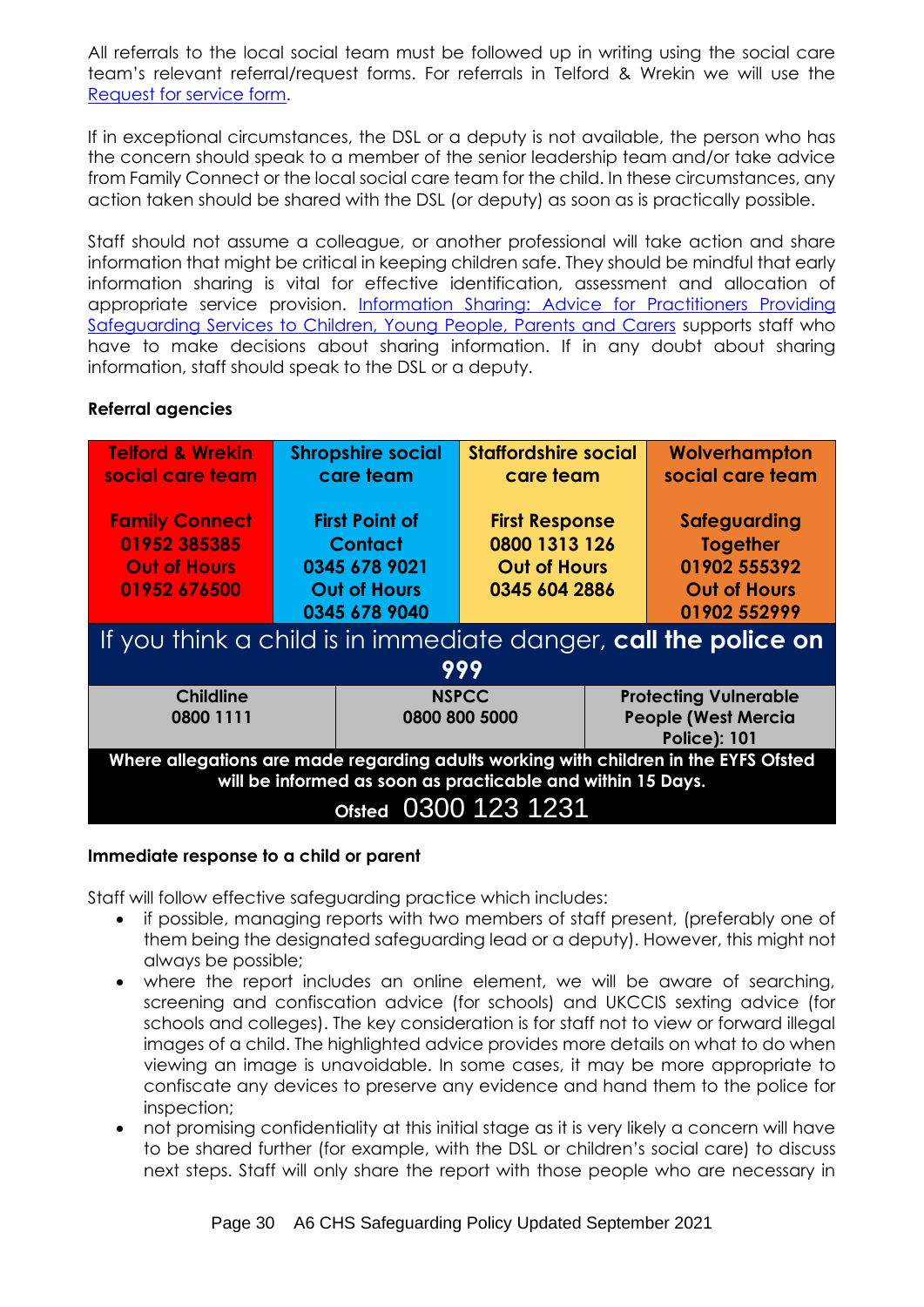order to progress it. It is important that the victim understands what the next steps will be and who the report will be passed to;

- recognising a child is likely to disclose to someone they trust: this could be **anyone** staff in our setting. It is important that the person to whom the child discloses recognises that the child has placed them in a position of trust. They should be supportive and respectful of the child;
- keeping in mind that certain children may face additional barriers to telling someone because of their vulnerability, disability, sex, ethnicity and/or sexual orientation;
- listening carefully to the child, reflecting back, using the child's language, being nonjudgmental, being clear about boundaries and how the report will be progressed, not asking leading questions and only prompting the child where necessary with open questions – where, when, what, etc or TED 'tell me', 'explain to me' and 'describe'. It is important to note that whilst leading questions should be avoided, staff can ask children if they have been harmed and what the nature of that harm was;
- considering the best way to make a record of the report. Best practice is to wait until the end of the report and immediately write up a thorough summary. This allows the staff member to devote their full attention to the child and to listen to what they are saying. It may be appropriate to make notes during the report (especially if a second member of staff is present). However, if making notes, staff should be conscious of the need to remain engaged with the child and not appear distracted by the note taking. Either way, **it is essential a written record is made**;
- only recording the facts as the child presents them. The notes should not reflect the personal opinion of the note taker. We are aware that notes of such reports could become part of a statutory assessment by children's social care and/or part of a criminal investigation; and
- informing the DSL (or deputy), as soon as practically possible, if the DSL (or deputy) is not involved in the initial report.

If conversations need to take place and confidentiality is paramount to welfare, then these conversations will be held in appropriate settings and away from any general areas, where that confidentiality may be compromised.

We will never allow fears about sharing information to stand in the way of the need to promote the welfare, and protect the safety of children. We expect **concerns that arise in a morning will be reported to the DSL (or deputies) by lunchtime that day**. **Concerns that arise in an afternoon should be reported by or as close to the end of the School day, or as soon as reasonably practicable**. Any concerns arising outside of the normal school day should be reported as quickly as possible. If in doubt concerned, parties should talk with the DSL (or deputy). **Delay is unacceptable and may result in disciplinary action**.

**Where a child is suffering, or is likely to suffer from harm, we will make a referral to children's social care (and if appropriate the police) immediately.** If we are unsure which local authority the child, lives in with use the online tool [Report Child Abuse to Your Local Council](https://www.gov.uk/report-child-abuse-to-local-council) to direct us to the relevant local children's social care contact number.

Children's social care assessments should consider where children are being harmed in contexts outside the home. Therefore, we will provide as much information as possible as part of the referral process. This will allow any assessment to consider all the available evidence and enable a contextual approach to address such harm.

Our role is to refer the information received and **under no circumstances** become the investigator.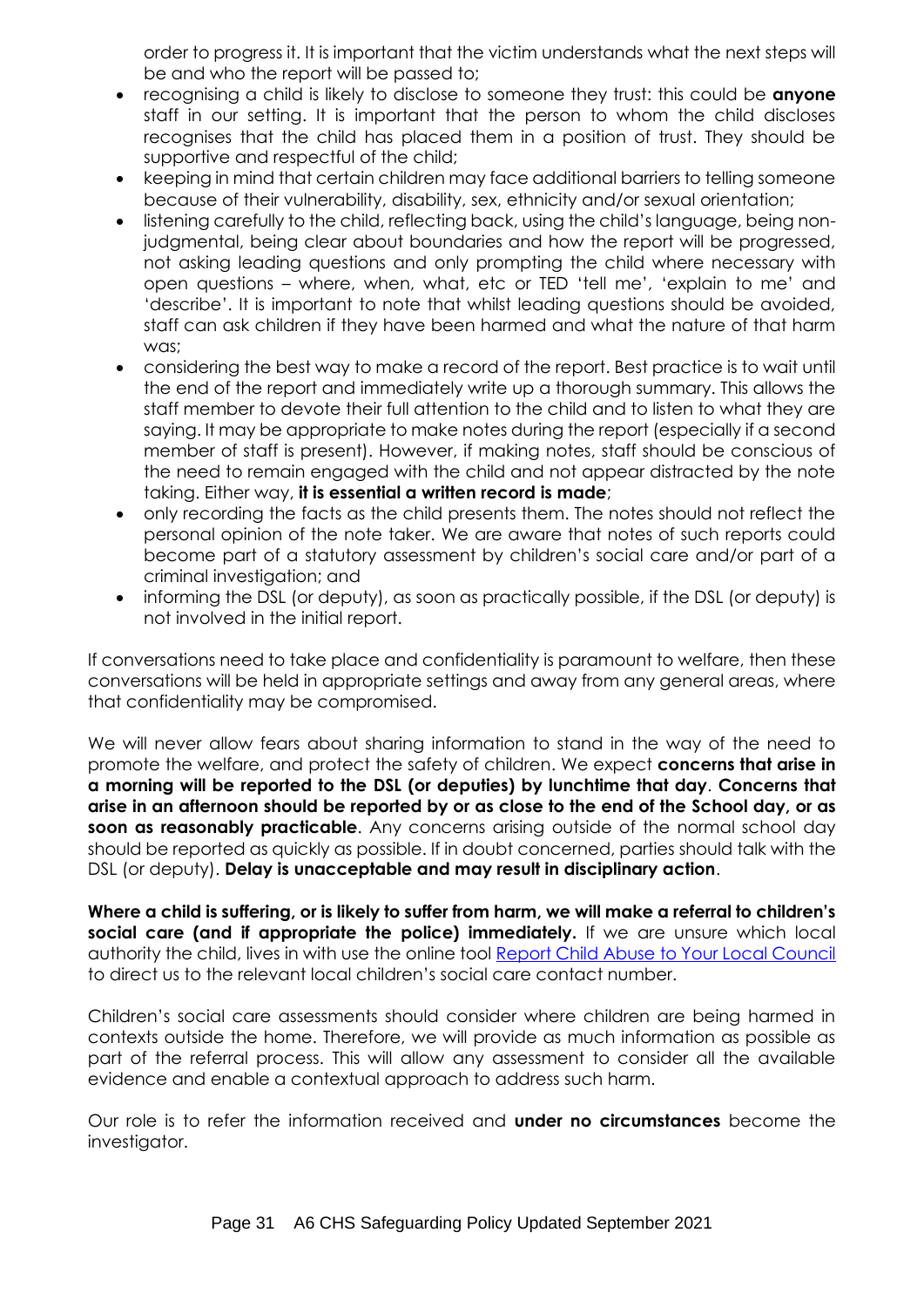We will work appropriately with each child, their family and other agencies to protect in all cases the welfare of the child. We will work in partnership and fulfil the ethos and abide by the principles of the [Telford and Wrekin threshold guidance](http://www.telfordsafeguardingboard.org.uk/lscb/info/13/i_work_with_children_young_people_and_parents/20/policies_procedures_and_guidance) or the threshold guidance for the local social care team for the child.

Staff working at this setting may be required to support other agencies and professionals in an early help assessment, in some cases acting as the lead professional. Any such cases will be kept under constant review and consideration given to a referral to children's social care assessment for statutory services if the child's situation does not appear to be improving or is getting worse.

Staff working at this setting will be made aware of the process for making referrals to children's social care and statutory assessments. This is under the Children Act 1989, especially **section 17 (children in need)** and **section 47 (a child suffering, or likely to suffer, significant harm),** that may follow a referral; along with the role staff might be expected to play in such assessments.

A **child in need** is defined under the Children Act 1989 as a child who is unlikely to achieve or maintain a reasonable level of health or development, or whose health and development is likely to be significantly or further impaired, without the provision of services; or a child who is disabled. Local authorities are required to provide services for children in need for the purposes of safeguarding and promoting their welfare. Children in need may be assessed under section 17 of the Children Act 1989.

Local authorities, with the help of other organisations as appropriate, have a duty to make enquiries under section 47 of the Children Act 1989 if they have reasonable cause to suspect that a **child is suffering, or is likely to suffer, significant harm**. Such enquiries enable them to decide whether they should take any action to safeguard and promote the child's welfare and must be initiated where there are concerns about maltreatment, including all forms of abuse and neglect, female genital mutilation or other so-called honour based violence, and extra-familial threats like radicalisation and sexual exploitation.

Where there are visible injuries all staff should record these on a body map diagram and describe them the best they can. We will assume good evidential practice to get two persons involved who have seen the injury and can account for it on the body map, then immediately follow up with a referral as described above.

Under **no** circumstances will staff photograph injuries seen on children. Our staff are not expert witnesses. If the concern is around non-accidental injury then that is a matter that requires immediate attention on the day resulting in an appropriate referral to Family Connect or the local social care team for the child. Those professionals will control the process of photographic evidence gathering underway and assessment.

For staff to interpret any concerns we will assess each incident as it appears. In respect of assessing any bruising to a child we will refer to the [Bruising of Children guidance produced](https://www.telfordsafeguardingpartnership.org.uk/downloads/file/58/bruising-in-children)  [by the TWSP](https://www.telfordsafeguardingpartnership.org.uk/downloads/file/58/bruising-in-children) to assist their decision making.

# **The role of the local authority**

Within one working day of a referral being made, a local authority social worker should acknowledge receipt to us as the referrer and make a decision about the next steps and the type of response that is required. This will include determining whether:

- the child requires immediate protection and urgent action is required;
- any services are required by the child and family and what type of services;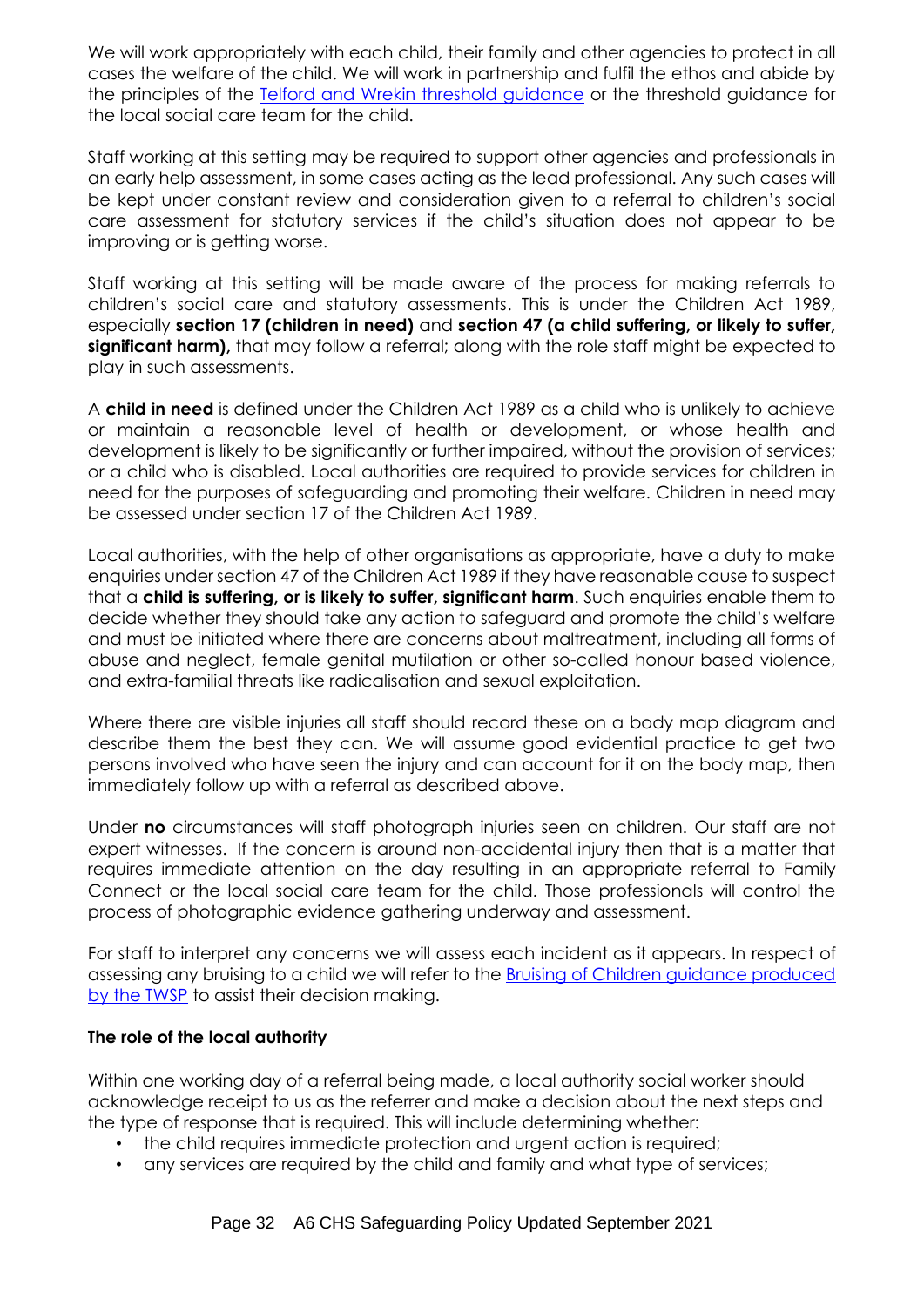- the child is in need, and should be assessed under section 17 of the Children Act 1989;
- there is reasonable cause to suspect the child is suffering or likely to suffer significant harm, and whether enquiries must be made and the child assessed under section 47 of the Children Act 1989; and
- further specialist assessments are required to help the local authority to decide what further action to take.

The referrer will, even if they are not the DSL (or deputy), follow up if this information if it is not forthcoming.

If, after a referral, the child's situation does not appear to be improving, we will consider following TWSP [local escalation procedures](http://www.telfordsafeguardingboard.org.uk/lscb/info/13/i_work_with_children_young_people_and_parents/20/policies_procedures_and_guidance) or those for the safeguarding partnership for the child to ensure our concerns have been addressed and, most importantly, that the child's situation improves.

The Telford & Wrekin Council Director of Children's Services is **Jo Britton**.

# **Record keeping**

All concerns, discussions and decisions made, and the reasons for those decisions, should be recorded in writing using our paper recording system. Information will be kept confidential and stored securely. We will keep concerns and referrals in a separate child protection file for each child.

Records should include:

- a clear and comprehensive summary of the concern;
- details of how the concern was followed up and resolved; and
- a note of any action taken, decisions reached and the outcome.

If in doubt about recording requirements, staff will discuss with DSL (or deputy).

Anyone who has a safeguarding concern should follow these recording principles:

- record the date, time, place and context of the concern, recording facts and who you shared them with;
- record where you spoke with the child or parent and personal safety details, such as 'I discussed the incident with the child in the Headteacher's office with the door open' or justify if it were closed, but naming those who you told this to be the case. If alone, reason that rationale stating 'the child stated they would only confide in me if I was alone';
- if it is observation of bruising or an injury try to record detail, e.g. 'right arm, above elbow', 'bruise approximately 5cm in diameter noticed on back of lower right leg';
- note the non-verbal behaviour and the key words in the language used by the child or parent (try not to translate into 'proper terms' ensuring that you use the child or parent's own words). Body language should be noted and support any record of disclosure; and
- it is important to retain on file signed original handwritten notes and pass them on to the DSL (or deputy) who may ask you to complete a written referral to children's social care.

We adopt guidance from TWSP Workbook for Designated Safeguarding Leads and Governors/Committee Members/Trustees/Proprietors with responsibility for safeguarding, incorporating: Advice note on Child Protection record keeping.

We note down concerns on a Cause for Concern form. Concerns are stored chronologically in a safeguarding file for that child.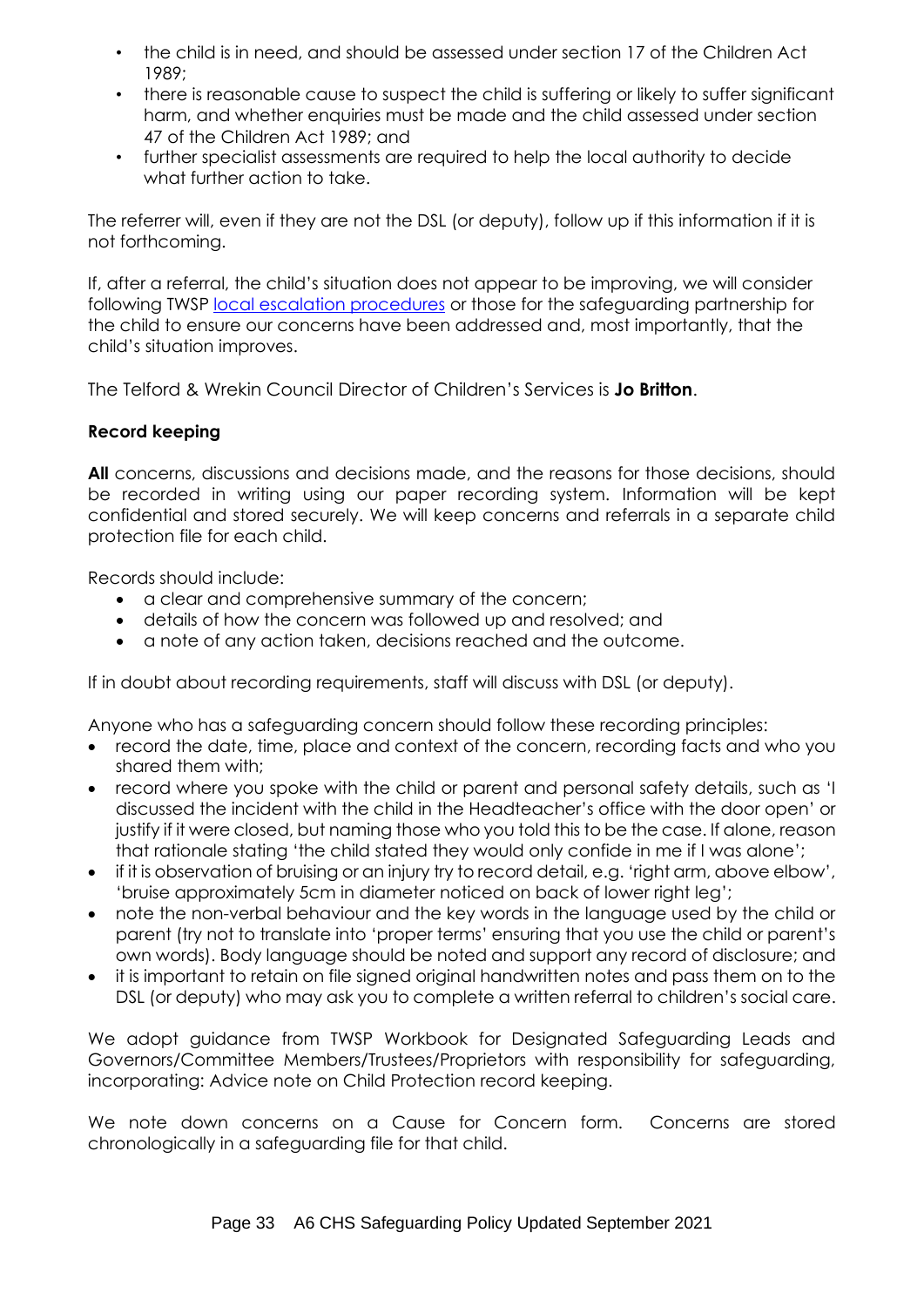**School website safeguarding statement:** To ensure the privacy and safety of pupils where children are named, only their first names are given. Where a pupil is named, no photograph of that pupil is displayed. Where a photograph of is used which shows a pupil, no name is displayed. By observing these points, the school ensures that visitors to the website cannot link images of pupils to names of pupils. When choosing photographs for the website, the school is mindful of the way pupils may appear in them, and will not include images which are in any way inappropriate. Castle House follows a policy of seeking parent, guardian or carer's permission before using images which show pupils on the website or in the local press. The list showing the pupils who are barred from appearing in the press, or on the website, is kept in the School Office and is available whenever photographers are present. No private information about pupils is published on the website such as surnames or contact details.

#### **What to do if you have safeguarding concerns about another staff member**

If staff have safeguarding concerns, or an allegation is made about another member of staff (including supply staff, volunteers and contractors) posing a risk of harm to children, then:

- this should be referred to the Headteacher:
- where there are concerns/allegations about the Headteacher, this should be referred to the chair of governors;

Any allegations that may meet the harms threshold will be addressed as set out in Part four, Section one of KCSIE. Any concerns that do not meet the harm threshold, referred to, as 'low level concerns' will be addressed as in Part four, Section two of KCSIE. When an allegation is made, the DSL will be responsible for ensuring that a child is not at risk and refer cases of suspected abuse to Family Connect or the child's local social care team.

We will **only** undertake basic enquiries to help determine whether is any foundation to the allegation.

#### **Appendix 3 - Concerns that do not meet the harm threshold**

Governing bodies and proprietors should have policies and processes to deal with concerns (including allegations) which do not meet the harm threshold set out above. Concerns may arise in several ways and from a number of sources. For example: suspicion; complaint; or disclosure made by a child, parent or other adult within or outside of the organisation; or as a result of vetting checks undertaken. It is important that schools and colleges have appropriate policies and processes in place to manage and record any such concerns and take appropriate action to safeguard children.

#### **Low level concerns**

As part of their whole school approach to safeguarding, schools and colleges should ensure that they promote an open and transparent culture in which all concerns about all adults working in or on behalf of the school or college (including supply teachers, volunteers and contractors) are dealt with promptly and appropriately.

Creating a culture in which all concerns about adults (including allegations that do not meet the harms threshold (see Part Four - Section one)) are shared responsibly and with the right person, recorded and dealt with appropriately, is critical. If implemented correctly, this should encourage an open and transparent culture; enable schools and colleges to identify concerning, problematic or inappropriate behaviour early; minimise the risk of abuse; and ensure that adults working in or on behalf of the school or college are clear about professional boundaries and act within these boundaries, and in accordance with the ethos and values of the institution.

#### **What is a low level concern?**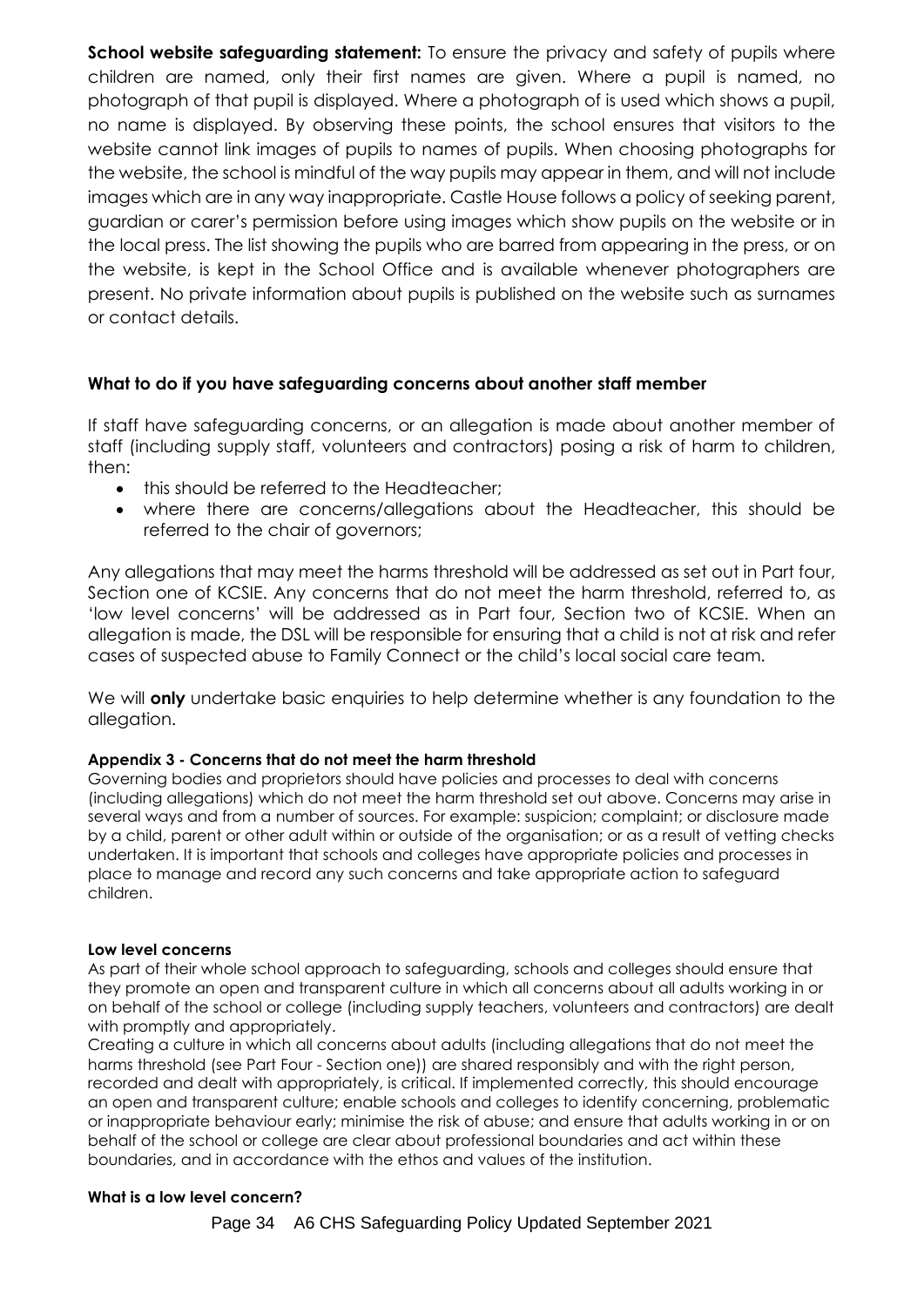The term 'low-level' concern does not mean that it is insignificant, it means that the behaviour towards a child does not meet the threshold set out at paragraph 338. A low-level concern is any concern – no matter how small, and even if no more than causing a sense of unease or a 'nagging doubt' - that an adult working in or on behalf of the school or college may have acted in a way that: • is inconsistent with the staff code of conduct, including inappropriate conduct outside of work; and • does not meet the allegations threshold or is otherwise not considered serious enough to consider a referral to the LADO.

Examples of such behaviour could include, but are not limited to:

- being over friendly with children;
- having favourites;
- taking photographs of children on their mobile phone;
- engaging with a child on a one-to-one basis in a secluded area or behind a closed door; or,
- using inappropriate sexualised, intimidating or offensive language.

Such behaviour can exist on a wide spectrum, from the inadvertent or thoughtless, or behaviour that may look to be inappropriate, but might not be in specific circumstances, through to that which is ultimately intended to enable abuse.

It is crucial that any such concerns, including those which do not meet the harm threshold (see Part Four - Section one), are shared responsibly and with the right person, and recorded and dealt with appropriately. Ensuring they are dealt with effectively should also protect those working in or on behalf of schools and colleges from potential false allegations or misunderstandings.

#### **Staff code of conduct and safeguarding policies**

As good practice governing bodies and proprietors should set out their low-level concerns policy within their staff code of conduct and safeguarding policies as set out in Part two of this guidance. They should make it clear what a low-level concern is and the importance of sharing low-level concerns, and an explanation of what the purpose of the policy is – i.e. to create and embed a culture of openness, trust and transparency in which the school's or college's values and expected behaviour which are set out in the staff code of conduct are constantly lived, monitored and reinforced by all staff.

As set out in Part two of this guidance, the governing body or proprietor should ensure their staff code of conduct, behaviour policies and safeguarding policies and procedures are implemented effectively, and ensure appropriate action is taken in a timely manner to safeguard children and facilitate a whole school or college approach to dealing with any concerns.

Schools and colleges can achieve the purpose of their low-level concerns policy by, for example: • ensuring their staff are clear about what appropriate behaviour is, and are confident in distinguishing expected and appropriate behaviour from concerning, problematic or inappropriate behaviour, in themselves and others;

- empowering staff to share any low-level safeguarding concerns;
- addressing unprofessional behaviour and supporting the individual to correct it at an early stage;
- providing a responsive, sensitive and proportionate handling of such concerns when they are raised; and,
- helping identify any weakness in the school or colleges safeguarding system.

# **Sharing low-level concerns**

Low-level concerns about a member of staff, supply staff, volunteer or contractor should be reported as per paragraph

Reports about supply staff and contractors should be notified to their employers, so any potential patterns of inappropriate behaviour can be identified.

Schools and colleges should ensure they create an environment where staff are encouraged and feel confident to self-refer, where, for example, they have found themselves in a situation which could be misinterpreted, might appear compromising to others, and/or on reflection they believe they have behaved in such a way that they consider falls below the expected professional standards.

#### **Recording low-level concerns**

All low-level concerns should be recorded in writing. The record should include details of the concern, the context in which the concern arose, and action taken. The name of the individual sharing their concerns should also be noted, if the individual wishes to remain anonymous then that should be respected as far as reasonably possible.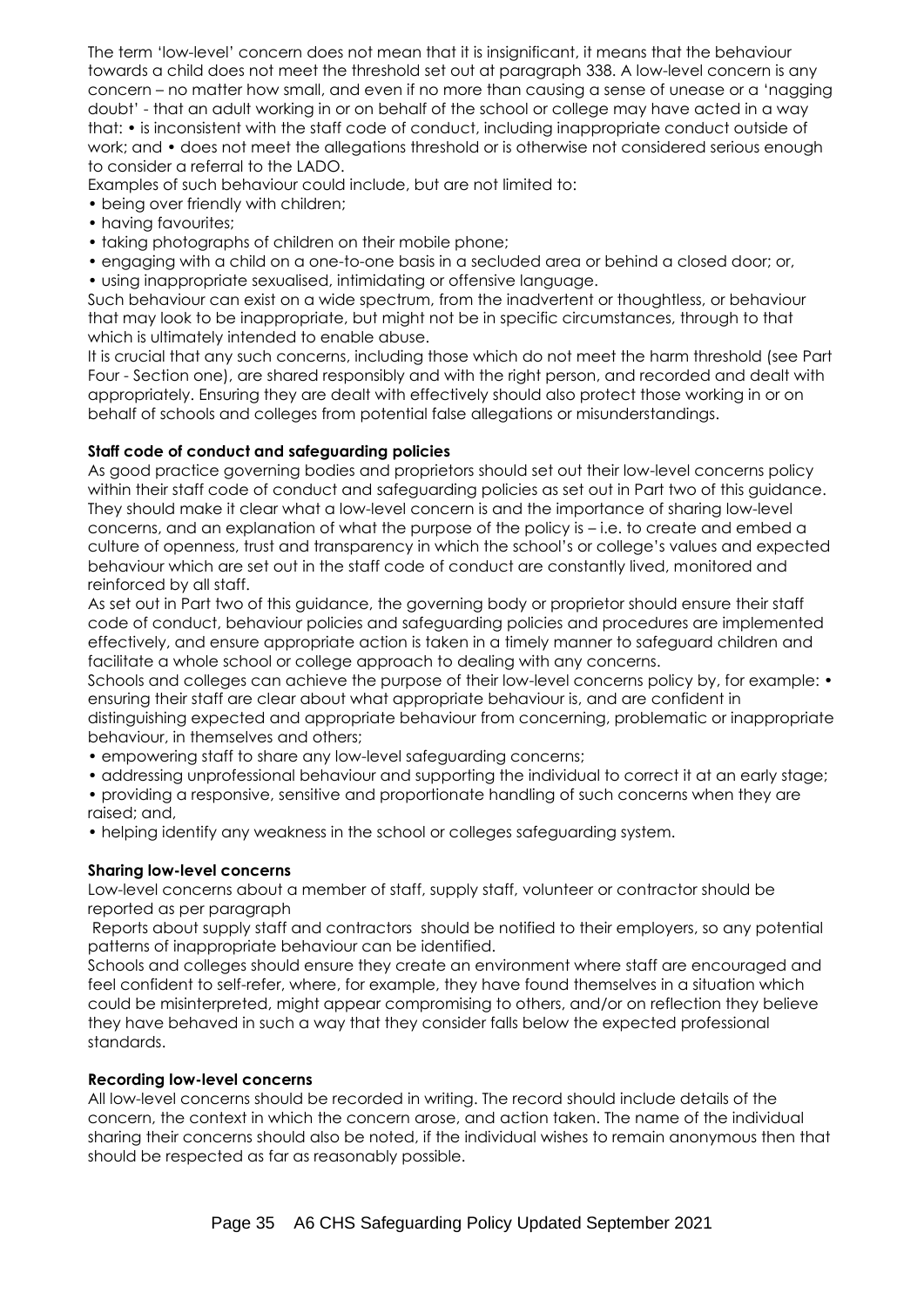Schools and colleges can decide where these records are kept, but they must be kept confidential, held securely and comply with the Data Protection Act 2018 and the UK General Data Protection Regulation (UK GDPR) (see paragraph 109 for more information).

Records should be reviewed so that potential patterns of concerning, problematic or inappropriate behaviour can be identified. Where a pattern of such behaviour is identified, the school or college should decide on a course of action, either through its disciplinary procedures or where a pattern of behaviour moves from a concern to meeting the harms threshold, in which case it should be referred to the LADO. Consideration should also be given to whether there are wider cultural issues within the school or college that enabled the behaviour to occur and where appropriate policies could be revised or extra training delivered to minimise the risk of it happening again. It is for schools and colleges to decide how long they retain such information, but it is recommended that it is retained at least until the individual leaves their employment.

#### **References**

Part three of this guidance is clear that schools and colleges should only provide substantiated safeguarding allegations in references. Low level concerns should not be included in references unless they relate to issues which would normally be included in a reference, for example, misconduct or poor performance. It follows that a low-level concern which relates exclusively to safeguarding (and not to misconduct or poor performance) should not be referred to in a reference. However, where a low-level concern (or group of concerns) has met the threshold for referral to the LADO and found to be substantiated, it should be referred to in a reference. 98 Responding to low-level concerns

The school or college policy should set out the procedure for responding to reports of low-level concerns. If the concern has been raised via a third party, the headteacher/principal should collect as much evidence as possible by speaking:

• directly to the person who raised the concern, unless it has been raised anonymously;

• to the individual involved and any witnesses.

The information collected will help them to categorise the type of behaviour and determine what further action may need to be taken. All of this needs to be recorded along with the rationale for their decisions and action taken.

A good low level concerns policy will simply be a reflection and extension of the school's or college's wider staff behaviour policy/code of conduct.

More detailed guidance and case studies on low-level concerns can be found in Developing and implementing a low-level concerns policy [Developing and implementing a low-level concerns](https://www.farrer.co.uk/news-and-insights/developing-and-implementing-a-low-level-concerns-policy-a-guide-for-organisations-which-work-with-children/)  [policy \(farrer.co.uk\)](https://www.farrer.co.uk/news-and-insights/developing-and-implementing-a-low-level-concerns-policy-a-guide-for-organisations-which-work-with-children/)

**The LADO for Telford & Wrekin Council is Glenn Ashbrook (**01952 385695 glenn.ashbrook@telford.gov.uk) who will be informed of all allegations that come to our attention and appear to the meet the criteria set out in part four, section one of KCSIE, so she can consult police and children's social care services as appropriate. All LADO referrals must be made via Family Connect.

We will make a referral to the Disclosure and Barring Service (DBS) if a person in regulated activity has been dismissed or removed due to safeguarding concerns, or would have been had they not resigned.

We believe that those who work within our community are in positions of trust and as such codes of conduct are based on the underlying principle that the highest standards are expected from all. In line with KCSIE a separate code of conduct policy will be adopted by this setting for staff, volunteers, contractors and governors.

[Guidance for safer working practice for those working with children and young people in](https://saferrecruitmentconsortium.org/)  [educational settings](https://saferrecruitmentconsortium.org/) produced by the Safer Recruitment Consortium, provides excellent guidance on the expected standards of all those that work with children. We will make all those in our community aware of its existence and this will work alongside the separate code of conduct mentioned above and any established human resources processes currently in place.

Page 36 A6 CHS Safeguarding Policy Updated September 2021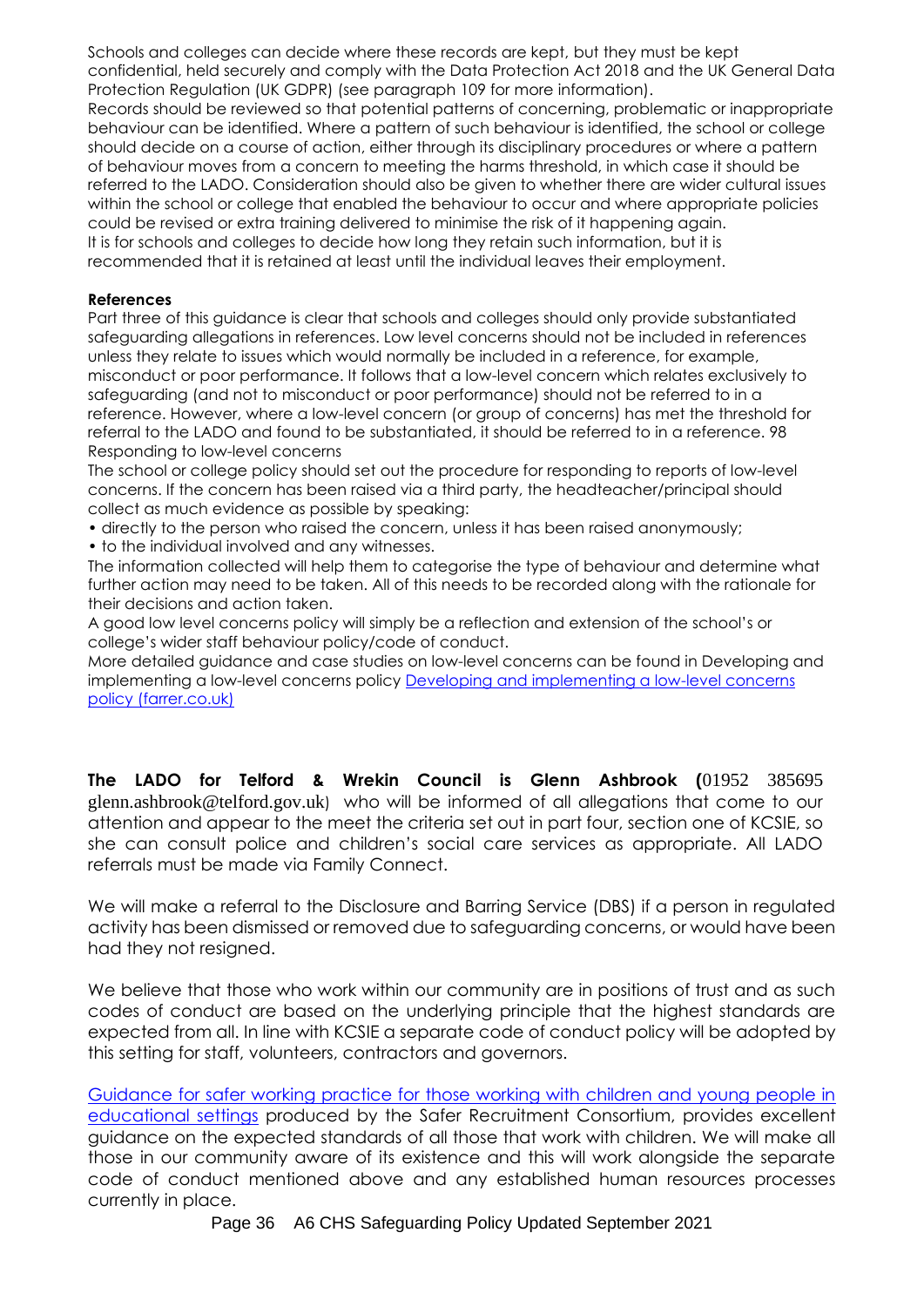To help avoid potential allegations and safeguarding concerns, and for the safety and welfare of pupils and the protection of staff, we will make classrooms highly visible places whereby easy viewing is possible. The masking of windows is forbidden and as such treated as a safeguarding issue for the protection of all. There may be exceptional circumstances where masking of classrooms is needed and justified, for example, for the teaching of drama; in these cases, the Headteacher will make a judgement on a case-by-case basis being appropriate, balanced and proportionate.

Please see our procedure for managing safeguarding concerns, or allegations against staff (including supply staff, volunteers and contractors).

# **What to do if you are concerned about another safeguarding practice in the school**

All staff and volunteers should feel able to raise concerns about poor or unsafe practice and potential failures in our safeguarding regime and know that such concerns will be taken seriously by our senior leadership team.

Please refer to our Whistleblowing procedures.

Where staff feel that they cannot report a concern through the above channels general guidance can be found at [Advice on whistleblowing.](https://www.nspcc.org.uk/what-you-can-do/report-abuse/dedicated-helplines/whistleblowing-advice-line/?_t_id=1B2M2Y8AsgTpgAmY7PhCfg%3d%3d&_t_q=whistleblowing&_t_tags=language%3aen%2csiteid%3a7f1b9313-bf5e-4415-abf6-aaf87298c667&_t_ip=10.99.66.5&_t_hit.id=Nspcc_Web_Models_Pages_StandardPage/_f987ad5d-9f65-4e61-884e-47a48b5ac146_en-GB&_t_hit.pos=1) The [NSPCC whistleblowing helpline](https://www.nspcc.org.uk/what-you-can-do/report-abuse/dedicated-helplines/whistleblowing-advice-line/?_t_id=1B2M2Y8AsgTpgAmY7PhCfg%3d%3d&_t_q=whistleblowing&_t_tags=language%3aen%2csiteid%3a7f1b9313-bf5e-4415-abf6-aaf87298c667&_t_ip=10.99.66.5&_t_hit.id=Nspcc_Web_Models_Pages_StandardPage/_f987ad5d-9f65-4e61-884e-47a48b5ac146_en-GB&_t_hit.pos=1) is available for staff who do not feel able to raise concerns regarding child protection failures internally. Staff can call 0800 028 0285 or email [help@nspcc.org.uk](mailto:help@nspcc.org.uk)

**Whistleblowing:** Our whistleblowing policy, which is on the school website, is integrated into training and codes of conduct. We make it clear both in induction and other training and in guidance provided for staff that they have a responsibility to speak up about safeguarding and welfare matters within our school and to external agencies where necessary. This is one part of the way in which we establish in our school, a positive safeguarding culture. We have an open environment and culture of safety where staff feel free to raise concerns. The school also has a culture of valuing staff and of reflective practice. There are procedures for reporting and handling concerns, including poor or unsafe practice and potential failures in the safeguarding regime, provision for mediation and dispute resolution where necessary. Training and support are provided for staff including transparency and accountability in relation to how concerns are received and handled. Castle House has regard to KCSIE (September 2021) and as a result has clear processes for reporting and recording allegations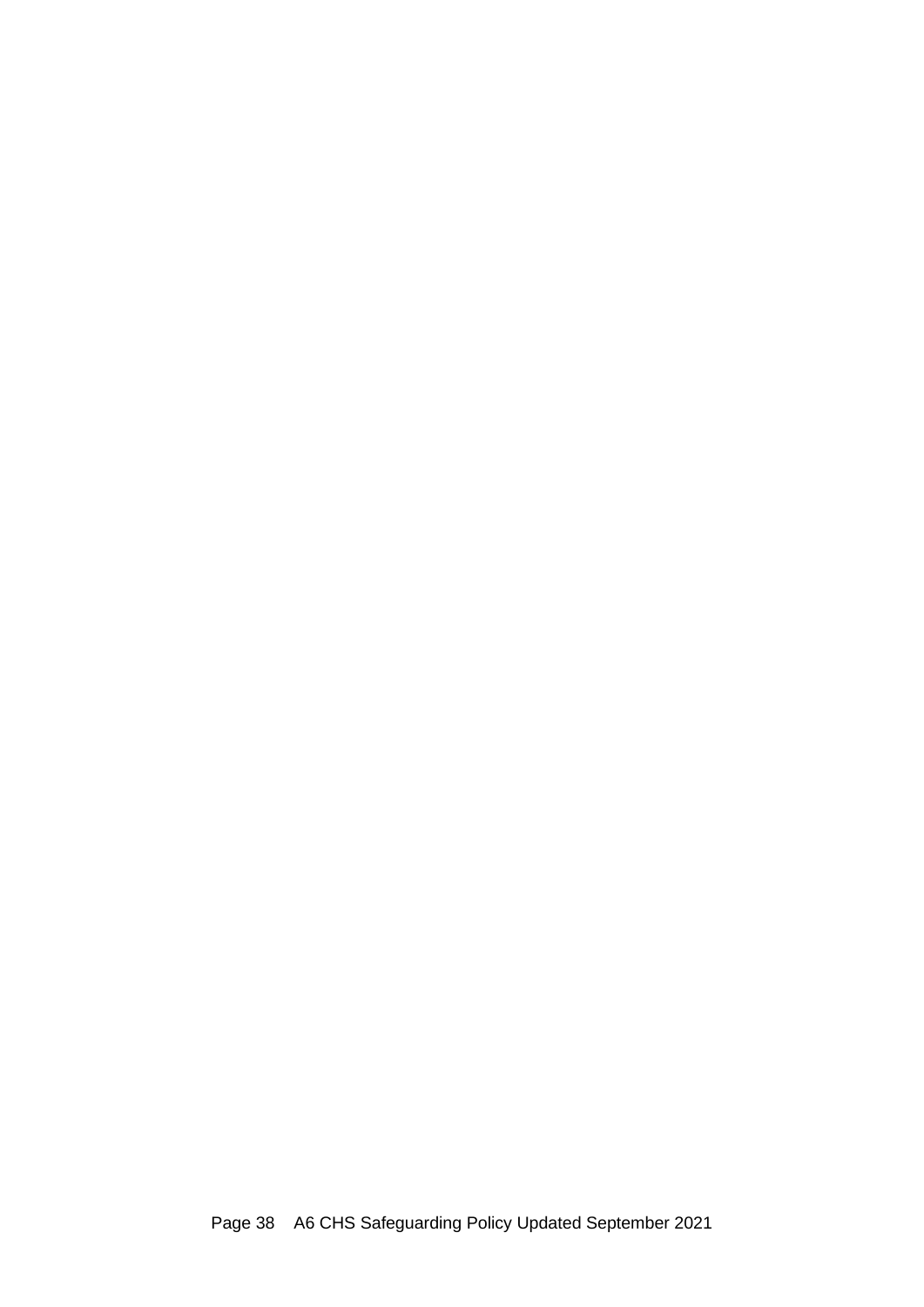# **Part two: The management of safeguarding**

The **designated governor** with responsibility for safeguarding is **David Aldred**. They have a strategic leadership responsibility for our safeguarding arrangements and must ensure that we comply with their duties under legislation. They must have regard to KCSIE, ensuring our policies, procedures and training in our setting are effective and comply with the law at all times. They have attended TWSP safeguarding governor training. All governors have completed child protection and safeguarding training.

We have charitable status, and follow the Charity Commission guidance on charity and trustee duties to safeguard children.

Our Headteacher will ensure that the policies and procedures, adopted by this governing body/proprietor, are understood, and followed by all staff.

All staff and governor meetings will have child protection and safeguarding as an agenda item on them; this is testament to our school making these priority areas and at the forefront of our minds.

The school premises are safe and the grounds are not open to unwanted intruders.

We will ensure that suitable arrangements are in place to provide access for staff to access safeguarding supervision.

An Annual review of Safeguarding takes place using the T&W review template. Dates of Annual reviews are as follows; November 2019, October 2020 and September 2021. The next review will take place September 2022.

#### **Our approach to safeguarding**

This governing body will ensure that we facilitate a whole setting approach to safeguarding. This means ensuring safeguarding and child protection are at the forefront and underpin all relevant aspects of process and our policy development. Ultimately, all systems, processes and policies will operate with the best interests of the child at their heart.

Where there is a safeguarding concern, our governing body and our senior leaders will ensure the child's wishes and feelings are taken into account when determining what action to take and what services to provide. Systems are in place, and they will be well promoted, easily understood and easily accessible for children to confidently report abuse, knowing their concerns will be treated seriously, and knowing they can safely express their views and give feedback.

We will facilitate staff to contribute to and shape our safeguarding arrangements and Child Protection policy.

We will ensure that suitable arrangements are in place to provide access for all staff to access safeguarding supervision. Please see our Safeguarding Supervision policy A6xi.

#### **Policies and procedures**

We aim to ensure there are appropriate policies and procedures in place in order for appropriate action to be taken in a timely manner to safeguard and promote children's welfare.

Missing from education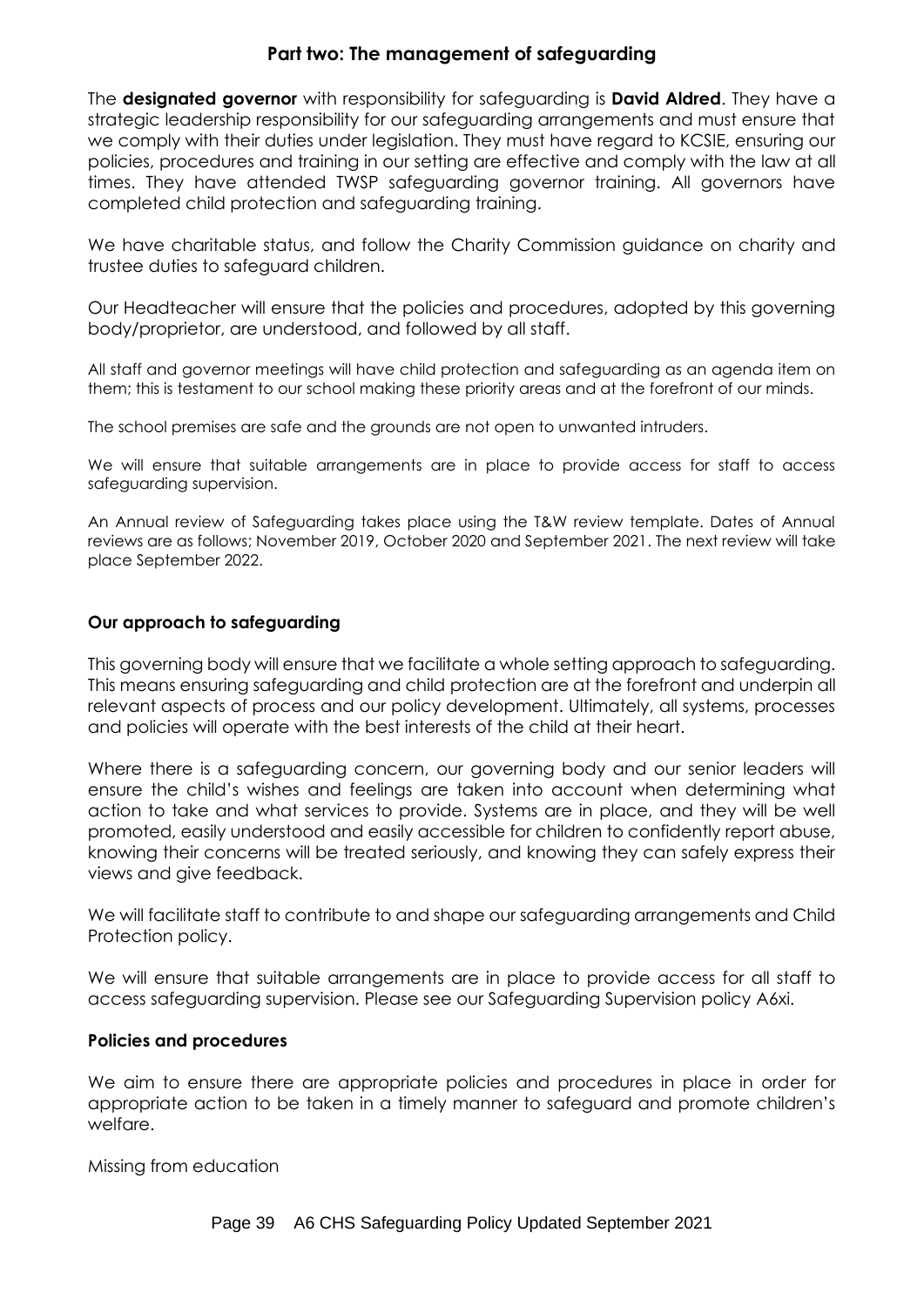The recognised figure for persistent absence is being less than 90%, although concerns may still be raised if above this. We will comply with the statutory guidance [Children Missing](https://www.gov.uk/government/publications/children-missing-education)  [Education.](https://www.gov.uk/government/publications/children-missing-education) In respect of this and at a local level, we will require the behaviour and attendance lead to refer to and use the established protocol document of notification to the Local Authority, filling out the appropriate paperwork, policies and procedures for identifying pupils who are missing out on education and policies and procedures for pupils on a modified timetable (available from Telford & Wrekin Council, Access & Inclusion Team). In addition to the above and where reasonably possible we will endeavour to hold more than one emergency contact number for each pupil. This goes beyond the legal minimum and is good practice to give us additional options to make contact with a responsible adult when a child is missing education and poses a potential welfare/safeguarding concern. Where a child is on a Child Protection Plan has been missing from school for two consecutive days we will notify the child's allocated social worker.

Where children leave the classroom or leave our grounds without permission, this is covered within our behaviour management policy and is also set against the backdrop of the legal framework of the Children Act 1989 s3 (5); 'Anyone who has care of a child without parental responsibility may do what is "*reasonable"* in all the circumstances to safeguard and promote the child's welfare. It is likely to be "*reasonable"* to inform the police, or children's services departments, and, if appropriate, their parents, of the child/young person's safety and whereabouts'. However, in principle, if a pupil runs out of class we will establish where he or she has gone. Staff will not run after them but will seek additional support. It is advisable to keep a watchful eye on any children who has taken themselves out of our building and possibly out of our grounds, unless this watchful eye provokes the child to run further. It is and will be a judgement call for staff to take what they feel is **reasonable** action in line with the advice above. If a child is no longer on the premises, we will contact parents in the first instance. If they are not contactable we will inform the police that a pupil has left and is at risk.

# **The designated safeguarding lead (DSL)**

Our governing body has appointed **Elizabeth Butler** to be the DSL of this school and **Ian Sterling / Helene Burrell** to be their deputies. We will set out their responsibilities in their job descriptions.

**Elizabeth Butler** will take ultimate responsibility for safeguarding and child protection, and online safety at our setting as the DSL as an appropriate **senior member** of staff from our **leadership team**.

During term time, the DSL and/or a deputy will always be available (during our normal operating hours) for the staff to discuss any safeguarding concerns with. During out of hours/out of term activities we will provide appropriate cover by ensuring the DSL and/or a deputy is available.

Prior to any education visit, a risk assessment will be completed to consider if the DSL (or a deputy) needs to be present. We will always consider how quickly a DSL can respond to a safeguarding issue if they are not present. Where safeguarding concerns are raised during an educational visit the DSL (or deputy) must be notified immediately, even if they are not physically present at the site of the educational visit. They will liaise with the person responsible for the education visit to manage the concern and refer to the relevant agencies.

The DSL and any deputies will undergo two-day 'newly appointed designated safeguarding lead' training as recognised by TWSP to provide them with the knowledge and skills required to carry out the role. They will attend one-day 'designated safeguard lead refresher training'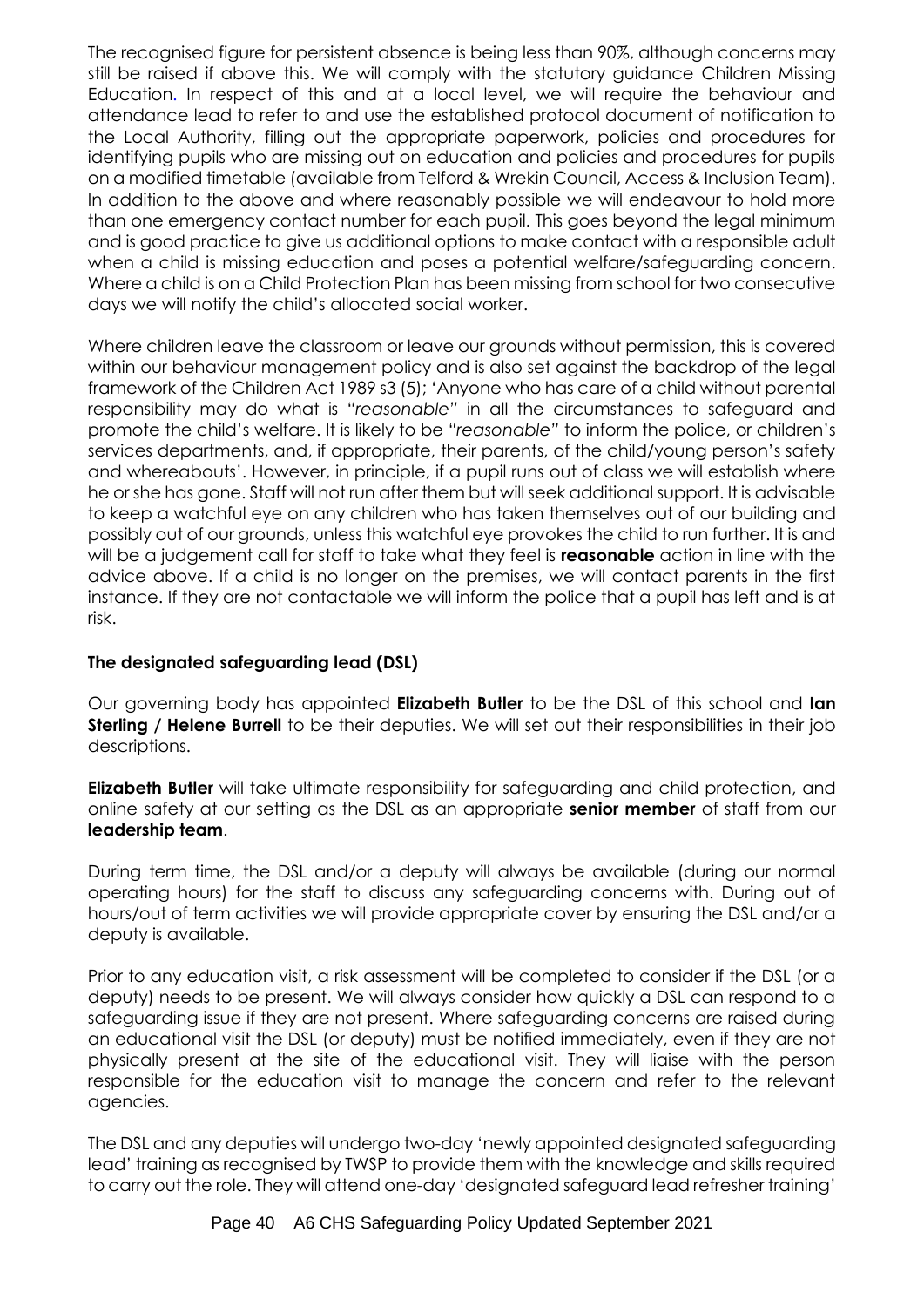as recognised by TWSP every two years. In addition to their formal training as set out above, their knowledge and skills will be updated, for example, via Telford & Wrekin Council's Education Safeguarding e-bulletins, attending termly designated safeguarding lead refreshers and taking time to read and digest safeguarding developments, at regular intervals, and at least annually, to keep up with any developments relevant to their role. We aim to ensure at least one DSL and any deputies attend each termly update. All designated safeguarding leads and any deputies will disseminate training to all relevant staff and governors. 2 yearly update Training will also include Inter Agency Working and Prevent, plus informal updates.

The designated safeguarding lead will form part of a borough wide network, where information is shared, in a two-way process, with the Telford & Wrekin Council, Education Safeguarding Team.

They will complete the Safeguarding Audit - Education each year and submit to TWSP. The Safeguarding Audit – Education, will be supplied by the Telford & Wrekin Council Education Safeguarding Team.

#### **The DSL and their deputies will fulfil their role and responsibilities as set out in Annex C KCSIE.**

#### **Multi-agency working**

The DSL and any deputies will work with other agencies in line with Working Together to Safeguard Children.

Our governing body and the DSL are familiar with the TWSP arrangements. In Telford & Wrekin schools and colleges have been named as relevant agencies by the TWSP. We will engage with the TWSP as required and follow the Telford & Wrekin Threshold Guidance or the appropriate threshold guidance for where the child resides or for who is responsible for the child, to follow the local protocol for assessments.

The governing body board/proprietor of this setting expect staff to work with social care, the police, health services and other services to promote the welfare of children and protect them from harm. This includes us providing a coordinated offer of early help when additional needs are identified by us or another agency. We will never restrict access for children's social care to conduct a section 17 or section 47 assessment.

#### **Information sharing**

We recognise that information is vital in identifying and tackling all forms of abuse and neglect, and in promoting children's welfare, including their educational outcomes. Schools and colleges have clear powers to share, hold and use information for these purposes.

We expect all staff to share information with practitioners and local agencies. We are committed to sharing information as early as possible to help identify, assess and respond to risks or concerns about the safety and welfare of children, whether this is when problems are first emerging, or where a child is already known to the local authority children's social care.

All child protection records are clearly marked as such and are kept securely locked on the premises and, the nominated persons are responsible, accountable, documented and are identifiable within our setting for total security. Also, procedures are in place when a member of staff leaves the setting or is on long term sick leave for their access to cease.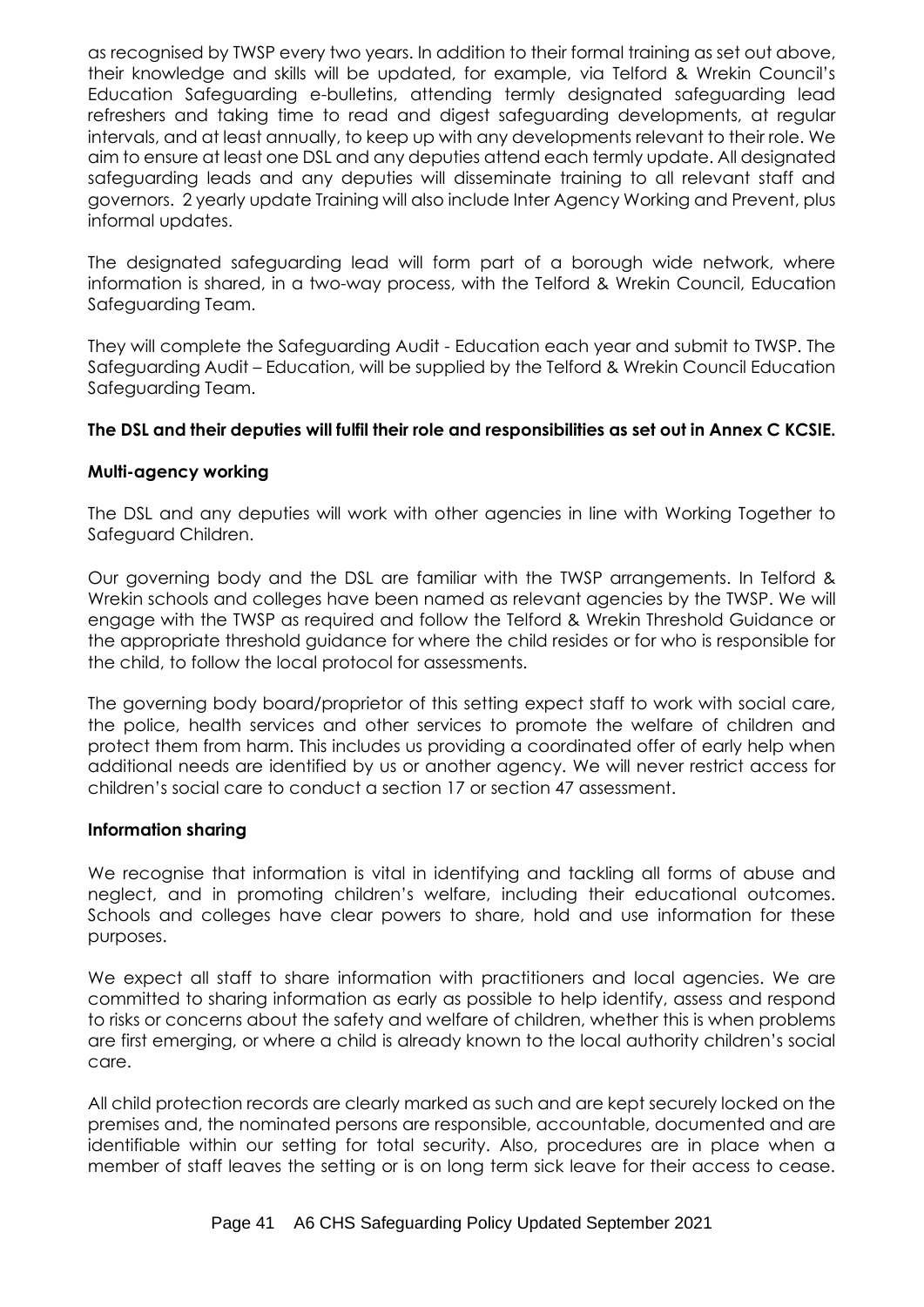Withdrawal of child protection records from our setting by staff will be noted and signed for, as will files released to professionals.

The child protection file is a separate file to the educational records. It must be noted that if files are asked to be secured, both files are key elements in any processes for which they are needed. It is important that on releasing files they are signed for on release and on return.

Pupil record files must be kept until the individual reaches the age of 25 years or in certain circumstances later. At this point the file should be disposed of confidently.

In respect of files being released when requested by the Police under [Section 29 of the Data](http://www.telfordsafeguardingboard.org.uk/lscb/downloads/file/257/releasing_records_-_t_and_w_guidance_-_section_29_form)  [Protection Act 2018 a form entitled 'Request to external organisation for the disclosure of](http://www.telfordsafeguardingboard.org.uk/lscb/downloads/file/257/releasing_records_-_t_and_w_guidance_-_section_29_form)  [personal data to the police-Under Schedule 2 Part 1 Paragraph 2 of the Data Protection](http://www.telfordsafeguardingboard.org.uk/lscb/downloads/file/257/releasing_records_-_t_and_w_guidance_-_section_29_form)  [Act 2018 and GDPR Article 6\(1\)\)d\)](http://www.telfordsafeguardingboard.org.uk/lscb/downloads/file/257/releasing_records_-_t_and_w_guidance_-_section_29_form)' should accompany that release and a copy will be retained for our records. This school will also seek advice and adopt the [Information sharing](https://www.gov.uk/government/publications/safeguarding-practitioners-information-sharing-advice)  [advice for safeguarding practitioners.](https://www.gov.uk/government/publications/safeguarding-practitioners-information-sharing-advice) If in any doubt we will seek advice from our **Data Protection Officer.** Upon releasing records the school will request ID Badges for release. If the Police are only after minimal data e.g. address or phone number, we will ensure we check the police ID and we will record what information was asked for and the name of the police officer requesting it. A permission form may not be required on these occasions.

No named statistics in relation to child protection are an important part of performance information. These may be shared by the DSL with staff, other agencies or the governing body/proprietor/management committee.

In our management of information sharing we will use the following:

- Chapter one of [Working Together to Safeguard Children,](https://www.gov.uk/government/publications/working-together-to-safeguard-children--2) which includes a mythbusting guide to information sharing;
- [Information Sharing: Advice for Practitioners Providing Safeguarding Services to](https://www.gov.uk/government/publications/safeguarding-practitioners-information-sharing-advice)  [Children, Young People, Parents and Carers.](https://www.gov.uk/government/publications/safeguarding-practitioners-information-sharing-advice) The seven golden rules for sharing information will be especially useful;
- The [Information Commissioner's Office \(ICO](https://ico.org.uk/for-organisations/business/)), which includes ICO GDPR FAQs and guidance from the department; and
- [Data protection: toolkit for schools](https://www.gov.uk/government/publications/data-protection-toolkit-for-schools) Guidance to support schools with data protection activity, including compliance with the GDPR.

When a child leaves the school, the DSL will ensure their child protection file is transferred to the new school or college as soon as possible (within five working days of the child starting at their new school or college), ensuring secure transit, and confirmation of receipt will be obtained. We will transfer the child protection file separately from the main pupil file. As a receiving school we will ensure key staff such as DSL's and SENDCO's, are aware as required. In addition to the child protection file, the DSL will also consider if it would be appropriate to share any information with the new school or college in advance of a child leaving. If we are the current host school we will **not** photocopy and retain child protection records. This is deemed from the Information Commissioners Office that this would contravene The Data Protection Act 2018, but rather produce a chronology to pass on with the child protection records and retain a copy of this chronology for themselves for audit purposes, this would be deemed as best practice.

All child protection records are reviewed annually in the summer term by the DSL (or deputy) and checked to be chronological, tidy, legible and factual in content. This should be undertaken each year, as records may sometimes be immediately required by professionals. Where reports are needed for child protection and safeguarding meetings, these should include attendance figures.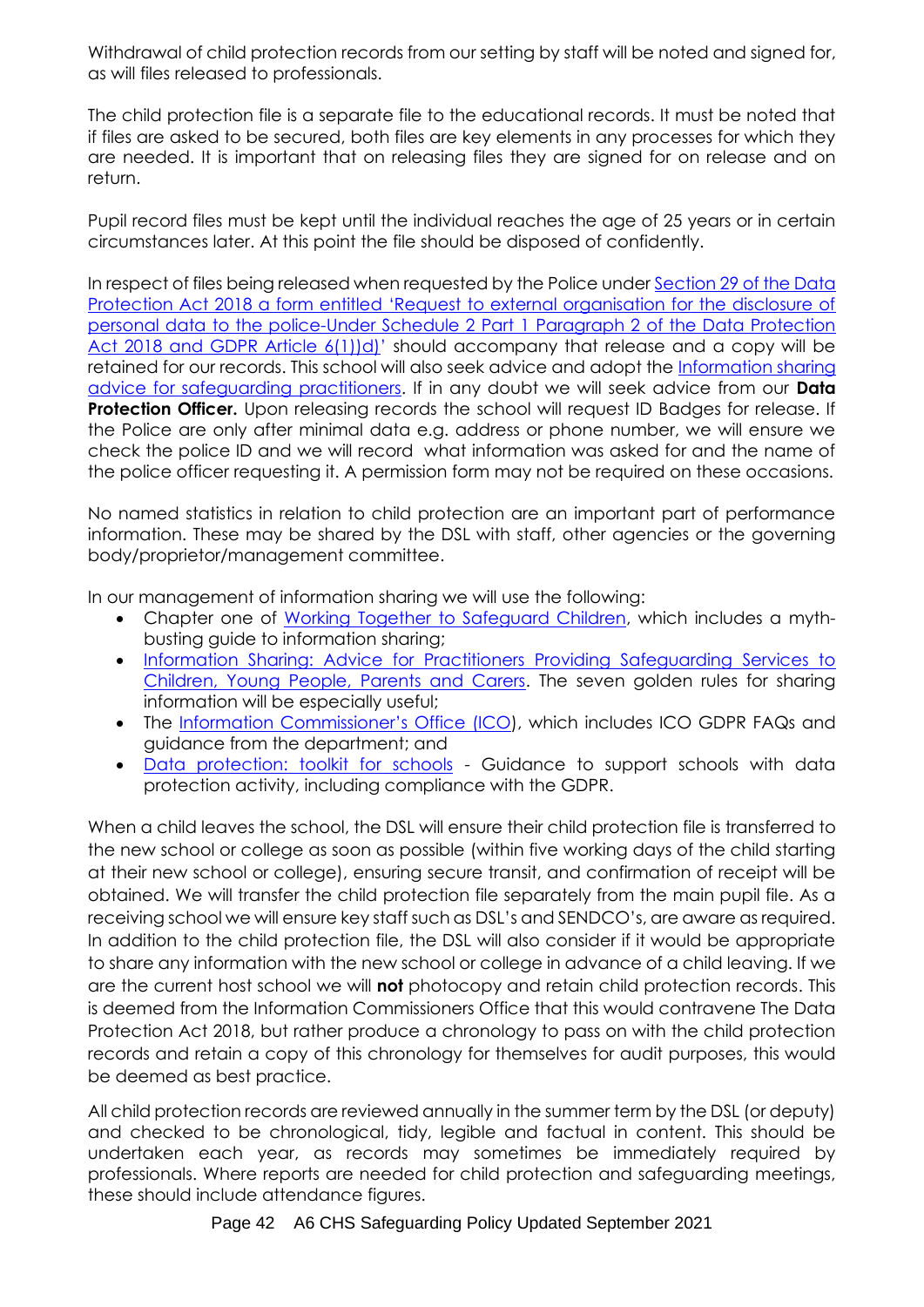#### **Fears about sharing information must not be allowed to stand in the way of the need to safeguard and promote the welfare of children.**

We will follow the guidance on the child protection file set out in Annex C KCSIE.

#### **Opportunities to teach safeguarding**

We will teach safeguarding, including online safety. We endeavour to provide a more personalised or contextualised approach for more vulnerable children, victims of abuse and some SEND children. We will do this through our Relationships and Sex Education.

We will ensure that appropriate filters and monitoring systems that are in place, does not lead to unreasonable restrictions as to what children can be taught with regard to online teaching and safeguarding.

#### **Online safety**

We recognise online safety is a major concern for all professionals'. For information and support, staff will refer to the 'information and support' section of Annex D: Online safety KCSIE.

We believe it is essential that children are safeguarded from potentially harmful and inappropriate online material. We will take an effective whole setting approach to online safety to empower us to protect and educate our pupils, students, and staff in their use of technology.

The breadth of issues classified within online safety is considerable, but can be categorised into four areas of risk:

- **content:** being exposed to illegal, inappropriate or harmful content, for example: pornography, fake news, racism, misogyny, self-harm, suicide, anti-Semitism, radicalisation and extremism.
- **contact:** being subjected to harmful online interaction with other users; for example: peer to peer pressure, commercial advertising and adults posing as children or young adults with the intention to groom or exploit them for sexual, criminal, financial or other purposes'.
- **conduct:** personal online behaviour that increases the likelihood of, or causes, harm; for example, making, sending and receiving explicit images (e.g. consensual and non-consensual sharing of nudes and semi-nudes and/or pornography, sharing other explicit images and online bullying; and
- **commerce:** risks such as online gambling, inappropriate advertising, phishing and or financial scams. If we feel our pupils, students or staff are at risk, we will report it to the Anti-Phishing Working Group [\(https://apwg.org/\)](https://apwg.org/).

We will ensure online safety is a running and interrelated theme whilst devising and implementing policies and procedures. This will include considering how online safety is reflected as required in all relevant policies and considering online safety whilst planning the curriculum, any teacher training, the role and responsibilities of the DSL and any parental engagement.

We take seriously our duties to assist parents and help them with on line safeguarding resources. As such, we will make them aware of relevant support services, including those listed on pages 151-152 of KCSIE 2021.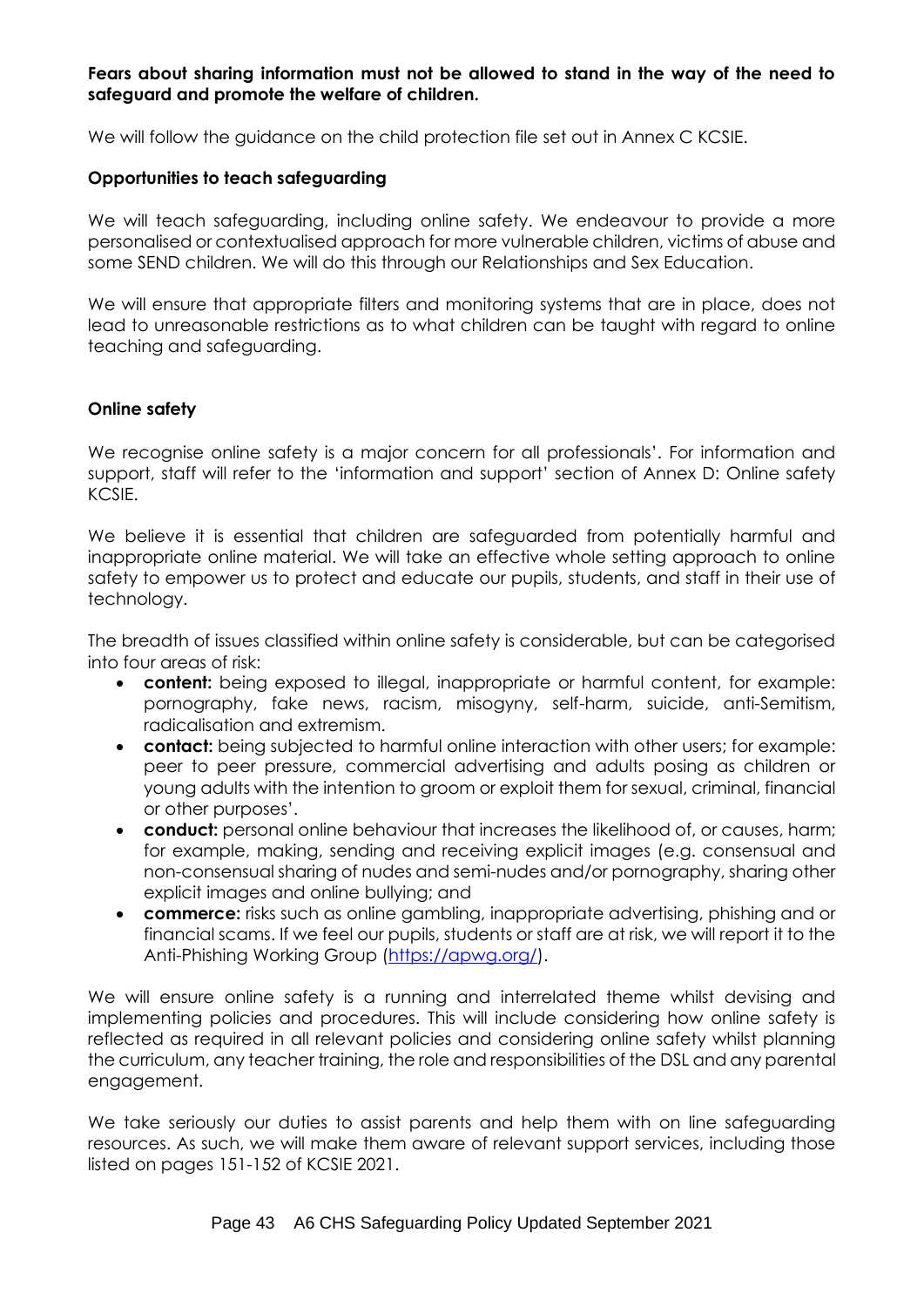We accept that many children have unlimited and unrestricted access to the internet via mobile phone networks. This access means some children, whilst in our setting, sexually harass their peers via their mobile and smart technology, share indecent images: consensually and non-consensually, view, share pornography, and other harmful content. Our management of this in included in our mobile and smart technology policy. These incidents will be managed in line with our peer on peer procedures.

Where children are being asked to learn online at home we will follow the advice to support schools and colleges do so safely: [safeguarding in schools colleges and other providers](https://protocol.telford.gov.uk/web/view.htm?id=46cf3847ca283305136730&cls=com.ics.DBPerson) and [safeguarding and remote education.](https://www.gov.uk/guidance/safeguarding-and-remote-education-during-coronavirus-covid-19) We recognise the NSPCC and PSHE Association also provide helpful advice.

Whilst considering our responsibility to safeguard and promote the welfare of children and provide them with a safe environment in which to learn, we will do all that we reasonably can to limit children's exposure to risks from our IT system. We will ensure we have appropriate filters and monitoring systems in place. We will do this by considering the age range of our children, the number of children, how often they access the IT system and the proportionality of costs versus risks.

The appropriateness of our filters and monitoring systems have been informed in part, by the risk assessment required by the Prevent Duty.

We have the appropriate level of security protection in place, in order to safeguard our systems, staff and learners and we will review the effectiveness of these procedures periodically to keep up with evolving cyber-crime technologies.

We will carry out an annual review of our approach to online safety, supported by an annual risk assessment that considers and reflects the risks their children face.

Our governing body will question school leaders to gain a basic understanding of our approach to keeping children safe online; learn how to improve this approach where appropriate; and find out about tools, which can be used to improve the approach.

Mentors of trainee teachers and newly qualified teachers induct mentees and provide ongoing support, development and monitoring on online safety.

Please refer to our separate e Safety policy A6xii

Please see our policy on the safe use of mobile and smart technology in the school.

#### **Safe use of electronic devices including Mobile Phones**

We will ensure the safety and welfare of our children in our care. All personal electronic devices are not permitted within this setting, when in the presence of children.

Under no circumstances may Mobile phones be used in the EYFS setting. This includes their use in photographing, videoing, makings calls, internet searches and sending or receiving of emails / messages. A secure locker is provided for all staff who work directly in the EYFS. Within our visitor procedures it carefully lays out the directions, supervision and expectation of any visitor to the EYFS setting.

Please see our policy on the use of electronic devices.

#### **Inspection**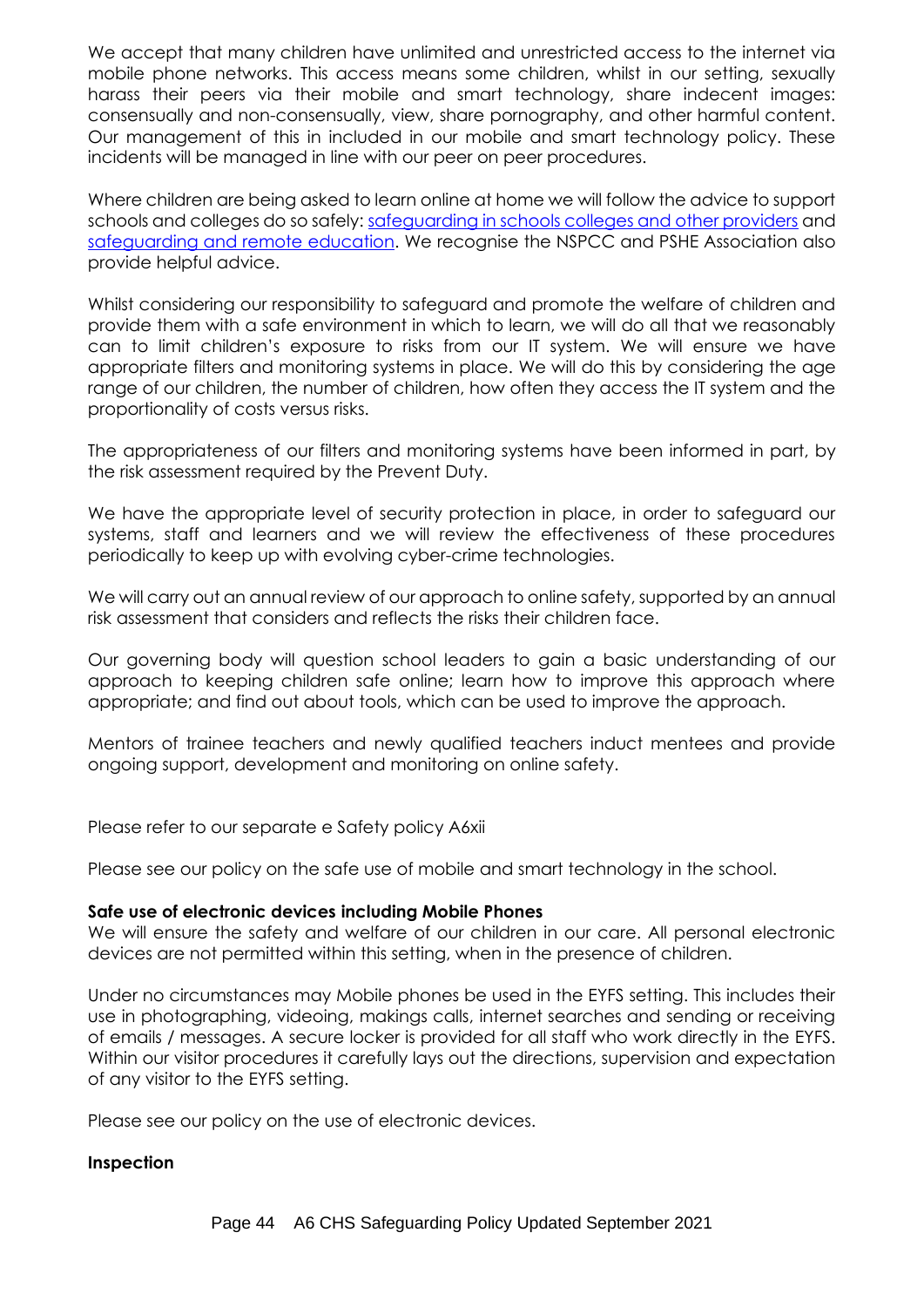We recognise our responsibilities for safeguarding within the remit of Independent Schools Inspectorate.

# **The use of 'reasonable force'**

There are circumstances when it is appropriate for staff in our setting to use reasonable force to safeguard children and young people. The term 'reasonable force' covers the broad range of actions used by staff that involve a degree of physical contact to control or restrain children. This can range from guiding a child to safety by the arm, to more extreme circumstances such as breaking up a fight or where a young person needs to be restrained to prevent violence or injury. 'Reasonable' in these circumstances means us 'using no more than is needed'. Our use of force my involve either passive physical contact, such as standing between pupils or blocking a pupil's path, or active physical contact such as leading a pupil by the arm out of the classroom.

We will always follow the advice for schools on the Use of [Reasonable Force in Schools.](https://www.gov.uk/government/publications/use-of-reasonable-force-in-schools) We will also have regard to additional guidance [Reducing the Need for Restraint and Restrictive](https://www.gov.uk/government/publications/reducing-the-need-for-restraint-and-restrictive-intervention)  [Intervention](https://www.gov.uk/government/publications/reducing-the-need-for-restraint-and-restrictive-intervention) for children and young people with learning disabilities, autistic spectrum conditions and mental health difficulties in health and social care services and special education settings.

We believe that the adoption of a 'no contact' policy in our setting could leave staff unable to fully support and protect our pupils and students. We will adopt a sensible approach allowing staff to make appropriate physical contact. The decision on whether to or not to use reasonable force to control or restrain a child is down to the professional judgement of the staff concerned and should always depend on individual circumstances.

When using reasonable force in response to risks presented by incidents involving children with SEND, mental health or with medical conditions, we will consider the risks carefully because we recognise the additional vulnerability of these groups. We will consider our duties under the Equality Act 2010 in relation to making reasonable adjustments, nondiscrimination and our Public Sector Equality Duty.

We will plan positive and proactive behaviour support, for instance through drawing up individual behaviour plans for more vulnerable children, and agreeing them with parents and carers, we aim to reduce the occurrence of challenging behaviour and the need to use reasonable force. We will only use reasonable force where de-escalation processes have failed.

#### **Hiring out our facilities and premises**

Where we hire or rent out our facilities/premises to organisations or individuals (for example to community groups, sports associations, and service providers to run community or extracurricular activities) we will ensure that appropriate arrangements are in place to keep children safe.

When services or activities are provided by us, under our own direct supervision or management, our own arrangements for child protection will apply. However, where services or activities are provided separately by another body this is not necessarily the case. We will therefore seek assurance that the body concerned has appropriate safeguarding and child protection policies and procedures in place including inspecting these; and ensure that there are arrangements in place to liaise with us on these matters where appropriate. We will also ensure safeguarding requirements are included in any transfer of control agreement (i.e. lease or hire agreement), as a condition of use and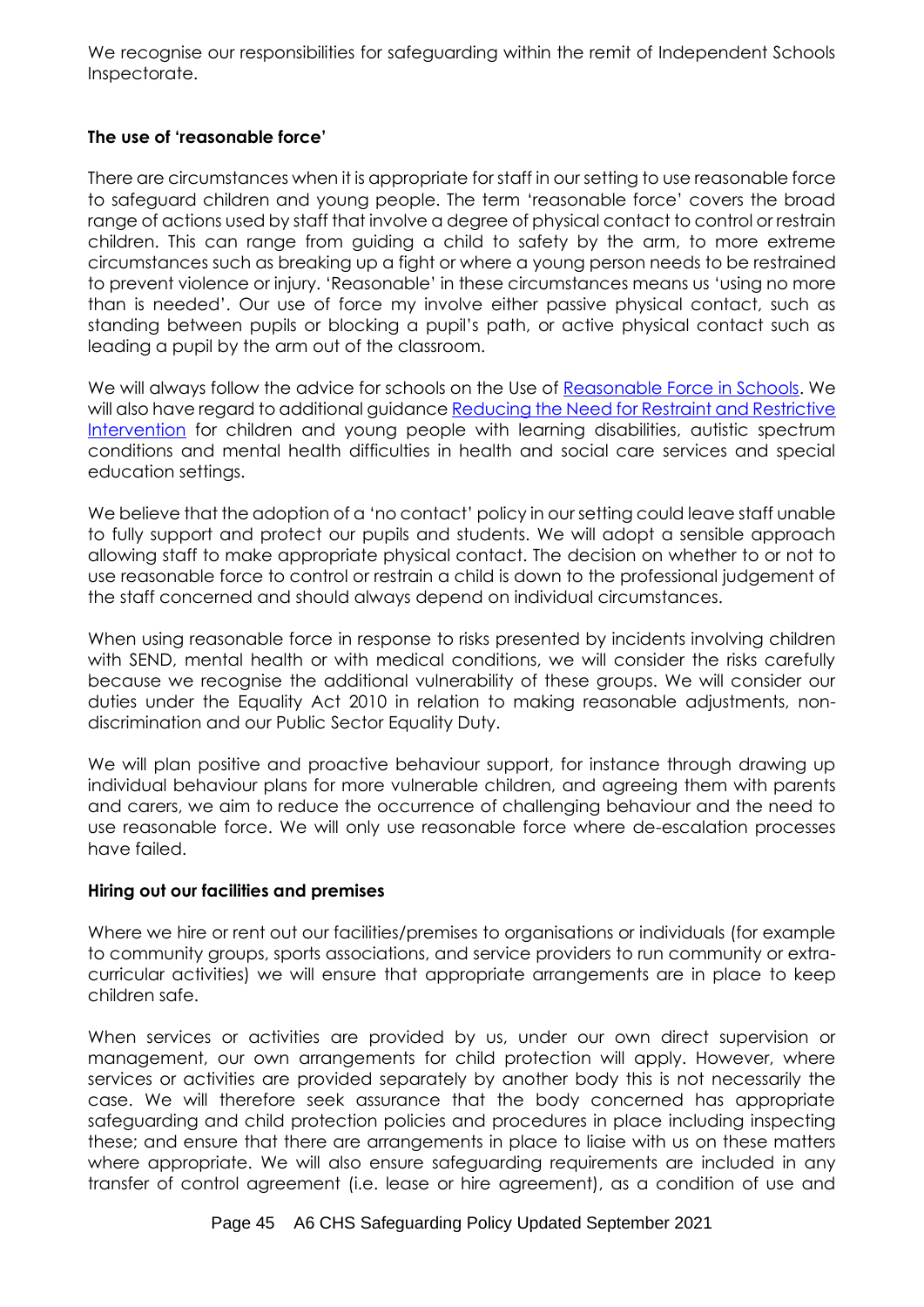occupation of the premises; and that failure to comply with this may lead to termination of the agreement.

# **Alternative provision**

The cohorts of pupils in Alternative Provision often have complex needs. As a governing body we are aware of the additional risk of harm that pupils may be vulnerable to.

We will follow the statutory guidance for commissioners of Alternative Provision.

# **Children who need a social worker (Child in Need and Child Protection Plans)**

Children may need a social worker due to safeguarding or welfare needs. Children may need this help due to abuse, neglect and complex family circumstances. A child's experiences of adversity and trauma can leave them vulnerable to further harm, as well as educationally disadvantaged in facing barriers to attendance, learning, behaviour and mental health.

Local authorities should share the fact a child has a social worker, and the DSL will hold and use this information so that decisions can be made in the best interests of the child's safety, welfare and educational outcomes.

Where children need a social worker, this information will be used by the DSL (or deputies) to inform decisions about safeguarding (for example, responding to unauthorised absence or missing education where there are known safeguarding risks) and about promoting welfare (for example, considering the provision of pastoral and/or academic support, alongside action by statutory services).

# **Children requiring mental health support**

We recognise that we have an important role to play in supporting the mental health and wellbeing of our pupils.

Mental health problems can, in some cases, be an indicator that a child has suffered or is at risk of suffering abuse, neglect or exploitation. The governing body have put clear systems and processes in place for identifying possible mental health problems, including routes to escalate and clear referral and accountability systems.

We will help prevent mental health problems by promoting resilience as part of our integrated, whole setting approach to social and emotional wellbeing, which is tailored to the needs of our pupils.

**Our senior mental health lead is Elizabeth Butler.** They are a member of our senior leadership team. The appointed member of our senior leadership team who supports our senior mental health lead is **Ian Sterling**.

Please see our mental health and well-being policy A6vii

# **Suicide Intervention**

We accept and understand that thoughts of suicide are common and the leading cause of death in young people. As such, suicide intervention is our business too. We to work with our pupils and work in partnership to support anyone in our community that may have thoughts of suicide. We will follow our [Suicide Intervention Policy](http://www.telfordsafeguardingboard.org.uk/lscb/downloads/file/343/suicide_intervention_policy) to assist wherever we can in making those in our care as safe as is possible. We will also make staff aware of the following useful link in raising awareness of the subject <http://zerosuicidealliance.com/>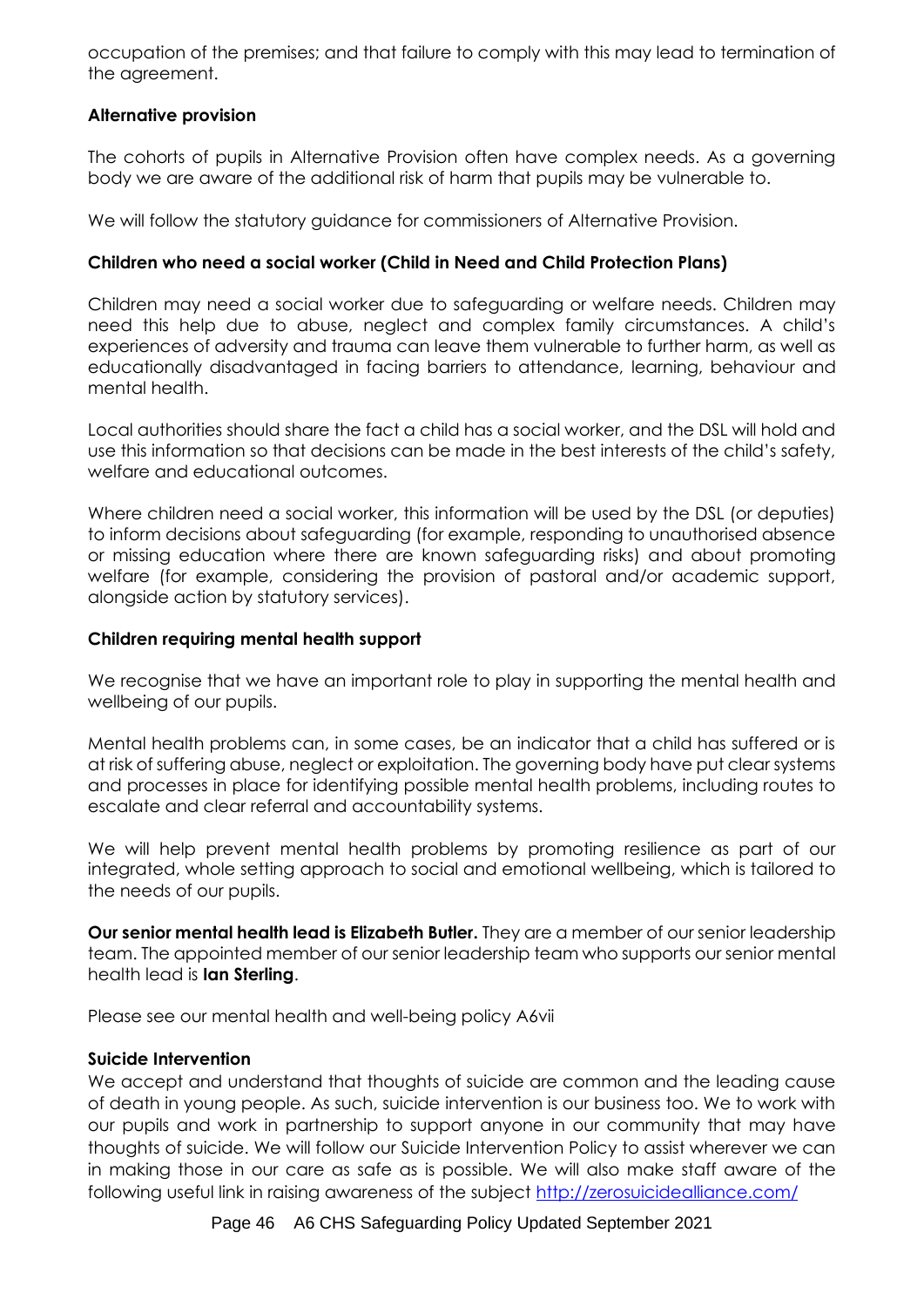**SELF-HARM AND SUICIDAL BEHAVIOUR:** Self-harm can be deliberate with the aim of a child just causing themselves an injury, attempted suicide which does not result in end of life or a successful attempt to end life resulting in death. Majority of self-harmers keep it a secret that goes undiscovered, finding it is the only way to express their feelings. Children self-harm for many reasons including: being bullied both at school or online, mental health issues, eating disorders, domestic abuse, any type of child abuse, parental conflict and bereavement. The signs of the distress the child may be under can take many forms and can include:

- cutting behaviours and self-poisoning, other forms of self-harm, such as burning, scalding, banging, hair pulling; not looking after their needs properly emotionally or physically;
- direct injury such as scratching, cutting, burning, hitting yourself, swallowing or putting things inside;
- staying in an abusive relationship, taking risks too easily, eating distress (anorexia and bulimia);
- addiction for example, to alcohol or drugs and low self-esteem and expressions of hopelessness.

During a disclosure of self-harm staff should check whether the pupil has ingested anything or has anything on their person that could cause damage or harm. Any concerns from staff members should be referred to the DSL, as an early help assessment may need to be completed to involve services that can help, or in the case of significant harm a referral can be made to Family Connect (MASH)

The school has a Suicide prevention policy, available to staff on the L drive. The lead DSL /school counsellor has undergone training from Zero Suicide Alliance.

# **Looked after children and previously looked after children**

We recognise that the most common reason for children becoming looked after is as a result of abuse and/or neglect. All staff at our setting have the knowledge and skills to keep looked after children safe. The DSL will hold the details of each child's social worker and the name of the virtual school head in the authority that looks after the child. They are responsible for ensuring all staff have the information they need in relation to a child's looked after status and the child's contact arrangements with birth parents of those with parental responsibility. They will also have information about the child's care arrangements and the levels of authority delegated to the carer by the authority looking after him/her.

We recognise a previously looked after child potentially remains vulnerable.

When dealing with looked after children and previously looked after children we will work with all agencies to take prompt action where necessary to safeguard these children.

# **The designated teacher**

The governing body **Ian Sterling as the designated teacher** to work with the local authorities to promote the educational achievement of registered pupils who are looked after. With the commencement of sections 4 to 6 of the Children and Social Work Act 2017, designated teachers have responsibility for promoting the educational achievement of children who have left care through adoption, special guardianship or child arrangement orders or who were adopted from state care outside England and Wales. The designated teacher has appropriate training and relevant qualifications and experiences to fulfil this role.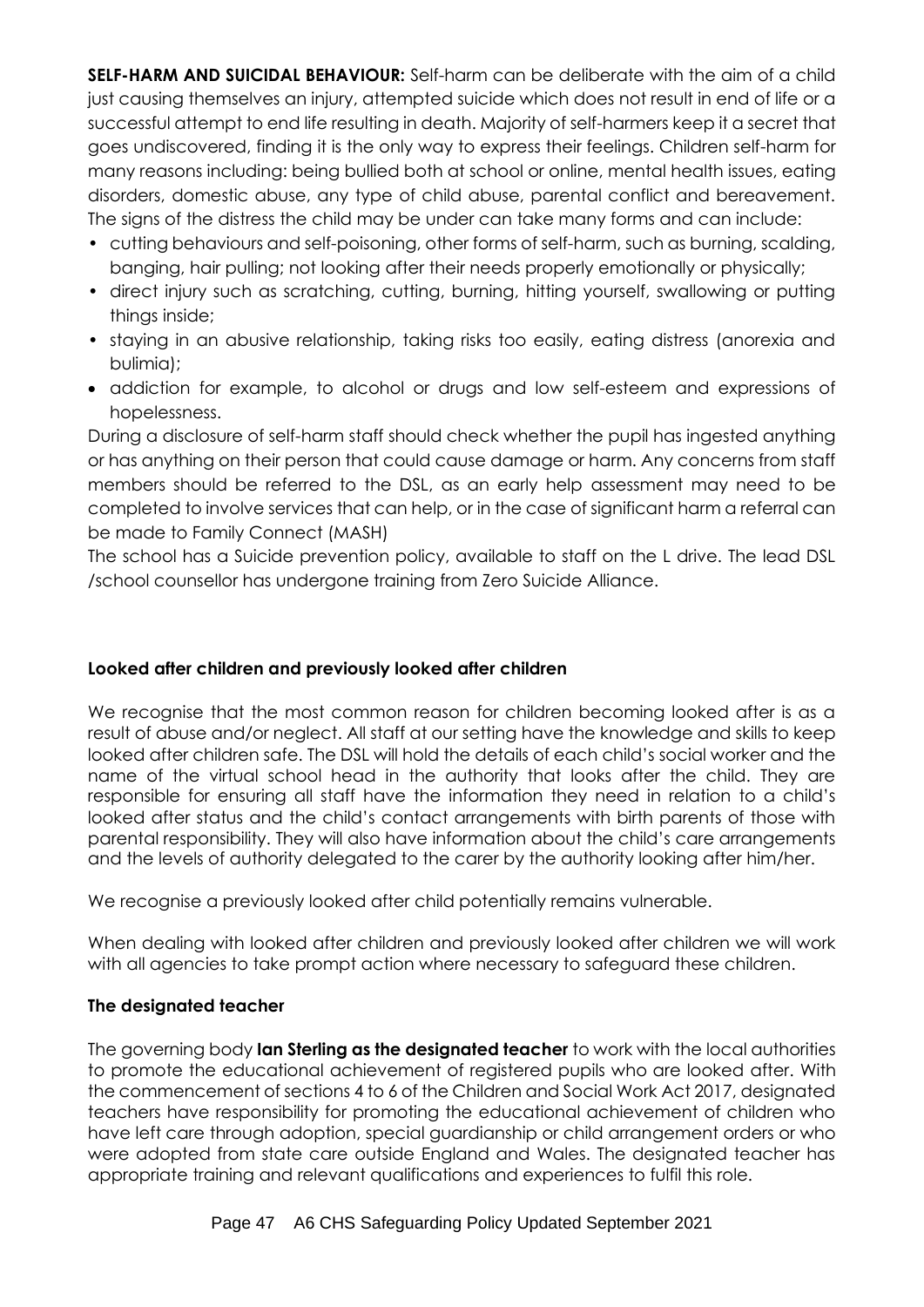We will follow the statutory guidance on The Roles and Responsibilities of the Designated [Teacher.](https://www.gov.uk/government/publications/designated-teacher-for-looked-after-children)

### **Virtual school heads**

As a non-maintained school/college we have an appropriately trained teacher who will take the lead in working with the virtual school head. The teacher works with the virtual school head to discuss how funding can be best used to support the progress of looked after children in the school and meet the needs identified in the child's personal education plan. The teacher also works with the virtual school head to promote the educational achievement of previously looked after children.

We will follow the statutory guidance on [Promoting the Education of Looked After Children.](https://www.gov.uk/government/publications/promoting-the-education-of-looked-after-children)

#### **Children who have special educational needs and disabilities (SEND) or physical health issues**

We recognise that children who have SEND or certain health conditions can face additional safeguarding challenges. We accept the additional barriers that can exist when recognising abuse and neglect of children in this group of children. These can include:

- assumptions that indicators of possible abuse such as behaviour, mood and injury relate to the child's disability without further exploration;
- being more prone to peer group isolation than other children;
- the potential for children with SEND being disproportionally impacted by behaviours such as bullying, without outwardly showing any signs; and
- communication barriers and difficulties in overcoming these barriers.

To help address these additional challenges we will provide extra pastoral support for children with SEND.

#### **Staff**

All staff, supply staff, contractors and visitors, are informed of the name of the DSL and deputies and the our procedures for protecting children, for example, how to report their concerns, suspicions and how to receive, record and report disclosures.

Staff should not accept personal invitation visits to the homes of children unless permission or instruction has been sought from the Headteacher and it is viewed as a professional appointment, for example, supporting education welfare issues etc. This should be viewed on a case by case basis. To support this, guidance from the Department of Education (September 2010) states 'Meetings with pupils away from the school premises should only be arranged with the specified approval of the head teacher and the prior permission of the pupil in question'. We accept this guidance from the Department of Education (September 2010) stating that in the case of private meetings; 'Staff and volunteers should be aware that private meetings with individual pupils could give cause for concern. There will be occasions when a confidential interview or a one-to-one meeting is necessary. Such interviews should be conducted in a room with visual access or an area which is likely to be frequented by other people. Another pupil or adult should be present or nearby. Where conditions cannot apply, staff should ensure that another adult knows that the interview is taking place'.

#### **Parents**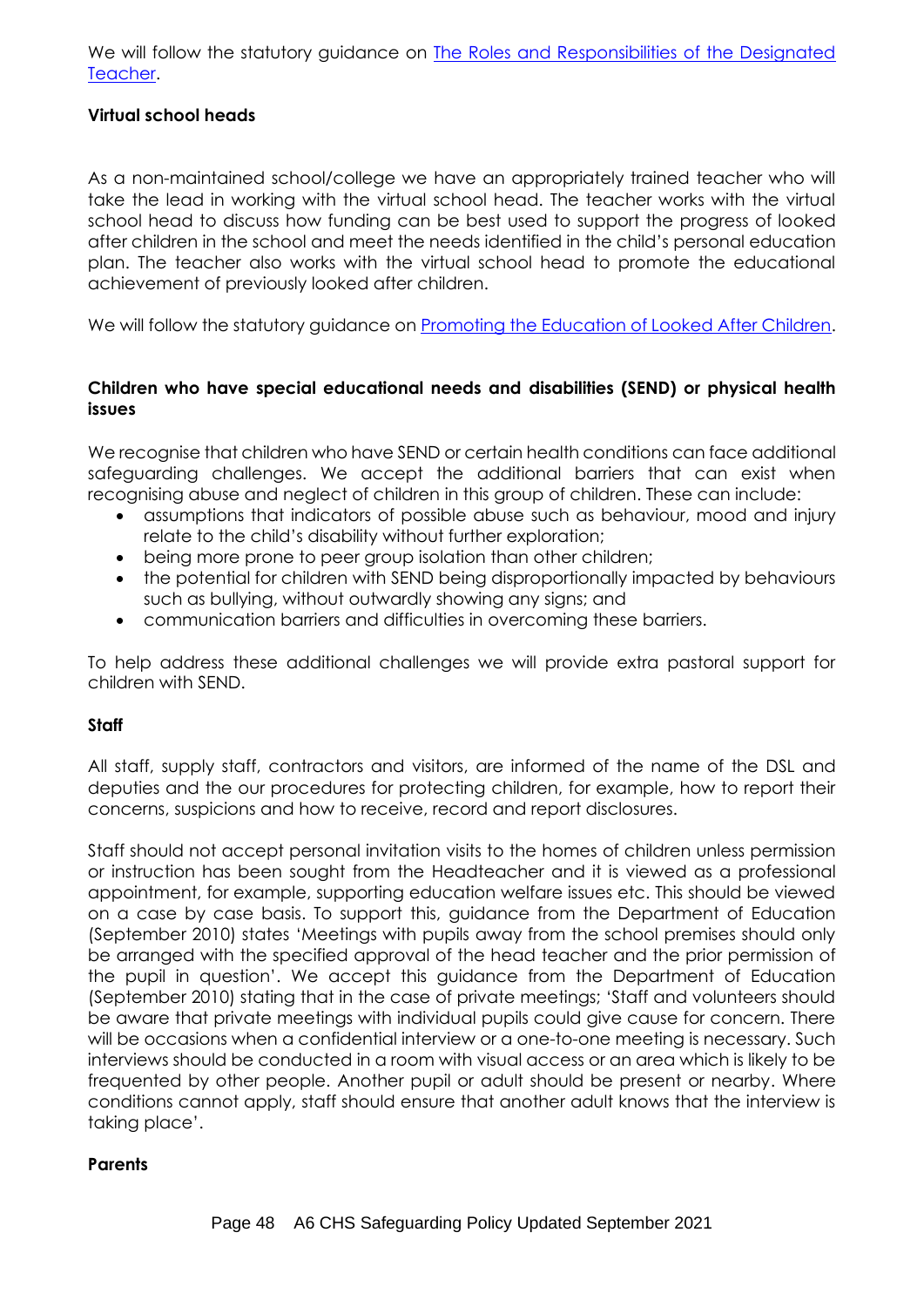Parents play an important role in protecting their children from abuse. We are required to consider the safety of the child and should a concern arise, professional advice may be sought prior to contacting parents. If deemed appropriate, parents will be contacted, and we will continue to work with them to support the needs of their child. Consent from the parents will be sought, although in exceptional circumstances and with the best interests of the child being considered, this may be overridden.

We aim to help parents understand their responsibility for the welfare of all children, which includes their duty to refer cases to social care services and/or police in the interests of the child. The governing body will include a child protection statement in our prospectus and all parents can view a copy of this policy.

Parents that have concerns regarding a member of staff can in the first instance raise those with the Headteacher. This may involve sharing those concerns with the relevant agencies. Where the parent has concerns regarding the Headteacher, the chair of governors should be consulted in the first instance.

Parents can liaise with Ofsted on such conduct issues or regulatory concerns, advice can be found on its website [www.ofsted.gov.uk](http://www.ofsted.gov.uk/)**.**

On occasions Ofsted may forward complaints that may raise a safeguarding concern about our school via Family Connect. In such instances, we will work with all agencies within Family Connect to clearly respond to Ofsted on a case by case basis.

Parents/Carers can also access Ofsted [Parent View](https://parentview.ofsted.gov.uk/) which is an online survey questionnaire where parents can give their views. Where possible, this will be monitored regularly by the school/college to quickly address any concerns.

Parents can liaise with the Independent Schools Inspectorate (ISI) on such conduct issues or regulatory concerns, advice can be found on its website [https://www.isi.net/parents-and](https://www.isi.net/parents-and-pupils/concerns-about-a-school)[pupils/concerns-about-a-school](https://www.isi.net/parents-and-pupils/concerns-about-a-school) or contact can be made direct to ISI, you can email [concerns@isi.net](mailto:concerns@isi.net) or call 020 7600 0100 and ask to talk to an appropriate member of staff.

All complaints should be made via our complaints procedures.

We will keep parents informed of all areas of safeguarding and child protection through the regular methods of communication.

We wish to make it clear to parents the standards, behaviour and respect we expect from them and conversely from us. If a parent's behaviour is a cause for concern, then we will ask them to leave our premises. We wish to make it clear that in serious cases, the head teacher can/will notify parents in writing that their implied licence to be on our premises is temporarily revoked, subject to any representations that the parent may wish to make. This setting will give parents the opportunity to formally express their views on the decision to bar in writing and this will be reviewed via the complaints policy.

Our setting is private place. We will therefore act to ensure they remain a safe place for all. The public has no automatic right of entry.

We expect parents to talk to us about any concerns they have about care and education provided by us in the first instance. We urge all parents not to express these concerns on social media platforms, at least not before sharing these concerns with us first.

# **Changing in school**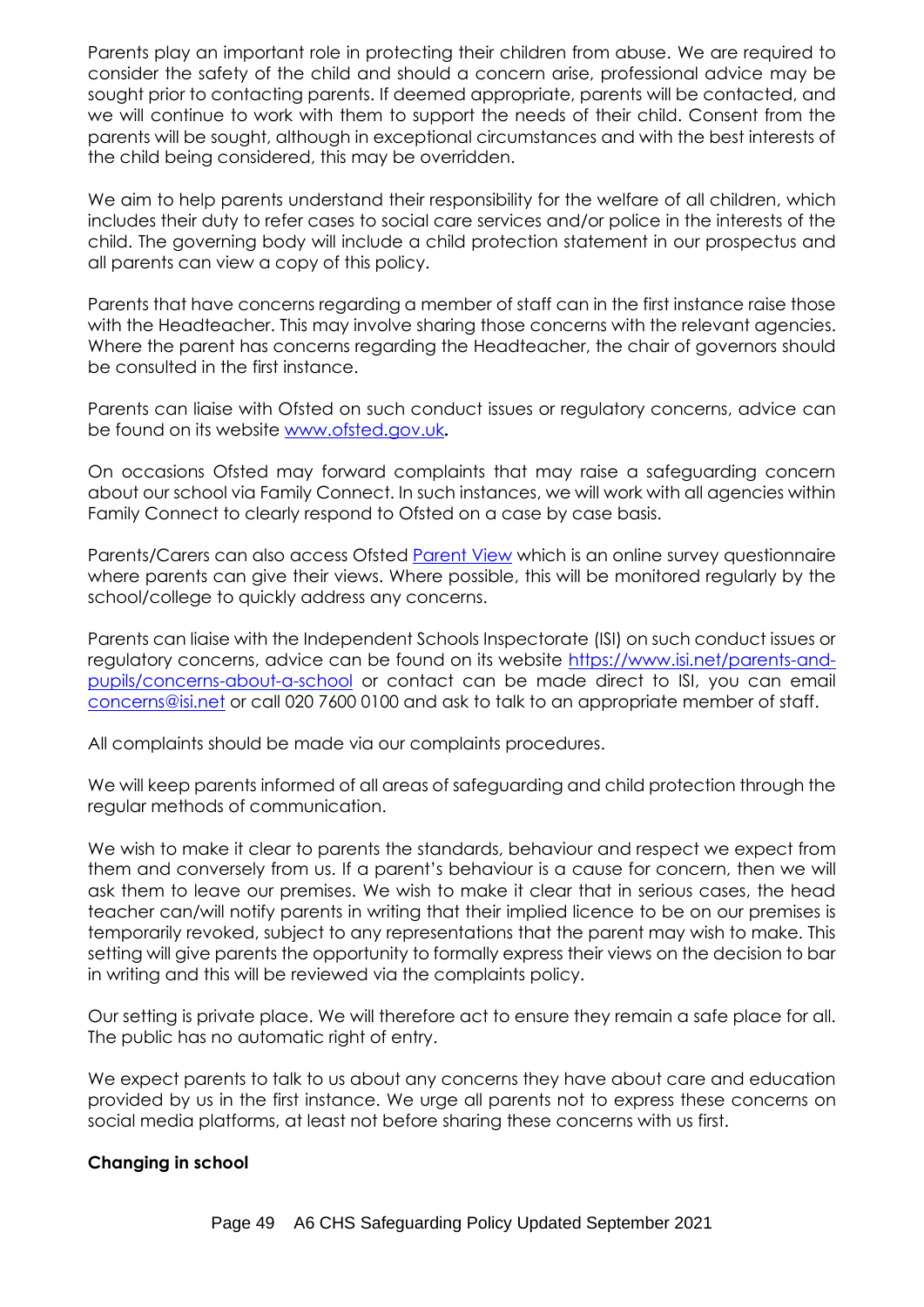We consider arrangements for safe changing of children for physical education (PE). We will be guided by the NSPCC guidance Best Practice for PE Changing Rooms. This consideration will come under our duty and remit of health & safety and in the context of children's welfare. We follow the guidance and do what we need to do in relation to organising changing facilities for children; staff supervision; changing areas for children with additional needs; changing considerations for drama productions and using off-site changing rooms. [NSPCC factsheet](https://www.nspcc.org.uk/globalassets/documents/information-service/schools-factsheet-best-practice-for-pe-changing-rooms.pdf)

#### **Children's wishes**

The governing body and leaders of the school, will ensure the child's wishes and feelings are taken into account when determining what action to take and what services to provide. The head teacher and designated safeguarding lead will put systems in place to for children to express their views and give feedback. We will always operate with the best interests of the child at heart.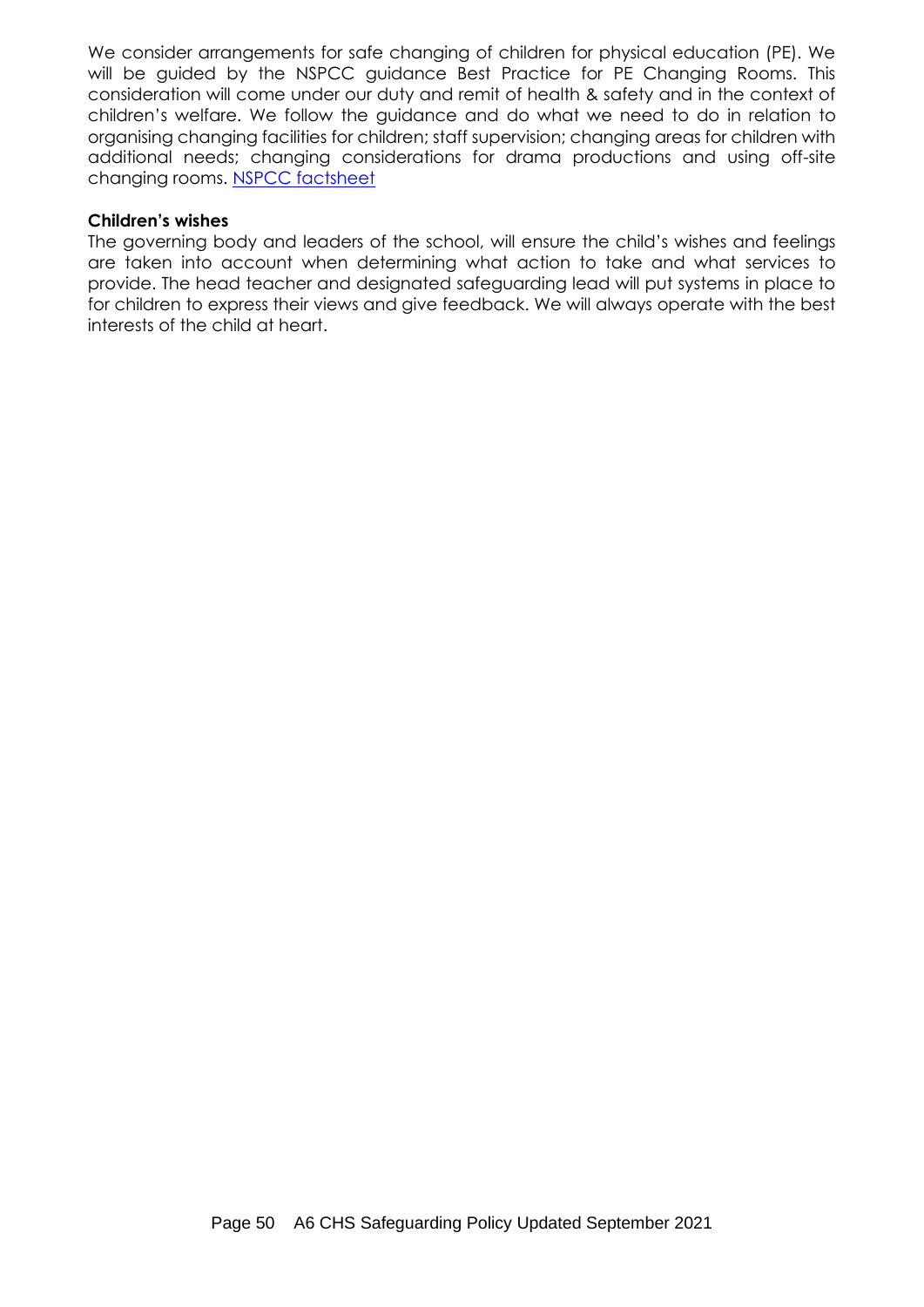# **Part three: Safer Recruitment**

We will meet all requirements as set out in Part three: Safer recruitment KCISE.

Please see our safer recruitment procedures.

#### **Recruitment and selection process**

We aim to create a culture that safeguards and promotes the welfare of all children. As part of this culture, we will adopt robust recruitment procedures that help to deter and prevent people who are unsuitable to work with children from applying for or securing employment, or volunteering opportunities in our setting.

We will ensure that those involved with the recruitment and employment of staff to work with children have received appropriate safer recruitment training. At least one person on each interview panel have completed safer recruitment training.

The following persons have completed safer recruitment training in our setting: **Ian Sterling Joanna Everett**

#### **Pre-appointment vetting checks, regulated activity and recording information**

We will abide by the legal requirements when appointing individuals to engage in regulated activity relating to children. We understand the importance of ensuring the correct preappointment checks are carried out. These checks will help us to identify whether a person may be unsuitable to work with children (and in some cases is legally prohibited from working with children and/or working as a teacher). We see this as part of our wider safeguarding regime which will carry on following appointment.

#### **Other checks that may be necessary for staff, volunteers and others**

We will carry out the checks that are necessary for individuals who have lived or worked outside the UK; agency and third-party staff; contractors; trainee teachers; volunteers; governors and proprietors. We will fulfil our responsibilities in relation to other settings, including work experience from Pupils registered in other Senior Schools who spend time at Castle House School.

#### **Visitors**

We have different types of visitors, those with a professional role, those connected with the building, grounds maintenance, children's relatives or other visitors attending an activity.

We will not request DBS checks or barred list checks, or ask to see existing DBS certificates, for visitors such as children's relatives or other visitors attending a sports day. The Headteacher/Principal will use their professional judgment about the need to escort or supervise such visitors.

For visitors who attend our setting in a professional capacity we will check their ID and seek assurance that the visitor has had the appropriate DBS check (or the visitor's employers have confirmed that their staff have appropriate checks).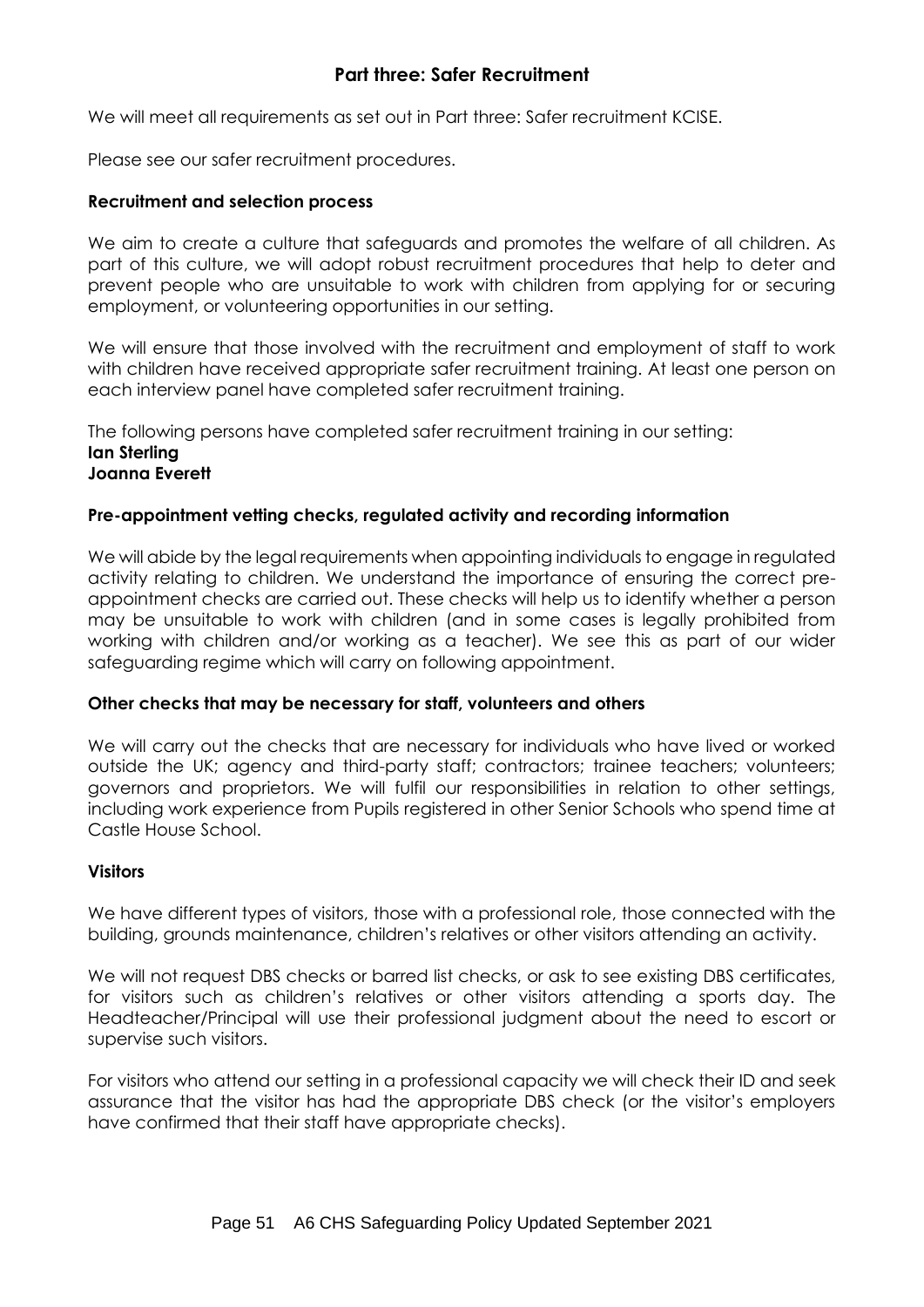Whilst external organisations can provide a varied and useful range of information, resources and speakers that can help us enrich children's education; careful consideration will be given to the suitability of any external organisations.

### **Adults who supervise children on work experience**

When organising work experience placements we will ensure that the placement provider has policies and procedures in place to protect children from harm. We will ensure that relevant checks, including barred list checks have been obtained for people who supervise any children who attend Castle House School.

#### **Children staying with host families (homestay)**

If we arrange a homestay, we will consider the suitability of the adults in the respective families who will be responsible for the visiting child during the stay.

We will always consider what intelligence/information will best inform our assessment of the suitability of the adults in those families who will be responsible for the visiting child during the stay. We will use our professional judgement to decide what will be relevant. To help inform our assessment, we will obtain a DBS enhanced certificate with barred list information. This check will not only establish whether the adults are barred from engaging in regulated activity relating to children, but where criminal record information is disclosed it will also allow us to consider, alongside all other intelligence that we have obtained, whether the adults would be a suitable host for a child. We will also decide whether it is necessary to obtain a DBS enhanced certificate in respect of anyone aged 16 or over in the household where the child will be staying.

#### **Host families – homestay during exchange visits**

We have a duty to safeguard and promote children's welfare. This extends to considering their safety and how best to minimise risk of harm to those children during any exchange visit we arrange, and when organising for the care and accommodation of a child with a host family (known as homestays) as part of the exchange.

We will follow the guidance set out in Annex E of KCSIE with regard to arranging homestay – suitability of adults in UK host families, homestay – suitability of adults in host families abroad and the additional action for extended homestays.

We will always ensure pupils understand who to contact during a homestay, should an emergency occur or a situation arise which makes them feel uncomfortable.

#### **Private fostering**

We recognise that a private fostering occurs when a child under the age of 16 (under 18, if disabled) is provided with care and accommodation by a person who is not a parent, person with parental responsibility for them or a relative in their own home.

A child is not privately fostered if the person caring for and accommodating them has done so for less than 28 days and does not intend to do so for longer. Such arrangements may come to the attention of school staff through the normal course of their interaction, and promotion of learning activities, with children.

By law, a parent, private foster carer or other persons involved in making a private fostering arrangement must notify children's social care as soon as possible. If we become aware of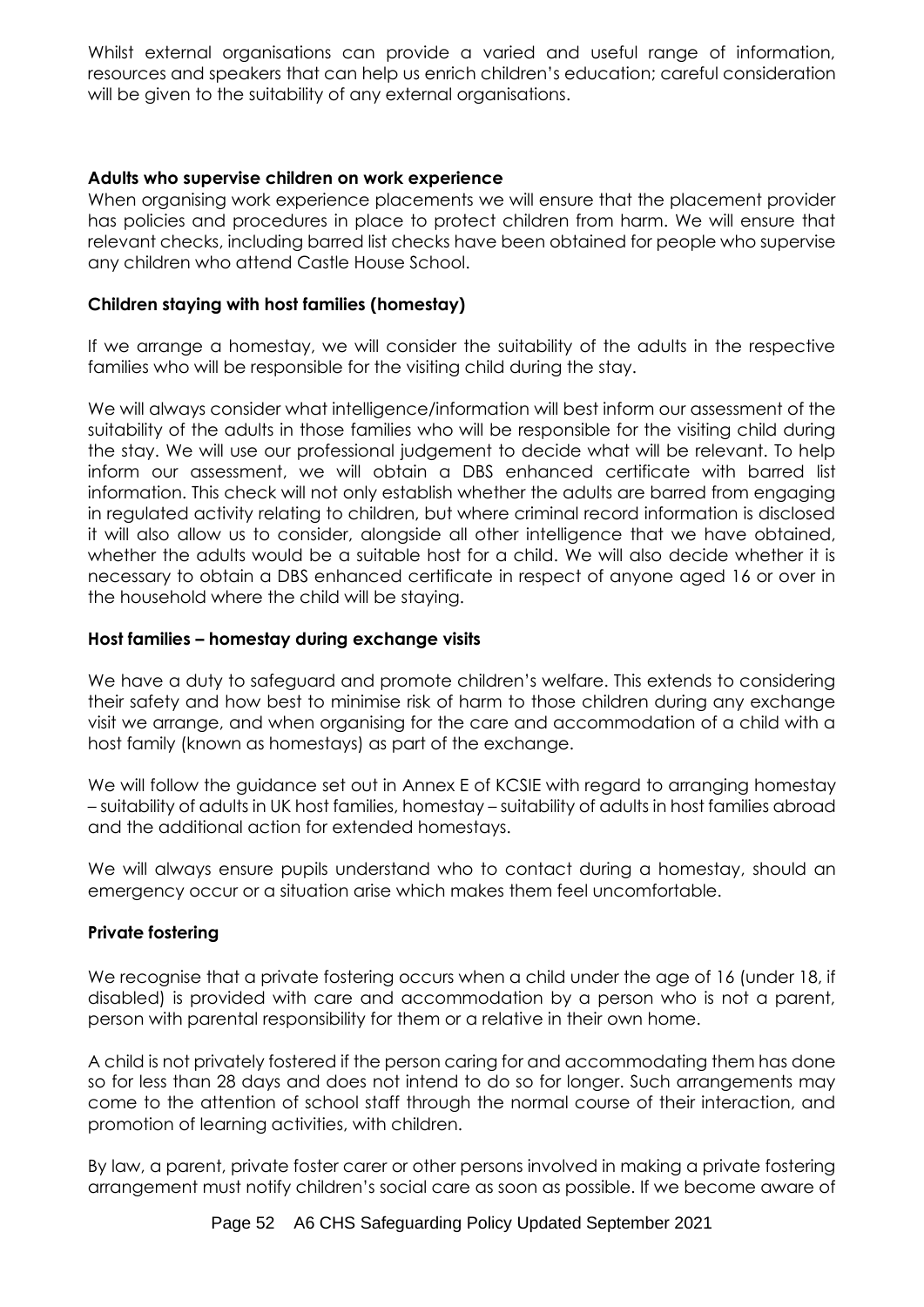a private fostering arrangement for a student that has not been notified to children's social care, we will encourage parents and private foster carers to notify them and will share information with children's social care as appropriate.

#### **Our ongoing safeguarding of children and the legal reporting duties on us**

We understand the importance of safeguarding vigilance beyond the recruitment process.

We believe safer recruitment is not just about carrying out the right DBS checks. Similarly safeguarding should not be limited to recruitment procedures. Good safeguarding requires a continuing commitment from our whole community to ensure the safety and welfare of children is embedded in all of our processes and procedures, and consequentially enshrined in our ethos.

We aim to promote continuous vigilance, maintaining an environment that deters and prevents abuse and challenges inappropriate behaviour.

We aim to create the right culture and environment so that our staff feel comfortable to discuss matters both within, and where it is appropriate, outside of the workplace, which may have implications for the safeguarding of children. This can help assist us as employers to support staff, where there is a need, and help them manage children's safety and welfare, potentially providing them with information that will help them consider whether there are further measures or changes to procedures that need to be put in place to safeguard children in our care.

We will undertake our duty to refer to the Disclosure and Barring Service and to the Teaching Regulation Agency where required.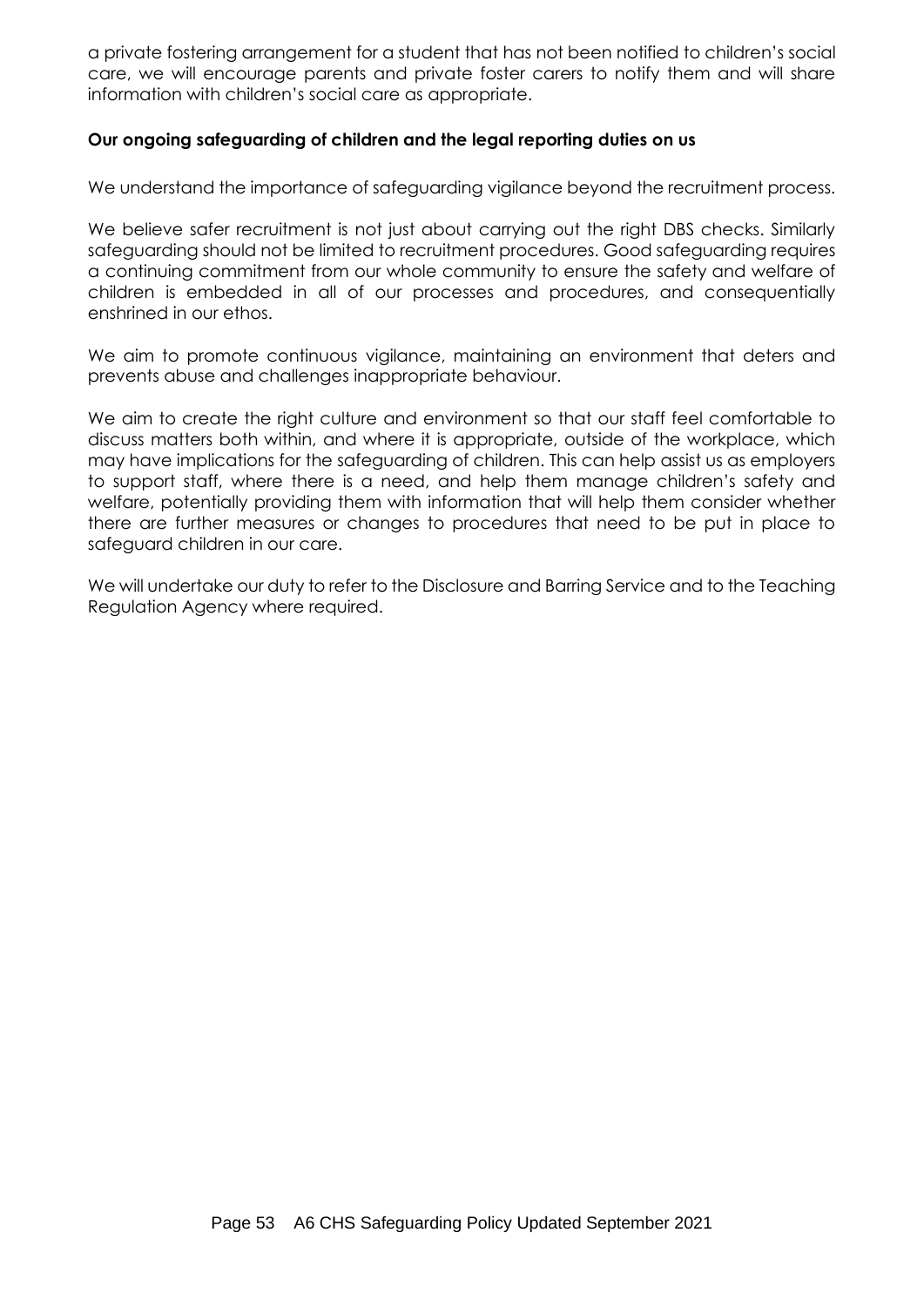# **Part four: Allegations of abuse made against teachers and other staff**

The process of managing allegations against those who work with children can be viewed on <http://westmidlands.procedures.org.uk/> Section 1.14 'Allegations against Staff or Volunteers'.

The school has internal procedures and processes in place for dealing with allegations and will follow TWSP policy & procedure.

We will adhere to Part four: Allegations of abuse made against teachers and other staff KCSIE.

This school believes that those who work within our community are in positions of trust and as such codes of conduct are based on the underlying principle that the highest standards are expected from all. In line with KCSIE a separate code of conduct policy will be adapted by this setting for staff and governors.

[Guidance for safer working practice for those working with children and young people in](https://www.saferrecruitmentconsortium.org/GSWP%20Sept%202019.pdf)  [educational settings](https://www.saferrecruitmentconsortium.org/GSWP%20Sept%202019.pdf) produced by the Safer Recruitment Consortium, provides excellent guidance on the expected standards of all those that work with children. We will make all those in the school community aware of its existence and this will work alongside the separate code of conduct mentioned above and any established human resources processes currently in place.

The school will liaise with our commissioned human resources team to provide support to staff going through a disciplinary and/or allegations process. This will support referrers, investigators and those affected in any such dealings and gravity.

The school will manage all cases of allegations that might indicate a person would pose a risk of harm if they continue to work in regular or close contact with children in their present position, or in any capacity. We will act on all if a teacher or member of staff (including volunteers) in our school has:

- behaved in a way that has harmed a child, or may have harmed a child;
- possibly committed a criminal offence against or related to a child; or
- behaved towards a child or children in a way that indicates he or she may pose a risk of harm to children.

If we receive allegations against a teacher who is no longer teaching in our school or at all we will refer this to the police. Historical allegations of abuse will also be referred to the police.

The school has a duty of care to their employees. We will ensure anyone facing an allegation receives effective support and we will provide the employee with a named contact if they are suspended. We are committed to dealing with any allegation of abuse made against a teacher or other member of staff or volunteer very quickly, in a fair and consistent way that provides effective protection for the child and, at the same time supports the person who is the subject of the allegation.

Staff will be advised to seek support from their Professional Association or Trade Union if it is needed.

#### **What to do if you have safeguarding concerns about another staff member who may pose a risk of harm to children**

If staff have safeguarding concerns, or an allegation is made about another member of staff (including supply staff and volunteers) posing a risk of harm to children, then:

- this should be referred to the Headteacher:
- where there are concerns/allegations about the Headteacher, this should be referred to the chair of governors

•

Any concerns including allegations that may meet the harms test will be addressed as set out in Part four of KCSIE. We will make a referral to the Disclosure and Barring Service (DBS) if a person in regulated activity has been dismissed or removed due to safeguarding concerns, or would have been had they not resigned

The designated officer for the local authority **Glenn Ashbrook (**01952 385695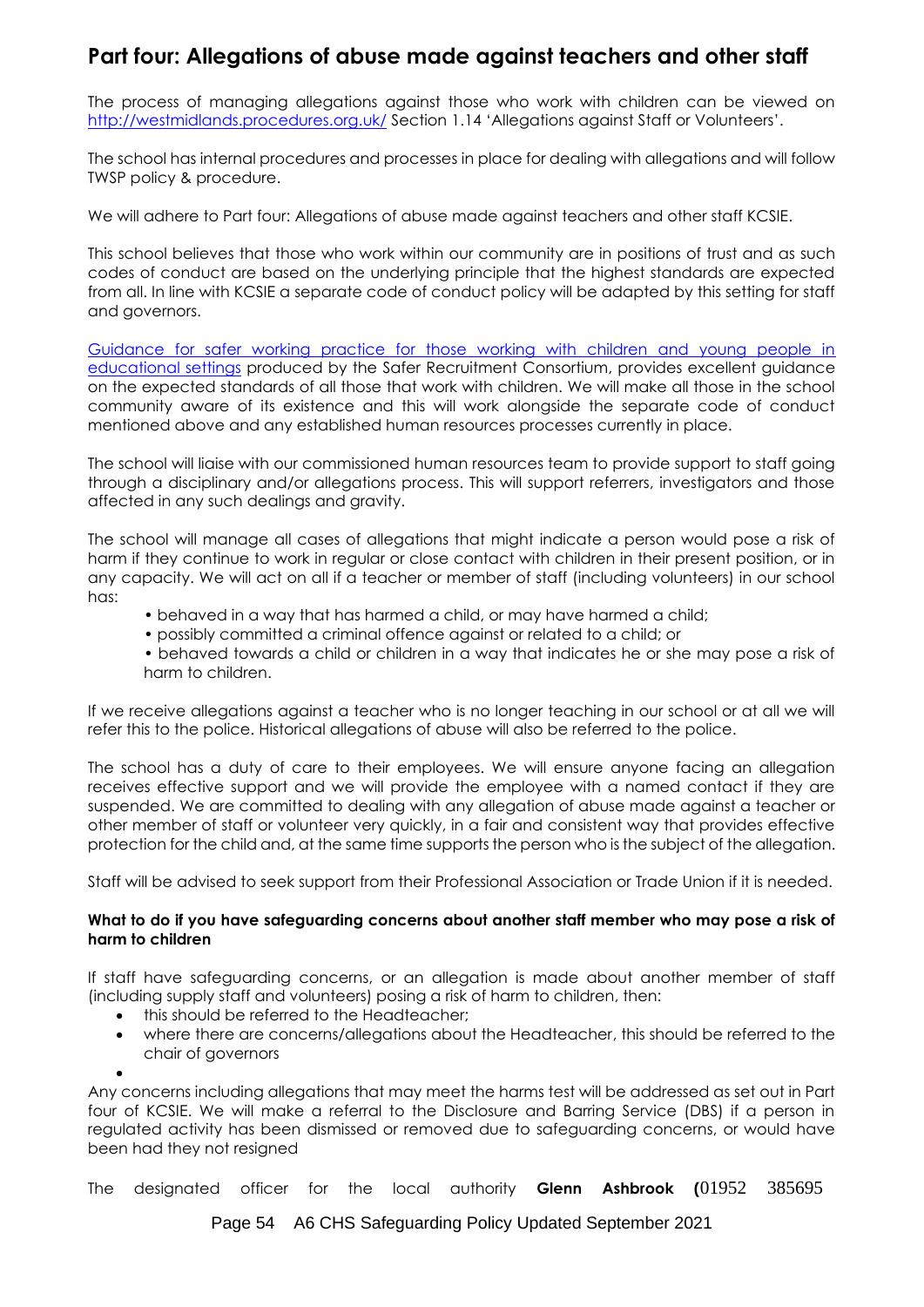glenn.ashbrook@telford. gov.uk) will be informed of all allegations that come to our attention and appear to the meet the criteria set out above so they can consult police and children's social care services as appropriate.

The head teacher or (where the head teacher is the subject of an allegation) the chair of aovernors (the 'case manager', will discuss the allegation immediately with the designated officer by contacting Family Connect. The case manager will provide or obtain relevant information as requested by the designated officer. In some situations the case manager may consider it appropriate to involve the police immediately, for example if the person is deemed to be an immediate risk to children or there is evidence of a possible criminal offence. Where there is no such evidence, the case manager will discuss the allegations with the designated officer in order to help determine whether police involvement is necessary.

The initial sharing of information and evaluation may lead to a decision that no further action is to be taken in regard to the individual facing the allegation or concern, in which case this decision and a justification for it will, be recorded by the case manager. The case manager will reach an agreement with the designated officer, on what information should be put in writing to the individual concerned and by whom. The case manager will then consider with the designated officer what action should follow both in respect of the individual and those who made the initial allegation.

The case manager will inform the accused person about the allegation as soon as possible after consulting the designated officer. The case manager will provide them with as much information as possible at that time. However, where a strategy discussion is needed, or police or children's social care services need to be involved, the case manager will not do this until those agencies have been consulted, and have agreed what information can be disclosed to the accused. We will consider carefully whether the circumstances of a case warrant a person being suspended from contact with children at the school or whether alternative arrangements can be put in place until the allegation or concern is resolved. We will explore all options to avoid suspension prior to taking that step.

The school will consider options where an investigation by the police or children's social care services is unnecessary, or the strategy discussion or initial evaluation decides that is the case. We will discuss with the designated officer the next steps. In those circumstances, the options open to us depend on the nature and circumstances of the allegation and the evidence and information available. This will range from taking no further action to dismissal or a decision not to use the person's services in future. Suspension is not be the default position: an individual should be suspended only if there is no reasonable alternative.

Where further enquiries are needed to enable a decision about how to proceed the case manager will discuss with designated officer how and by whom the investigation will be undertaken. In straightforward cases, the investigation will normally be undertaken by a senior member of the school's/college's staff.

The case manager will appoint a named representative to keep the person who is the subject of the allegation informed of the progress of the case and consider what other support is appropriate for the individual. We will offer appropriate support from other services.

We will tell parents or carers of the child or children involved about the allegation as soon as possible if they do not already know of it. However, where a strategy discussion is required, or police or children's social care services need to be involved, the case manager will not do so until those agencies have been consulted and have agreed what information can be disclosed to the parents or carers. Parents or carers will be kept informed about the progress of the case, and told the outcome where there is not a criminal prosecution, including the outcome of any disciplinary process. The deliberations of a disciplinary hearing, and the information taken into account in reaching a decision, will not normally be disclosed but the parents or carers of the child will be told the outcome in confidence.

Parents and carers will be made aware of the requirement to maintain confidentiality about any allegations made against teachers whilst investigations are ongoing. If parents or carers wish to apply to the court to have reporting restrictions removed, we will advise them to seek legal advice.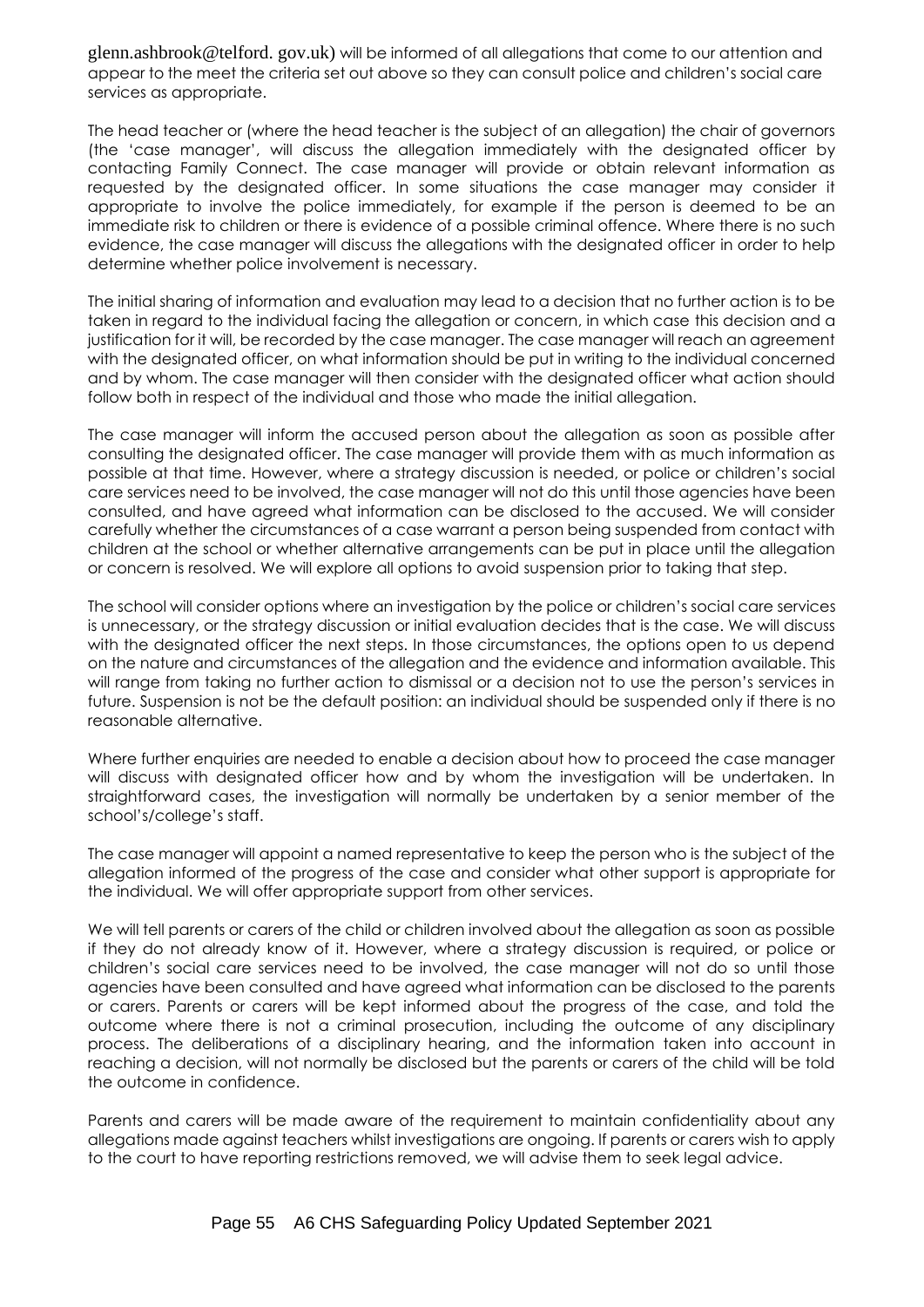In cases where a child may have suffered significant harm, or there may be a criminal prosecution, we will work with children's social care services, or the police as appropriate, to consider what support the child or children involved may need.

The case manager will take advice from the designated officer, police and children's social care services to agree the following:

- who needs to know and, importantly, exactly what information can be shared;
- how to manage speculation, leaks and gossip;
- what, if any, information can be reasonably given to the wider community to reduce speculation; and
- how to manage press interest if, and when, it should arise.

A referral to the DBS must be made, if the criteria are met. We will consider whether a referral to the Secretary of State is appropriate.

To avoid potential allegations and for the safety and welfare of pupils and the protection of staff, we will make classrooms highly visible places whereby easy viewing is possible. The masking of windows is forbidden and as such treated as a safeguarding issue for the protection of all. There may be exceptional circumstances where masking of classrooms is needed and justified, for example, for the teaching of drama, in these cases the head teacher will make a judgement on a case by case basis being appropriate, balanced and proportionate.

Please see our procedure for managing safeguarding concerns, or allegations against staff (including supply staff and volunteers).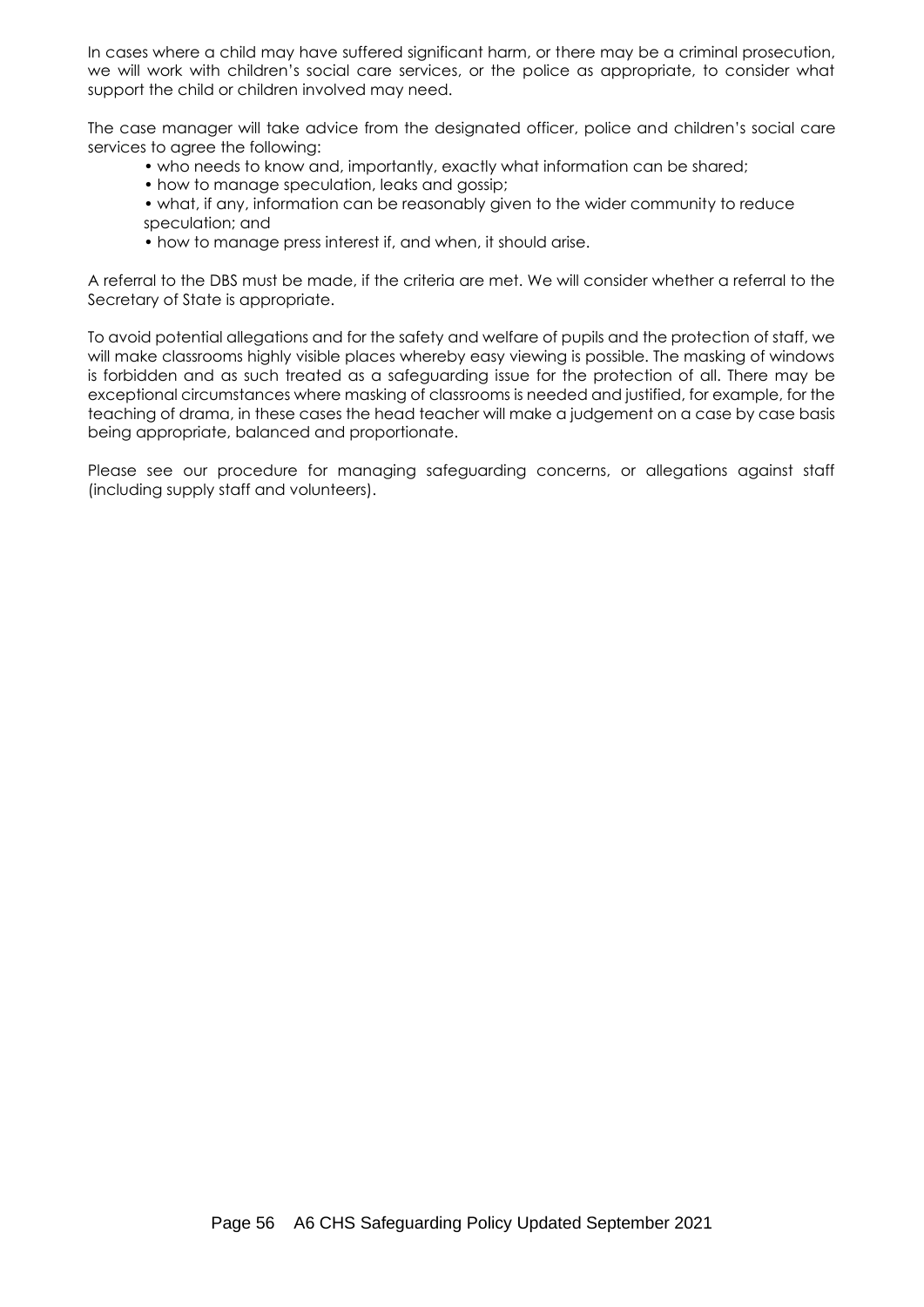# **Annex A: Roles of the designated safeguarding lead**

The governing body has appointed Elizabeth Butler has an appropriate senior member of staff, from school leadership team, to the role of designated safeguarding lead. Responsible for online safety.

We give this this person the authority they need to carry out the duties of their post. We give them time, funding, training, resources, supervision and support to provide advice and support to other staff on child welfare and child protection matters, to take part in strategy discussions and interagency meetings, and/or to support other staff to do so, and to contribute to the assessment of children.

The designated safeguarding lead will take lead responsibility for safeguarding and child protection (including online safety). We will make this explicit in the role holder's job description.

They will complete the Safeguarding Audit - Education each year and submit to TWSP. The Safeguarding Audit - Education will be supplied by the Telford & Wrekin Council Education Safeguarding Team.

We give this this person the authority they need to carry out the duties of their post. We give them time, funding, training, resources and support to provide advice and support to other staff on child welfare and child protection matters, to take part in strategy discussions and inter-agency meetings, and/or to support other staff to do so, and to contribute to the assessment of children.

The designated safeguarding lead will form part of a borough wide network, where information is shared, in a two-way process, with the Telford & Wrekin Council Education Safeguarding Team.

They will complete the section 175/157 audit each year and submit to TWSP. The section 175/157 audit will be supplied by the Telford & Wrekin Council Education Safeguarding Team.

# **Deputy designated safeguarding leads**

The school have appointed Ian Sterling, and Hannah Grice as the deputy designated safeguarding leads.

These deputies are trained to the same standard as the designated safeguarding lead and the role is explicit in their job description. Some of the activities of the designated safeguarding lead may be delegated to these appropriately trained deputies, the ultimate lead responsibility for child protection, as set out above, remains with the designated safeguarding lead, this lead responsibility will not be delegated.

# **Manage referrals**

The designated safeguarding lead will:

- refer cases of suspected abuse to the local authority children's social care as required;
- support staff who make referrals to local authority children's social care;
- refer cases to the Channel programme where there is a radicalisation concern as required;
- support staff who make referrals to the Channel programme;
- refer cases where a person is dismissed or left due to risk/harm to a child to the Disclosure and Barring Service as required; and
- refer cases where a crime may have been committed to the Police as required.

# **Work with others**

The designated safeguarding lead will:

- act as a point of contact with the three safeguarding partners;
- liaise with the head teacher to inform them of issues especially ongoing enquiries under section 47 of the Children Act 1989 and police investigations;
- as required, liaise with the "case manager" and the designated officer at the local authority for child protection concerns in cases which concern a staff member;

• liaise with staff (especially pastoral support staff, school nurses, IT Technicians, and SENCOs/ the named person with oversight for SEN at the college on matters of safety and safeguarding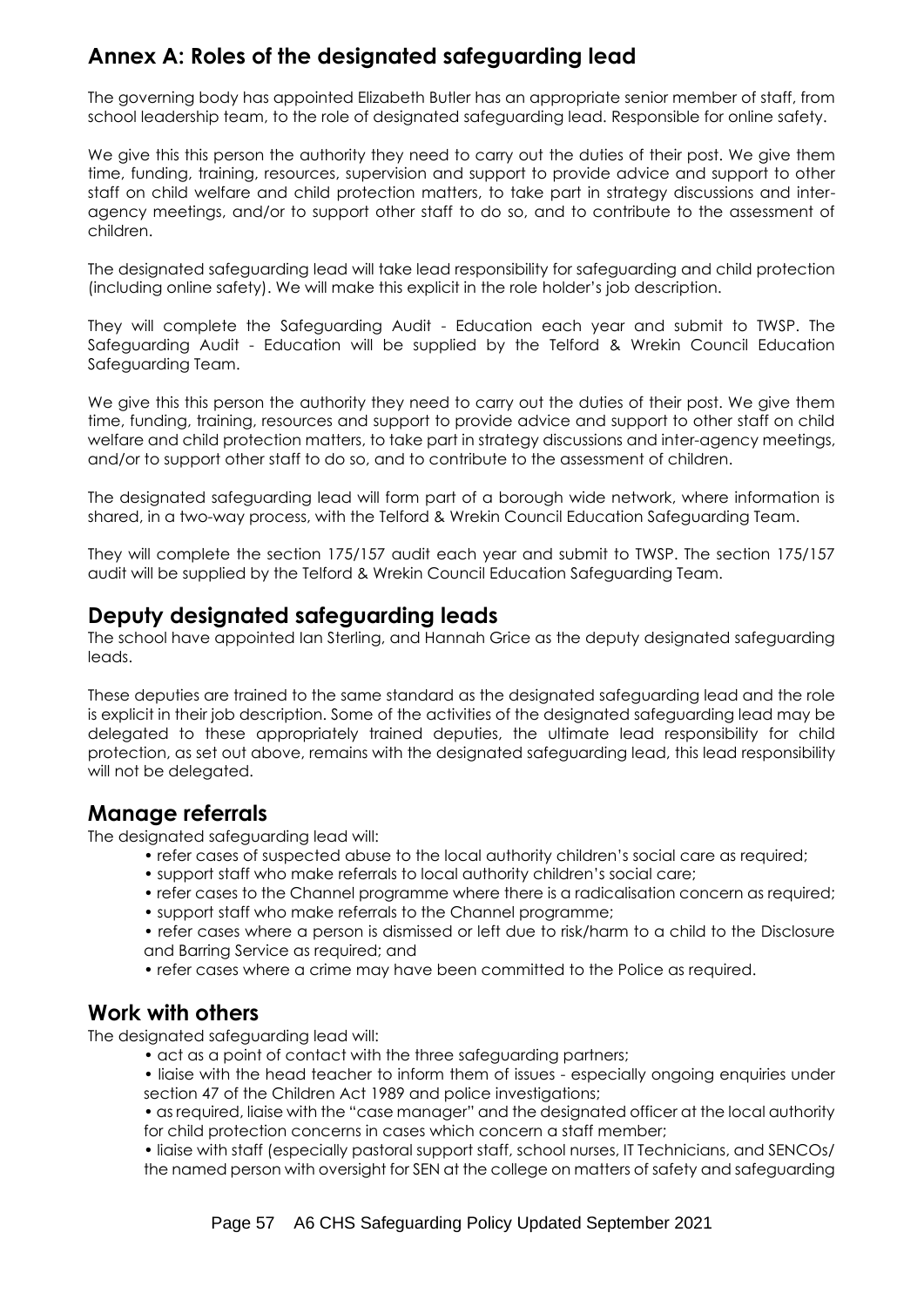(including online and digital safety) and when deciding whether to make a referral by liaising with relevant agencies; and

• act as a source of support, advice and expertise for all staff, including making safeguarding supervision available.

# **Training**

The designated safeguarding lead (and any deputies) will undergo training to provide them with the knowledge and skills required to carry out the role. This training will be updated at least every two years. The designated safeguarding lead will undertake Prevent awareness training.

In addition to the formal training set out above, their knowledge and skills will be refreshed via ebulletins, meeting other designated safeguarding leads and taking time to read and digest safeguarding developments at regular intervals, as required, and at least annually, to allow them to understand and keep up with any developments relevant to their role so they:

• understand the assessment process for providing early help and statutory intervention, including local criteria for action and local authority children's social care referral arrangements;

• have a working knowledge of how local authorities conduct a child protection case conference and a child protection review conference and be able to attend and contribute to these effectively when required to do so;

• ensure each member of staff has access to, and understands, the school's child protection policy and procedures, especially new and part time staff;

• are alert to the specific needs of children in need, those with special educational needs and young carers;

• understand relevant data protection legislation and regulations, especially the Data Protection Act 2018 and the General Data Protection Regulation;

• understand the importance of information sharing, both within the school, and with the three safeguarding partners, other agencies, organisations and practitioners;

• are able to keep detailed, accurate, secure written records of concerns and referrals;

• understand and support the school/college with regards to the requirements of the Prevent duty and are able to provide advice and support to staff on protecting children from the risk of radicalisation;

• are able to understand the unique risks associated with online safety and be confident that they have the relevant knowledge and up to date capability required to keep children safe whilst they are online at school or college;

• can recognise the additional risks that children with SEN and disabilities (SEND) face online, for example, from online bullying, grooming and radicalisation and are confident they have the capability to support SEND children to stay safe online;

• obtain access to resources and attend any relevant or refresher training courses; and

• encourage a culture of listening to children and taking account of their wishes and feelings, among all staff, in any measures the school or college may put in place to protect them.

# **Raise Awareness**

The designated safeguarding lead will:

• ensure the school's child protection policies are known, understood and used appropriately;

• ensure the school's child protection policy is reviewed annually (as a minimum) and the procedures and implementation are updated and reviewed regularly, and work with the governing body/proprietor regarding this;

• ensure the child protection policy is available publicly and parents are aware of the fact that referrals about suspected abuse or neglect may be made and the role of the school in this; and

• link with TWSP to make sure staff are aware of any training opportunities and the latest local policies on local safeguarding arrangements.

help promote educational outcomes by sharing the information about the welfare, safeguarding and child protection issues that children, including children with a social worker, are experiencing, or have experienced, with teachers and school and college leadership staff. Their role could include ensuring that the school or college, and their staff, know who these children are, understand their academic progress and attainment and maintain a culture of high aspirations for this cohort; supporting teaching staff to identify the challenges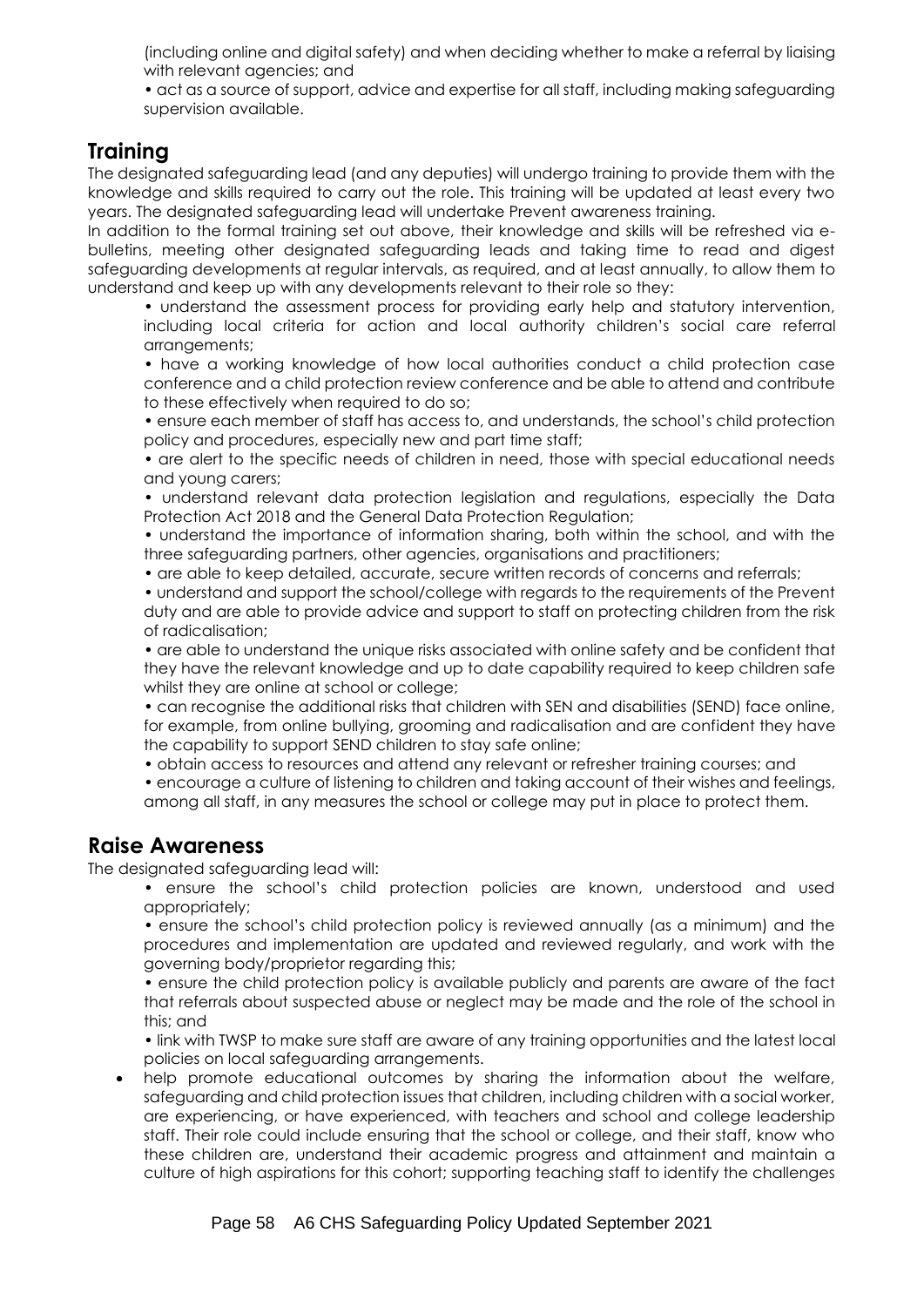that children in this group might face and the additional academic support and adjustments that they could make to best support these children.

# **Child protection file**

Where children leave the school/college the designated safeguarding lead will ensure their child protection file is transferred to the new school/college as soon as possible. This will be transferred separately from the main pupil file, ensuring secure transit, and confirmation of receipt will be obtained. As a receiving school/college we will ensure key staff such as designated safeguarding leads and SENCOs/the named person with oversight for SEN in college, are aware as required.

In addition to the child protection file, the designated safeguarding lead will also consider if it would be appropriate to share any information with the new school/college in advance of a child leaving. For example, information that would allow the new school or college to continue supporting victims of abuse and have that support in place for when the child arrives.

# **Availability**

During term time the designated safeguarding lead (or a deputy) will always be available (during school hours) for staff in the school to discuss any safeguarding concerns. The designated safeguarding lead (or deputy) will be available in person. Only in exceptional circumstances availability via phone and or Skype or other such media is acceptable.

The school will arrange adequate and appropriate cover of a designated safeguarding lead (or deputy) for any out of hours/out of term activities and trips/residential stays/outings.

The Nursery operates all year round. The Deputy Manager is a DSL and one other member of staff is also a DSL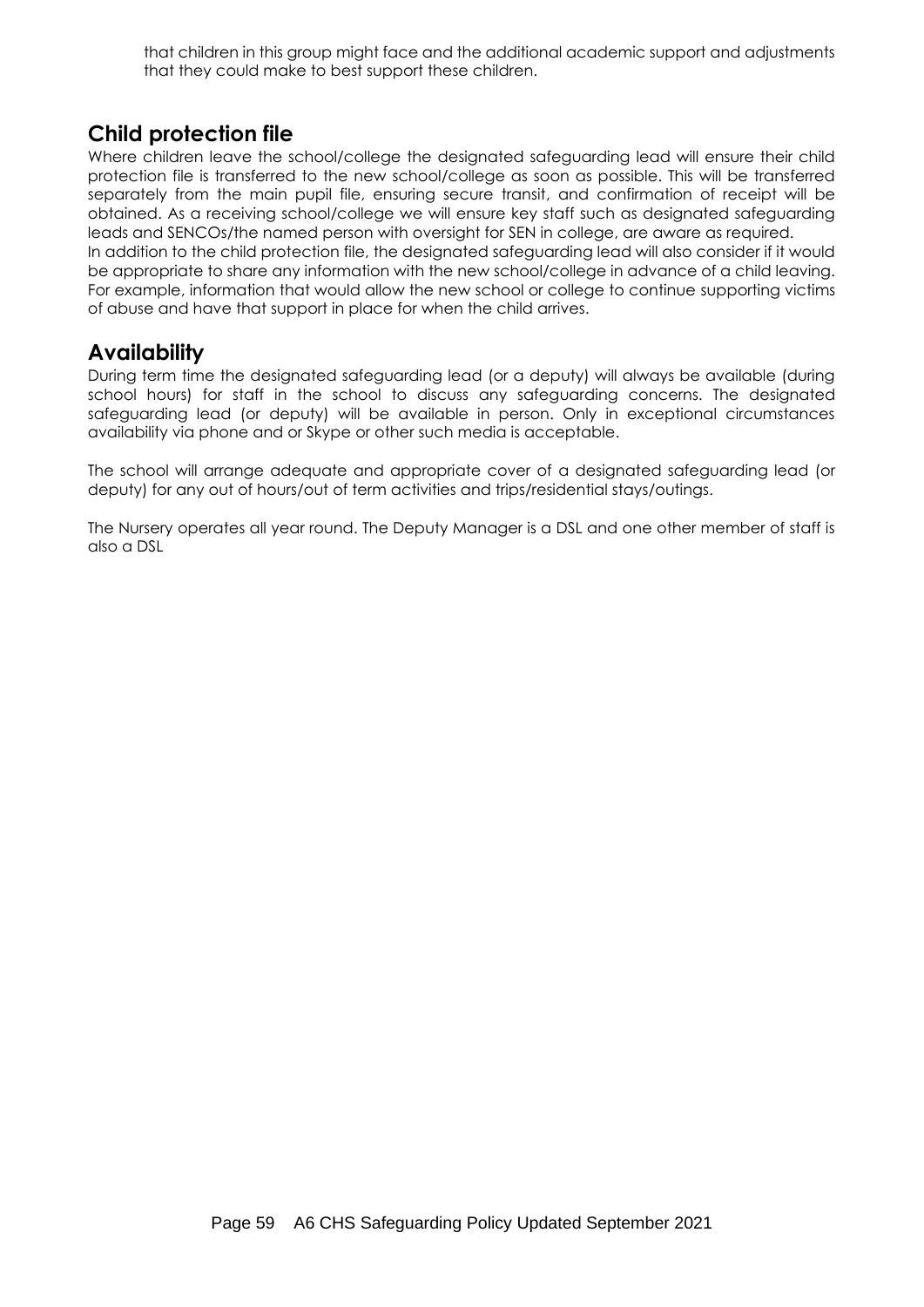#### **APPENDIX B - THE ROLE OF THE LOCAL AUTHORITY DESIGNATED OFFICER (LADO)**

The role of the LADO is set out in *Working Together to Safeguard Children (2018)* and is governed by the Authorities duties under section 11 of the Children Act 2004 and local Safeguarding Board Inter-Agency Policy and Procedures. This guidance outlines procedures for managing allegations against people who work with children who are paid, unpaid, volunteers, casual, agency or anyone selfemployed., including those involving the LADO, in conjunction with the police.

In Telford and Wrekin Family Connect (MASH) must be contacted in respect of all cases in which it is alleged that a person who works with children has:

- behaved in a way that has harmed, or may have harmed a child;
- possibly committed a criminal offence against or related to a child; or
- behaved towards a child or children in a way that indicates they may pose a risk of harm to children.

There may be up to three strands in the consideration of an allegation:

- a police investigation of a possible criminal offence;
- enquiries and assessment by children's social care about whether a child is in need of protection or in need of services;
- consideration by an employer of disciplinary action in respect of the individual.

Family Connect (MASH) is responsible for:

- Providing advice, information and guidance to employers and voluntary organisations around allegations and concerns regarding paid and unpaid workers.
- Managing and overseeing individual cases from all partner agencies.
- Ensuring the child's voice is heard and that they are safeguarded.
- Ensuring there is a consistent, fair and thorough process for all adults working with children and young people against whom an allegation is made.
- Monitoring the progress of cases to ensure they are dealt with as quickly as possible.
- Recommending a referral and chairing the strategy meeting in cases where the allegation requires investigation by police and/or social care.

FAMILY CONNECT (MASH) will ensure that the relevant officer (LADO) is involved from the initial phase of the allegation through to the conclusion of the case being available to discuss any concerns and to assist the school in deciding whether there is a need to make a referral and/or take any immediate management action to protect a child. Parental consent will not be sought in cases of a referral where a child is at risk of harm.

**During term time a DSL should always be available during school hours for staff to discuss any safeguarding concerns. Our school will organise adequate and appropriate cover arrangements for any out of hours/out of time activities and also during school holidays.**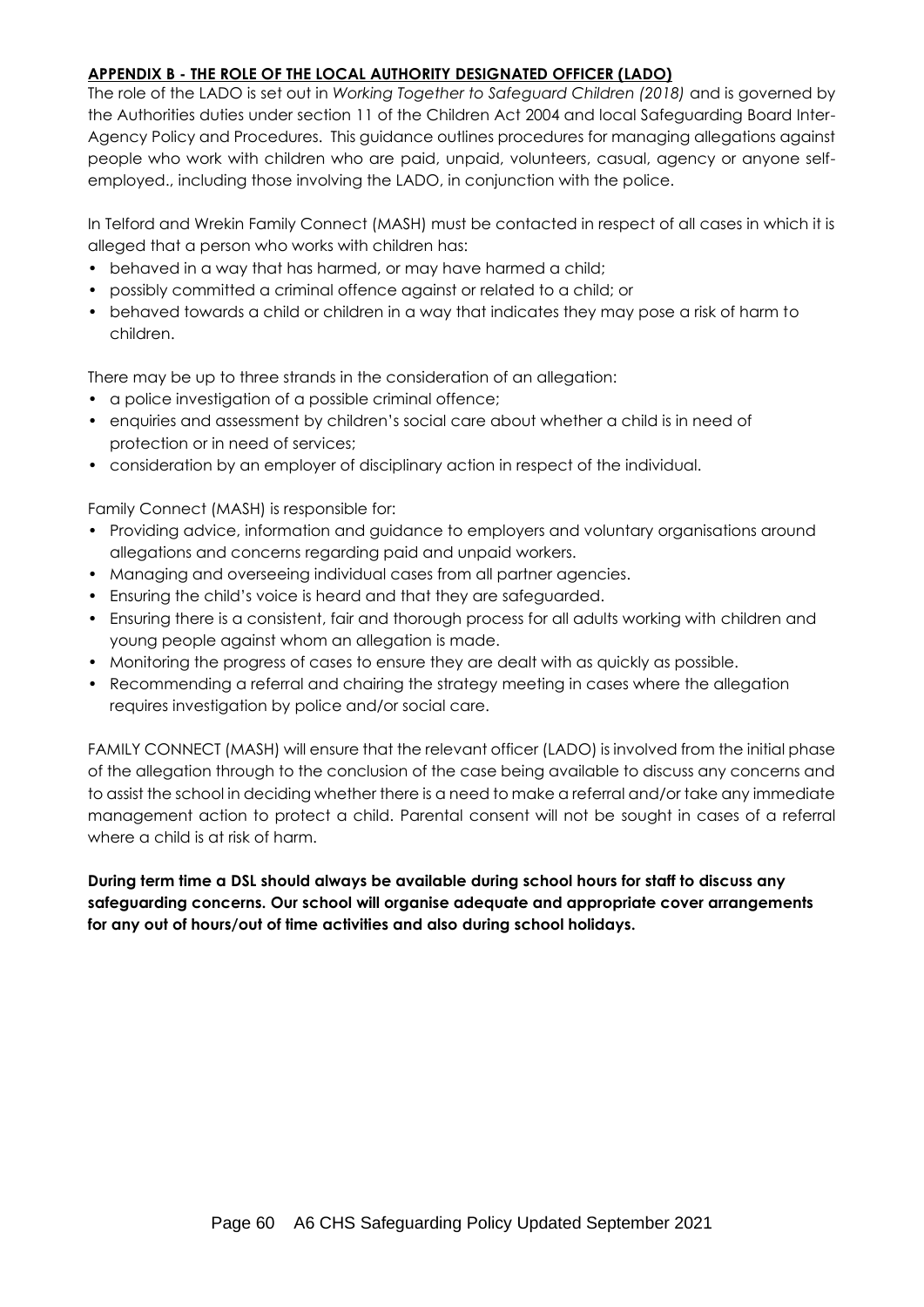#### **APPENDIX C - WHAT TO DO IF YOU ARE WORRIED A CHILD IS BEING ABUSED OR NEGLECTED**

**Member of staff has concerns about a child's welfare (including children in need and children at risk)**

 $\overline{\phantom{a}}$  because and  $\overline{\phantom{a}}$  and  $\overline{\phantom{a}}$  abuse and  $\overline{\phantom{a}}$ 

#### **Where a young person discloses abuse or neglect**

- Listen; take their allegation seriously; reassure that you will take action to keep them safe.
- Inform them what you are going to do next.
- Do not promise confidentiality
- Do not question further or approach/inform the alleged abuser

#### **Discuss concerns with the relevant Designated Safeguarding Lead**

The **Safeguarding Lead** will consider further actions required, including consultation with Telford and Wrekin Children's Services, through Family Connect (MASH), immediately (number below) or the police if a crime has been committed, immediately. Concerns and discussion, decisions and reasons for decision should be recorded in writing by agency /organisation. In **exceptional** circumstances or in the absence of a safeguarding lead the individual may contact Family Connect



#### **MAKING A DECISION**

Further guidance on making a decision is provided in the Children's Social Care, Thresholds and Practice Standards, available at: **<https://www.rbkc.gov.uk/subsites/lscb.aspx>** Our policy is in accordance with the guidance provided in KCSIE (DfE: September 2020) paragraphs

 $141 - 147.$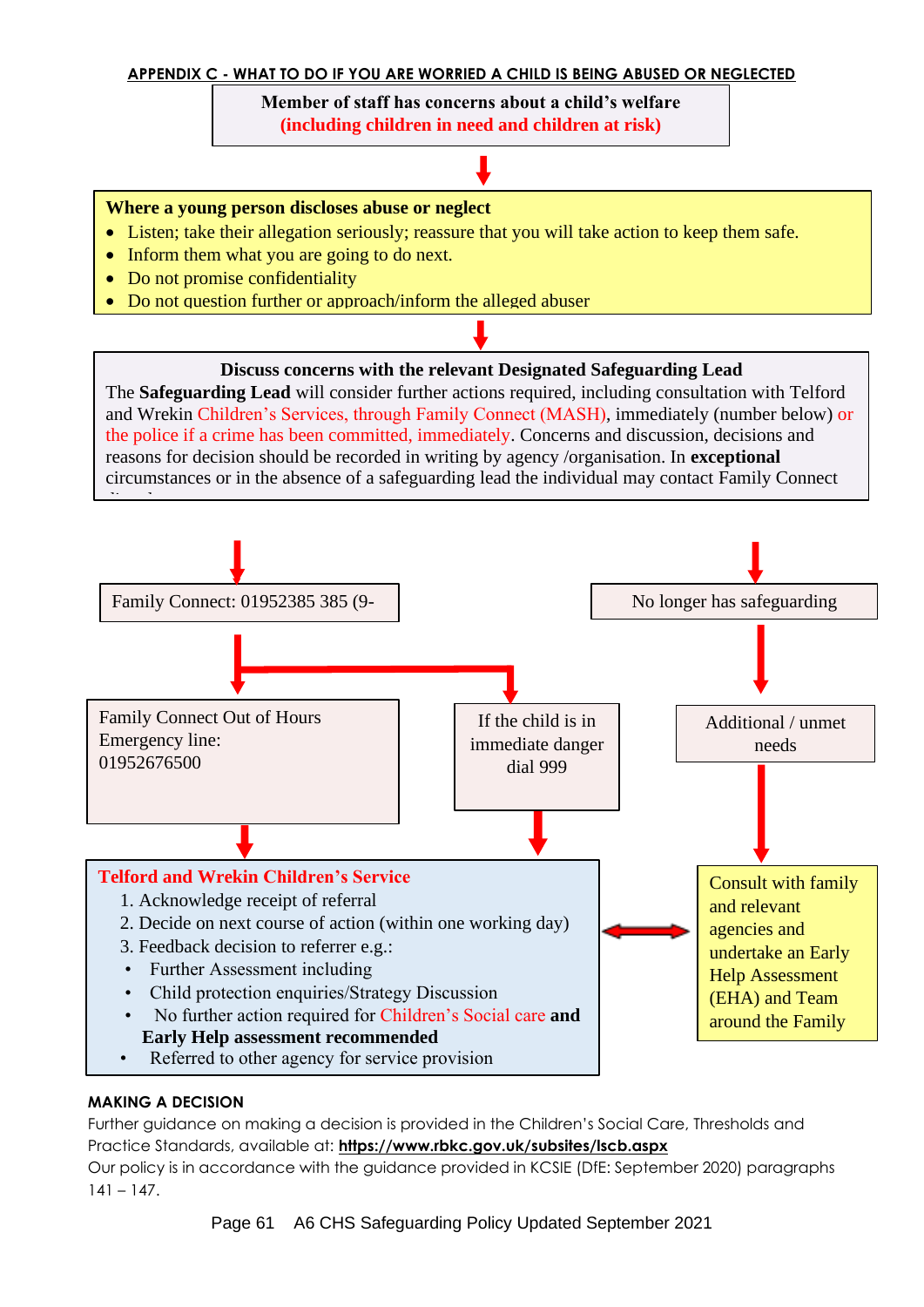# **If you become aware that a member of staff/volunteer may have:** Behaved in a way that has harmed a child, or may have harmed a child; Possibly committed a criminal offence against or related to a child or Behaved towards a child or children in a way that indicates they may pose a risk of harm to a child

**Report immediately to the Headteacher**

**Any concern or allegation against the Headteacher must immediately be reported to the Governors. If the Headteacher is also a Governor the allegation or concern must immediately be reported to the Family Connect. W**here the allegation is not against the DSL/Headteacher/Governors, the Headteacher must:

**Report the allegation within one working day** Telford and Wrekin Family Connect Team. Telephone: 01952 385385

**The emergency team number (for outside of office hours and at weekends) is:01952676500 If the child is in immediate danger call 999**

# **Family Connect:**

1. Consider the relevant facts and concerns regarding the adult and child or children, including any previous history and refer the concern to the relevant LA officer

2. Decide the next course of action - usually straight away, sometimes after further consultation with other multi-agency parties such as the Police and HR.



Keeping Children Safe in Education (DfE: September 2020) **makes it clear that anybody can make a** direct referral to Children's Social Care (CSC) including the LADO and other external agencies. In Telford and Wrekin all first line contacts are to made through Family Connect(MASH)

Page 62 A6 CHS Safeguarding Policy Updated September 2021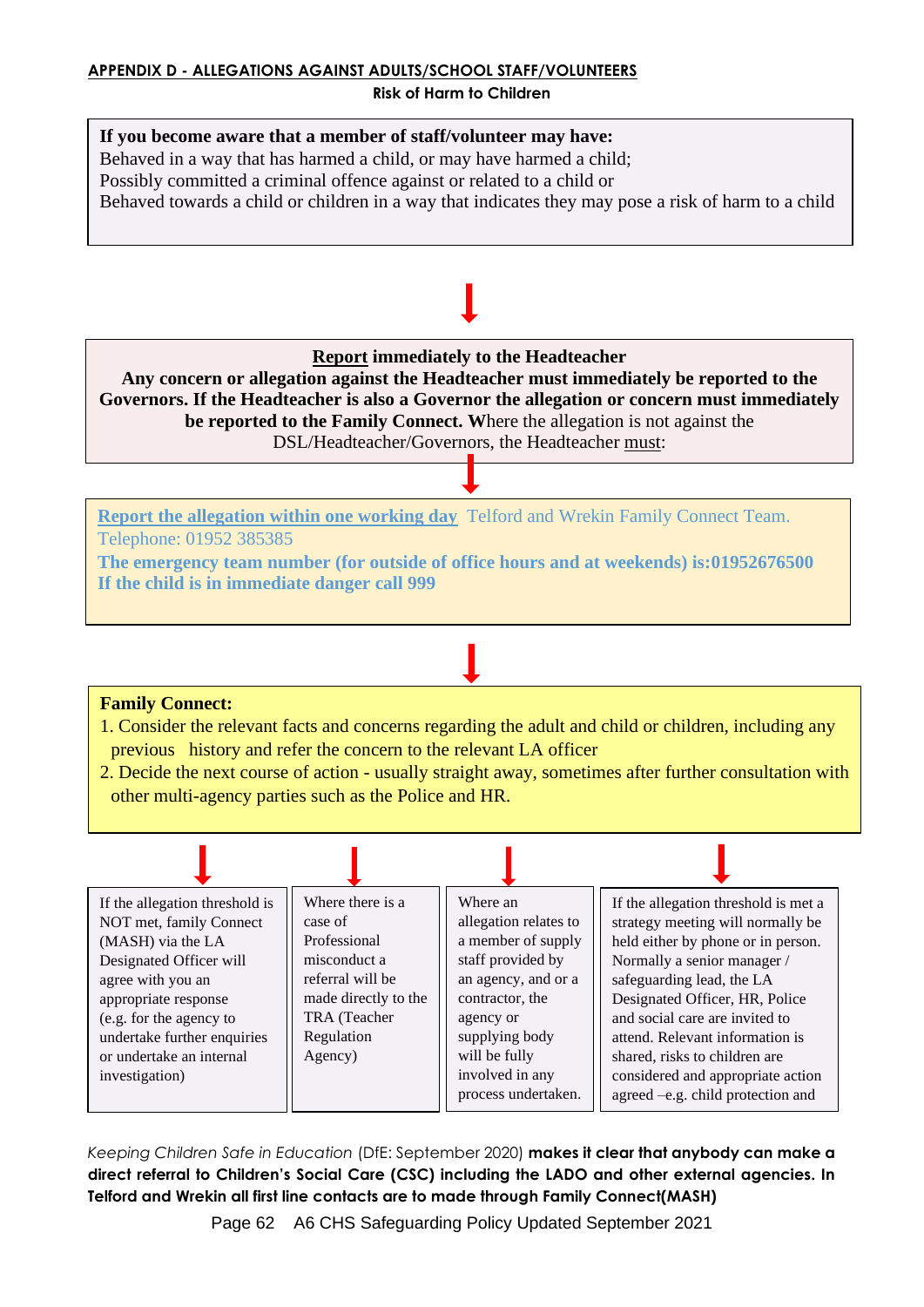#### **APPENDIX E - SAFEGUARDING CONCERNS OR ALLEGATION OF ABUSE ON A CHILD A FLOWCHART FOR ALL STAFF, VOLUNTEERS AND GOVERNORSS**

The following safeguarding procedures apply where you become aware a member of staff/volunteer has, or a child discloses to you that an adult has behaved in a way that has, or may have harmed a child; possibly committed a criminal offence against or related to a child or behaved towards a child or children in a way that indicates they may pose a risk of harm to a child.



Shropshire 0345 6789021 Wolverhampton 01902 555392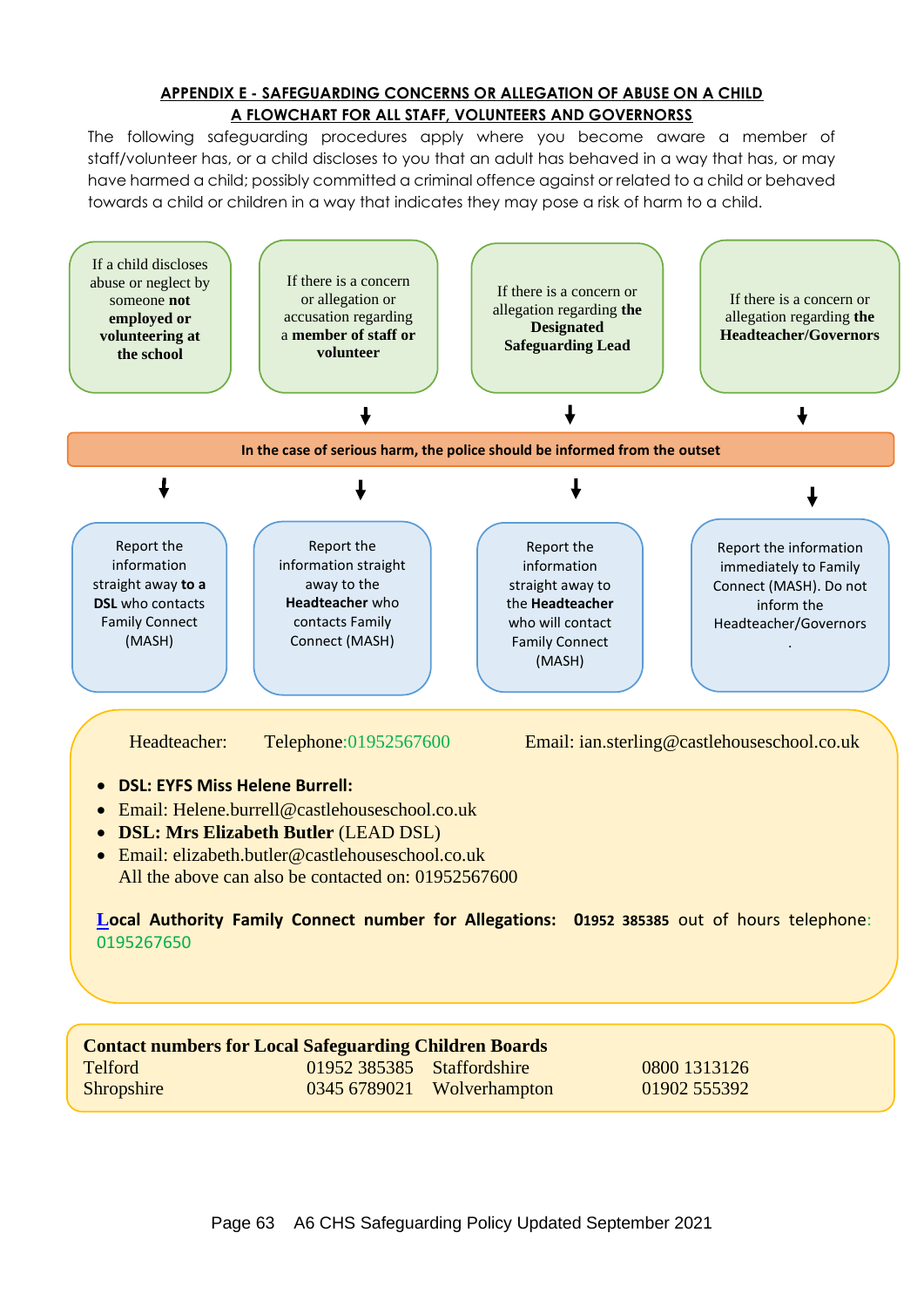**During term time the DSLs should always be available during school hours for staff to discuss any safeguarding concerns. Our school will organise adequate and appropriate cover arrangements for any out of hours/out of time activities and also during school holidays**

#### **APPENDIX F – WHEN A YOUNG PERSON DISCLOSES ABUSE OR NEGLECT, A FLOW CHART FOR ALL STAFF, VOLUNTEERS AND GOVERNORSS**

The following sequence of events should be adhered to:

#### **Create a safe environment**

**Create a safe environment by offering** the child a private and safe place if possible. Stay calm and reassure the child and stress that he/she is not to blame. Tell the child that you know how difficult it must have been to confide in you.

#### **Listen**

Listen to what the child has to say and take them seriously; reassure the child but advise that you cannot promise to keep a secret. Do not make promises you cannot keep. If there is a requirement for immediate medical intervention, assistance should be calledfor. Tell the child what you are going to do next after the disclosure. Depending on circumstances the child may then return to class or be offered time out of class with support from the DSL.

#### **Talking to the child**

**When talking to the child**, do not interview the child and keep questions to a minimum. Do not display shock or disbelief Encourage the child to use his/her own words and do not ask leading questions, interrupt their dialogue, or make assumptions which might give particular answers. Do not repeat the disclosure over and over.

#### **Record**

**Record** in detail the circumstances and timings of the disclosure including the nature and extent of any injuries, explanations given by the child and the action taken (which may be used in any subsequent court proceedings), within 24 hours of the disclosure. Record the child's name, address and date of birth along with the child's behaviour, emotional state.

#### **Do not take responsibility**

- Only tell those people that it is necessary to inform.
- Do not try to investigate the allegation yourself.
- Immediately consult our Designated Safeguarding Lead so that any appropriate action can be taken to protect the student if necessary.
- The Designated Safeguarding Lead will consider the information and decide on the next steps.
- Do not approach or inform the alleged abuser.

For guidance and support, contact Family Connect (MASH)